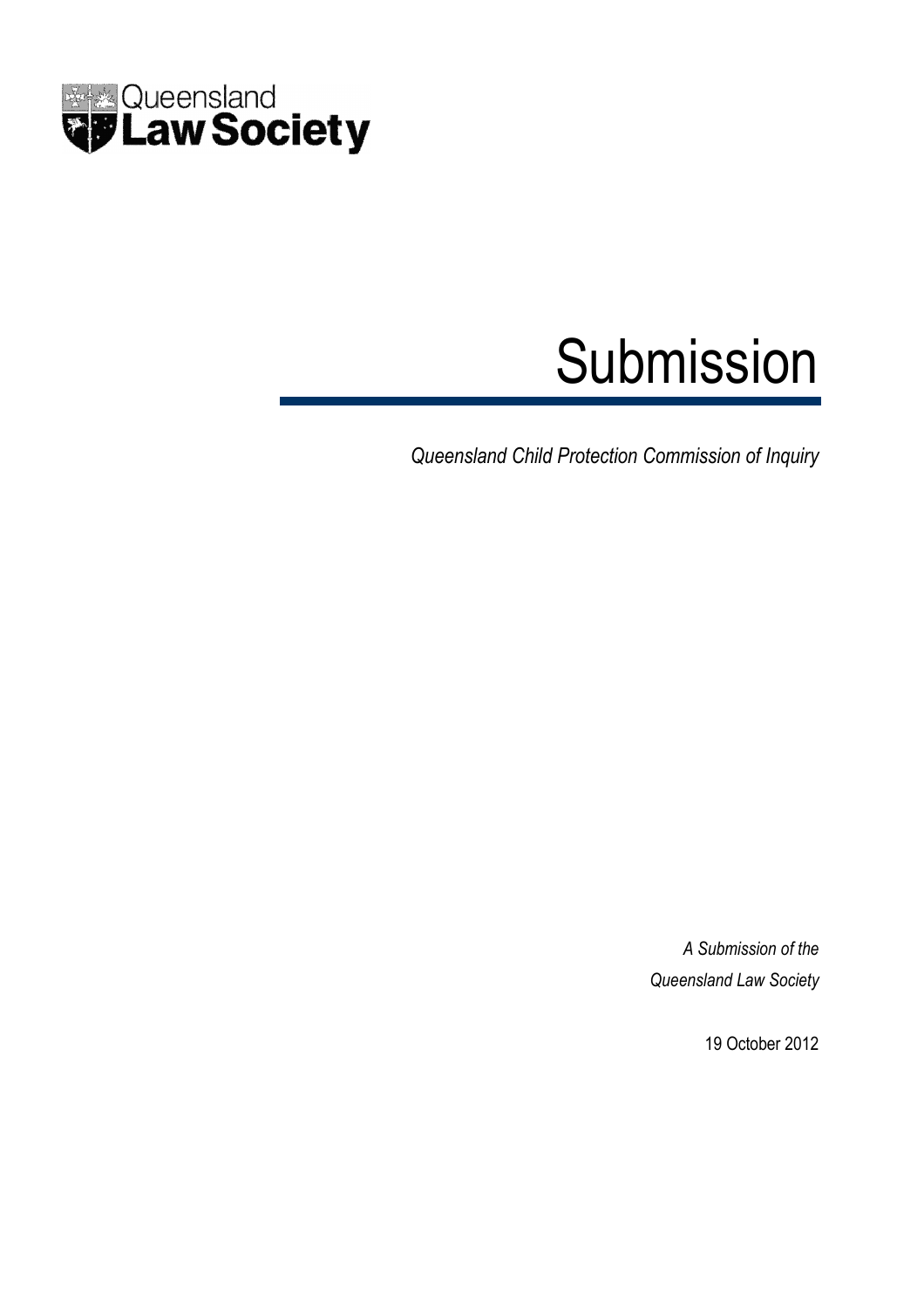

# **Contents**

| 2  |            |                                                                                                 |    |
|----|------------|-------------------------------------------------------------------------------------------------|----|
|    | a)         |                                                                                                 |    |
|    | (i)        |                                                                                                 |    |
|    | (ii)       | Aboriginal and Torres Strait Islander (A & TSI) Recognition in the Child Protection Act 1999 6  |    |
|    | (iii)      |                                                                                                 |    |
|    | (iv)       |                                                                                                 |    |
|    | (v)        |                                                                                                 |    |
|    | (vi)       |                                                                                                 |    |
|    |            |                                                                                                 |    |
|    | (i)        |                                                                                                 |    |
|    | (ii)       |                                                                                                 |    |
| 3  |            |                                                                                                 |    |
| 4  |            | Term of Reference $3(c)$ – reviewing the effectiveness of Queensland's current child protection |    |
|    | system.    |                                                                                                 |    |
|    | 4.1        |                                                                                                 |    |
|    | 4.2        |                                                                                                 |    |
|    | 4.3        |                                                                                                 |    |
|    | 4.4        |                                                                                                 |    |
|    | 4.5        |                                                                                                 |    |
| 5  |            |                                                                                                 |    |
|    | 5.1        |                                                                                                 |    |
|    | 5.2        |                                                                                                 |    |
|    | 5.3        |                                                                                                 |    |
|    | 5.4        |                                                                                                 |    |
| 6  |            |                                                                                                 |    |
| 7  |            |                                                                                                 |    |
|    | 7.1        | Consultation on strategies to reduce overrepresentation on A & TSI children in the system  25   |    |
|    | 7.2        |                                                                                                 |    |
|    | 7.3<br>7.4 |                                                                                                 |    |
|    | 7.5        |                                                                                                 |    |
|    | 7.6        | Kinship carer assessment process                                                                | 27 |
| 8  |            |                                                                                                 |    |
|    | 8.1        |                                                                                                 |    |
|    | 8.2        |                                                                                                 |    |
|    | 8.3        |                                                                                                 |    |
|    | 8.4        |                                                                                                 |    |
|    | 8.5        |                                                                                                 |    |
| 9  |            |                                                                                                 |    |
| 10 |            |                                                                                                 |    |
| 11 |            |                                                                                                 |    |
|    | 11.1       |                                                                                                 |    |
|    |            |                                                                                                 |    |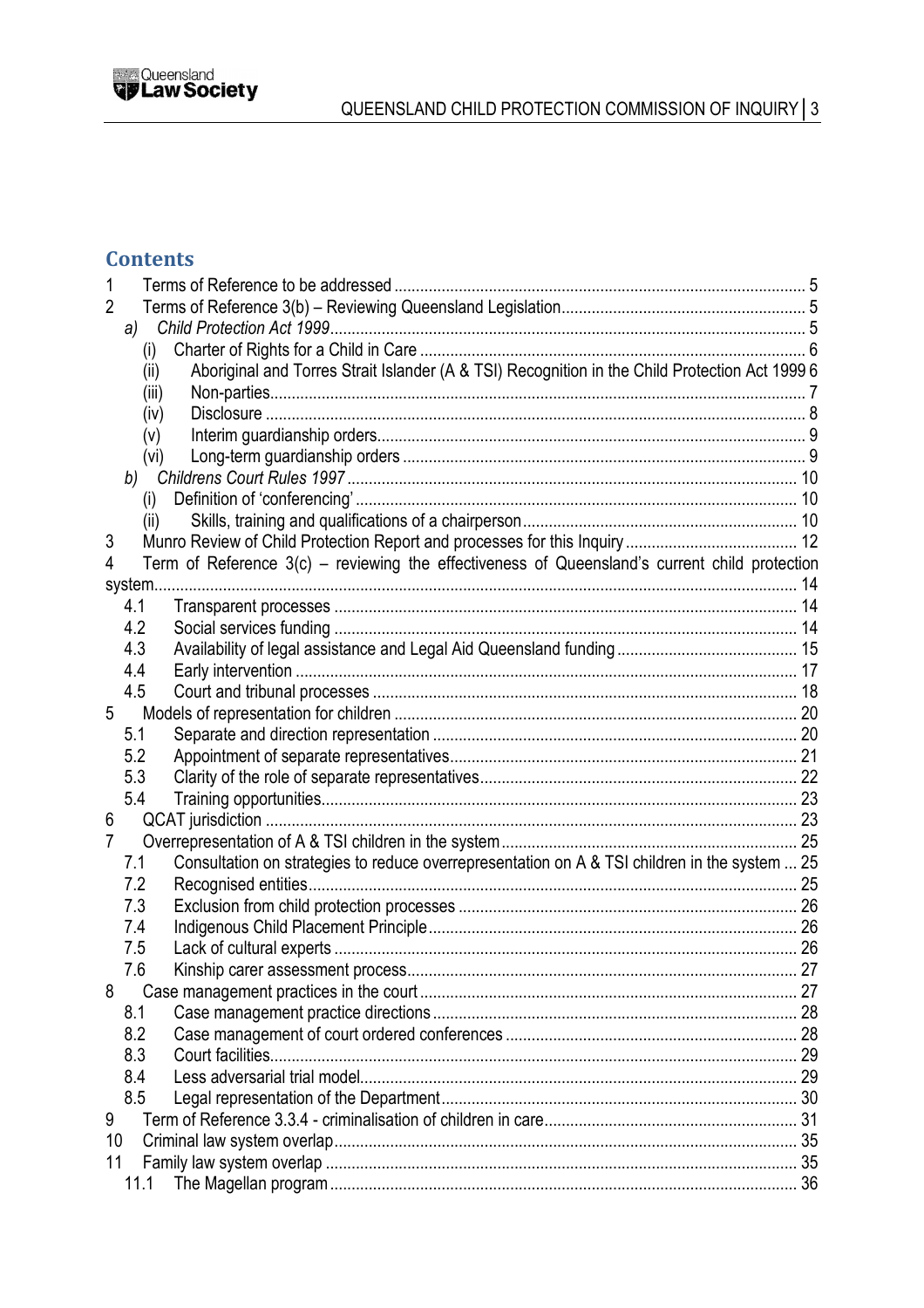

# QUEENSLAND CHILD PROTECTION COMMISSION OF INQUIRY│4

| 11.2 Role of the Department in Magellan matters and in family law proceedings generally 36 |  |  |
|--------------------------------------------------------------------------------------------|--|--|
|                                                                                            |  |  |
| 12 <sup>°</sup>                                                                            |  |  |
| 13                                                                                         |  |  |
| 14                                                                                         |  |  |
| 15                                                                                         |  |  |
| 16                                                                                         |  |  |
| Statistics on A & TSI Issues, such as kinship and court ordered conferences  44<br>17      |  |  |
| Commission for Children and Young People and Child Guardian (CCYPCG)  45<br>18             |  |  |
| 19                                                                                         |  |  |
|                                                                                            |  |  |
|                                                                                            |  |  |
|                                                                                            |  |  |

\* Please note that reference throughout the submission to 'the Department' is a reference to the Department of Communities, Child Safety Services and Disability Services and a reference to the "Act"<br>should be read as a reference to the Child Protection Act 1999. should be read as a reference to the Child Protection Act 1999.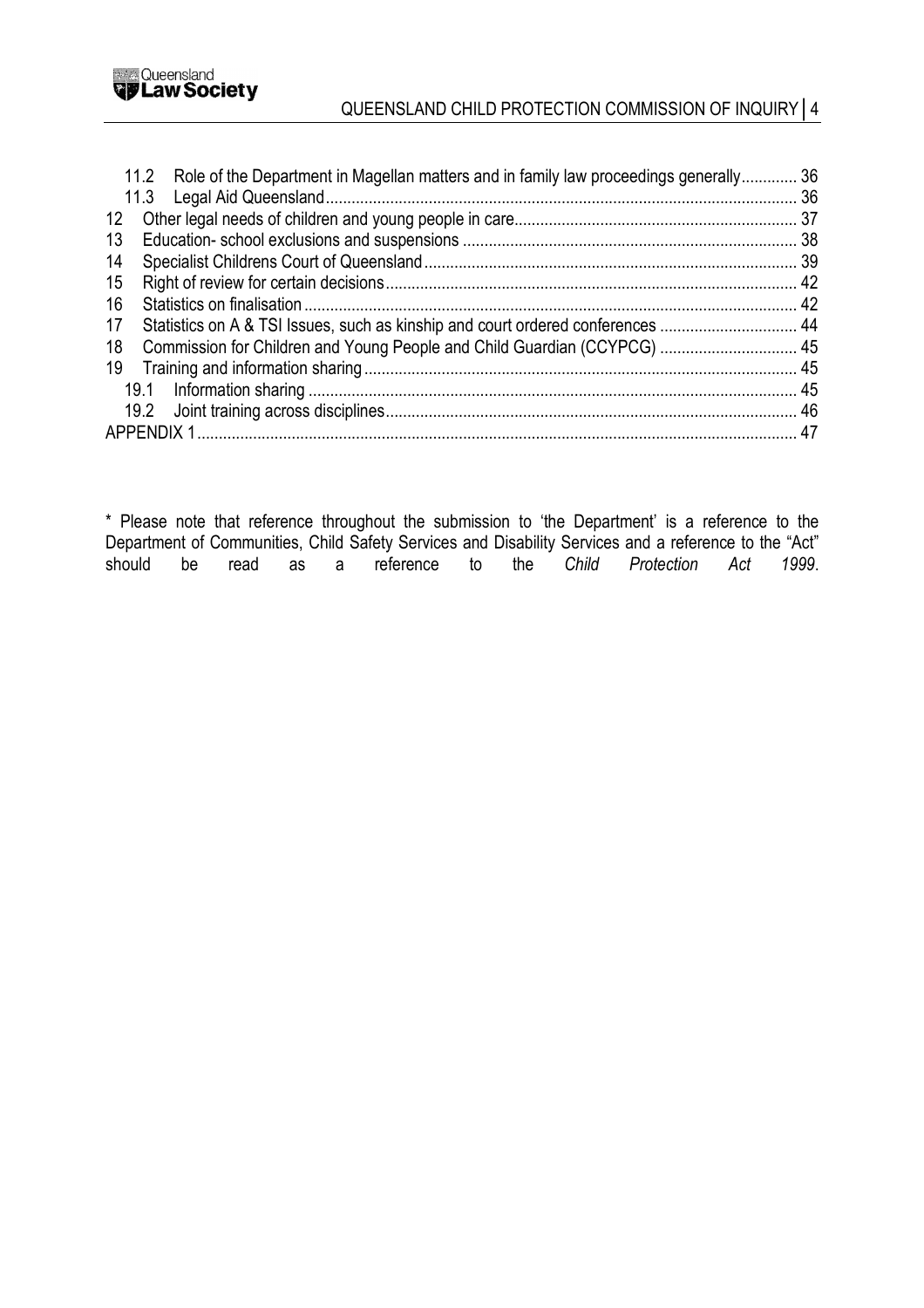

## 1 Terms of Reference to be addressed

The Society will provide submissions which may relate to a number of terms of reference proposed for the Inquiry. However, the majority of the Society's comments relate to term of reference 3(c)(iii):

c. Reviewing the effectiveness of Queensland's current child protection system in the following areas:

….

iii. tertiary child protection interventions, case management, service standards, decision making frameworks and child protection court and tribunal processes; and

We will also provide some commentary relating to term of reference  $3(b)$ :

reviewing Queensland legislation about the protection of children, including the Child Protection Act 1999 and relevant parts of the Commission for Children and Young People and Child Guardian Act 2000.

There are also matters in this submission which would relate to term of reference 3(c)(iv):

c. Reviewing the effectiveness of Queensland's current child protection system in the following areas:

…

iv. the transition of children through, and exiting the child protection system

# 2 Terms of Reference 3(b) – Reviewing Queensland Legislation

The Society has consulted as widely as possible with our members with regard to this Inquiry, particularly in relation to the operation of Queensland child protection legislation. The comments that we provide focus mainly on the practical operation of the Child Protection Act 1999 ('the Act') and the Childrens Court Rules 1997.

## a) Child Protection Act 1999

The Society makes the following comments in relation to the Act.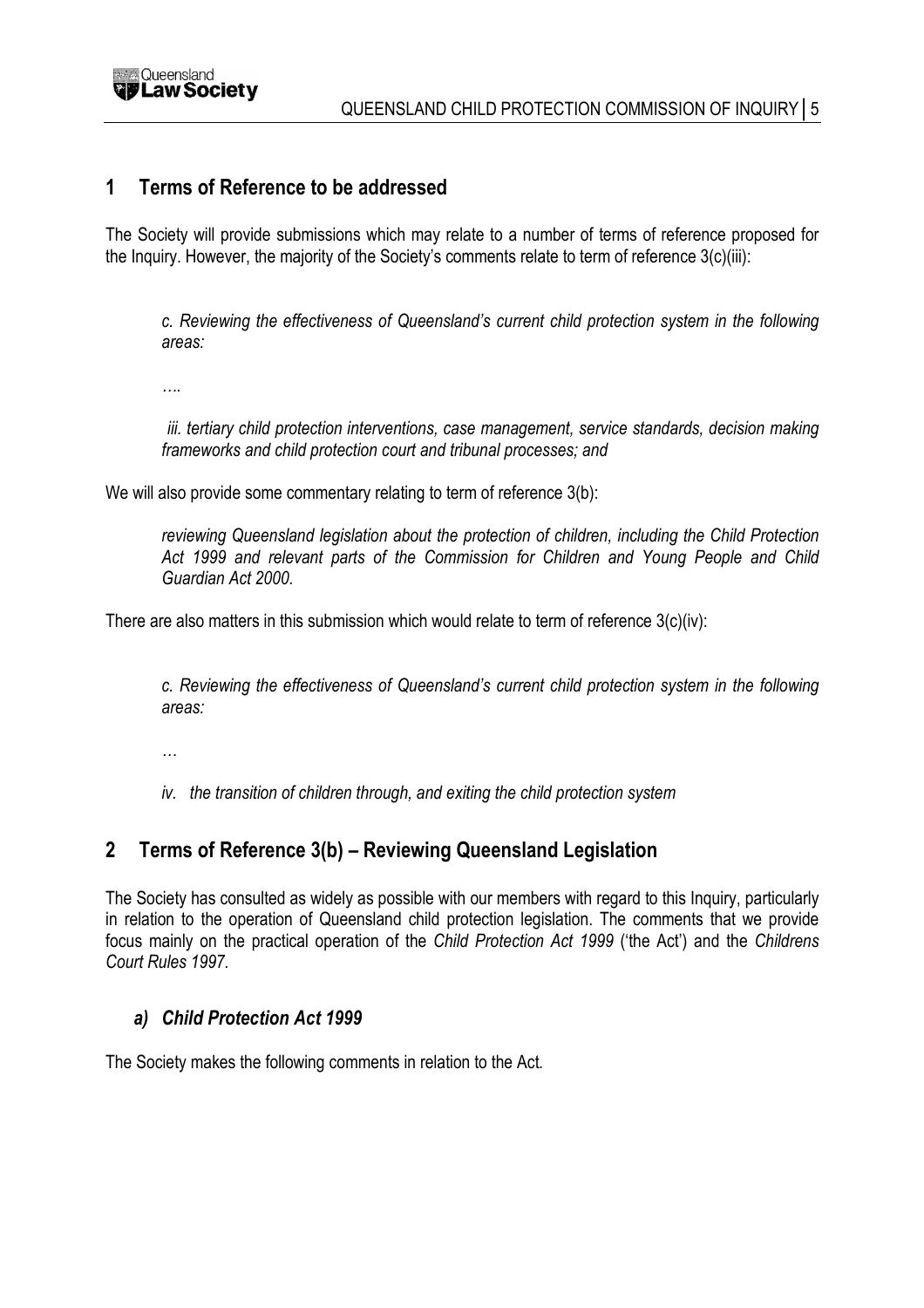

## (i) Charter of Rights for a Child in Care

First, the Society is supportive of the Charter of Rights for a Child in Care, contained in Schedule 1, Child Protection Act 1999. However, we understand that in practice the Charter is rarely referred to when making decisions.

It should be emphasised that the existence of a Charter of Rights in the Act does not ensure that children are aware of or have access to their rights. Section 74 provides that the chief executive must ensure that all children who are subject to a child protection order are told about the Charter and its effect. Anecdotally, our members have reported that young people often say that they do not know about the existence and effect of the Charter. Conversely, the young person's Child Safety Officer will say that the young person would have been directed to the Charter. It is difficult to resolve this issue as there appears to be no easily accessible Departmental record of when and how Charter information is shared with a young person.

We consider that there is scope for the relevance and meaning of the Charter to be reviewed with young people as part of the case planning process. This will ensure that there is continuous and meaningful dialogue between the Department and the young person in relation to the Charter. The fact that these conversations took place, and where relevant their content, could also be recorded on Departmental case plan review or case plan documents. This would create an easily accessible record for the Child Safety Officer and young person.

In order for a charter to be effective, children need to have the ability to enforce their rights. We consider that the effectiveness of the Charter should be strengthened operationally. In our view, the Inquiry could look at options for creating a right of review arising from non-compliance with the Charter of Rights for a child in care. We note that generally, a case plan is developed or reviewed for a child or young person in care every six months. We suggest that the Inquiry consider whether the development/review of a case plan could be the trigger point for a reviewable decision, with the standard for these case planning decisions being adherence to the rights contained in Charter. The Society recommends the Inquiry investigate this, along with other strategies for strengthening the operation and effectiveness of the Charter.

We note that our comments in relation to the Charter are particularly pertinent to Aboriginal and Torres Strait Islander children.

## (ii) Aboriginal and Torres Strait Islander (A & TSI) Recognition in the Child Protection Act 1999

The Charter on the Rights of a Child in Care does not currently contain robust recognition of the particular vulnerability of A & TSI children in the child protection system. In order to resolve this, we consider that equivalent children's rights to s 5C (Additional principles for Aboriginal or Torres Strait Islander children) and s 83 (Additional provisions for placing Aboriginal and Torres Strait Islander children in care) of the Act should be included in the Charter. As we have discussed in Item 2(a)(i) above, we consider that the effectiveness of the Charter should be improved by the creation of rights of review in relation to children and young people's Charter rights.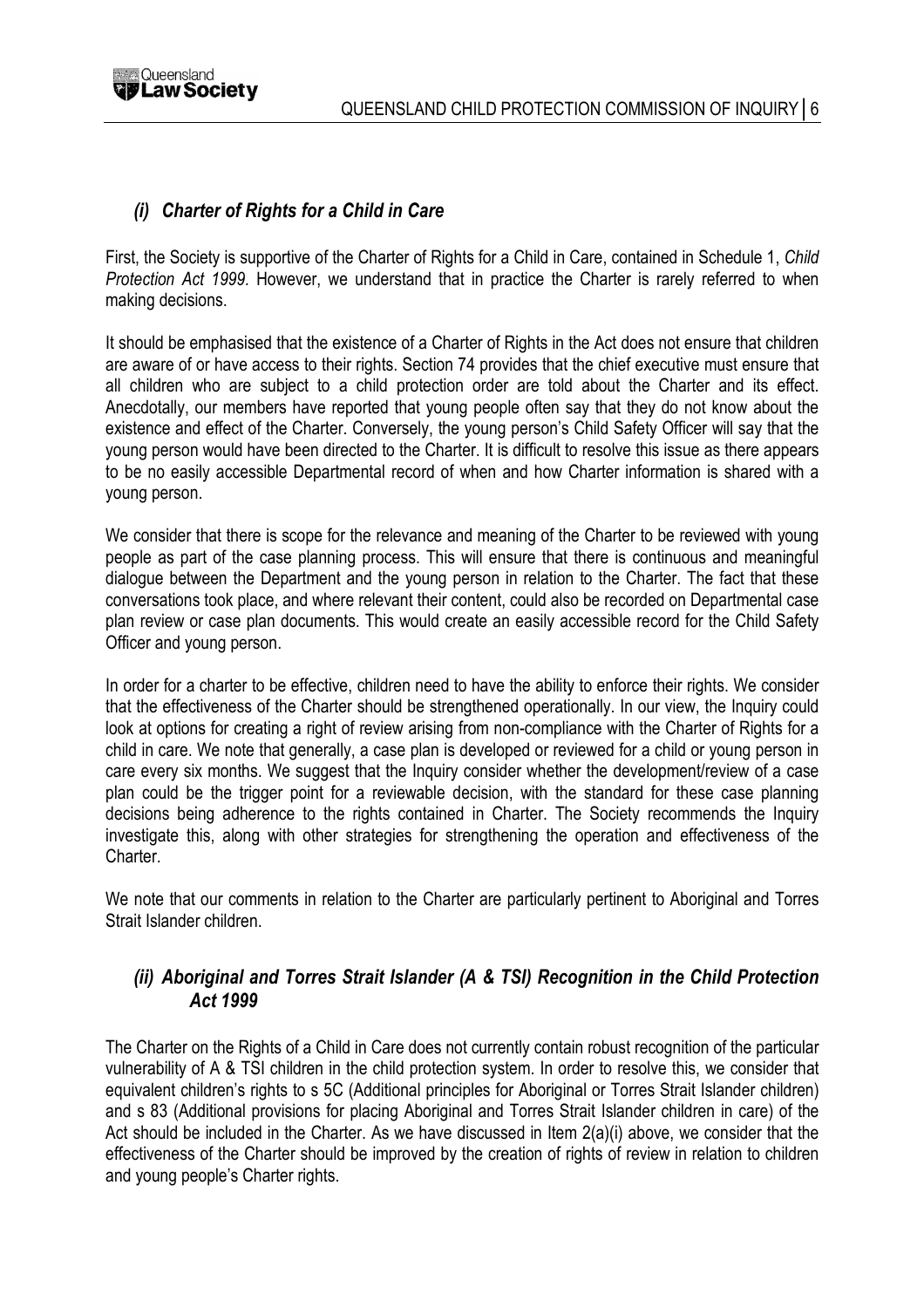

The inclusion of these matters in the Charter ensures consistency with the Act's principles and is an essential part of recognising the special vulnerability of A & TSI children in the child protection system.

The Society also considers that the use of cultural support plans for A & TSI children should be strengthened. We note that our members have indicated that these support plans should include consideration of issues such as family preservation, family reunification, connection with extended family, connection with the community of the cultural group that the child originates from and access to A & TSI placement support workers and A & TSI support services.

The Society will provide greater detail regarding the overrepresentation of A & TSI children in the child protection system at Item 7 of this submission.

#### (iii) Non-parties

Under the current Act a person who does not meet the narrow definition of 'parent' used in Part 4 is not a party to the proceedings (s 52). 'Non-parties' do not have the right to be heard in relation to the case and can only do so with the court's leave (s 113). However, a wider definition of 'parent' is used under s 11 of the Act, which operates when the Department is assessing whether a child is in need of protection.

We acknowledge that these definitions can create anomalies, meaning that a person from whose care a child is removed may not be a party to consequent child protection proceedings. For example, in a situation where a grandparent is taking care of a child and that child is removed from the grandparent, it is entirely possible that the grandparent may not meet the definition to be a party to the proceedings. In our view, this prevents extended family members or other people who have played a significant role in a child's life from being able to be joined as parties to proceedings where this might be appropriate. We note that this issue is particularly important with regard to A & TSI children.

In order to address this issue, we consider that there may be some people (who are not 'parents' under the narrower definition) that the court considers should be given the rights of parties. In these instances, our view is that the court should be given the flexibility under the Act to determine that an individual who meets the broader definition of parent, or otherwise is such a significant person in the child's life, should be joined to the matter as a party in the best interests of the child. Therefore, that person would be given the right of appearance and the rights and obligations of a party, in the appropriate circumstances. This would, ensure that in appropriate circumstances, individuals joined as parties can be subject to directions of the court, attend court ordered conferences, list matters for hearing, and cross-examine witnesses.

Further, we consider that s 113 of the Act should be amended to provide greater certainty and direction in matters where non-parties seek to access materials. For example, s 113(3)(d) of the Act states that a non-party can access a document or information if the court is satisfied that 'each person to whom the document or information relates' has been informed and has been given reasonable opportunity to make submissions. We consider that the phrase 'each person to whom the document or information relates' is vague and needs more clarity. Our members report significant variation in the way this section is interpreted and applied. It would also be useful to have an explanation of the mechanisms through which a non-party could use to view documents. In practice, our members report that in some instances courts are relying on general powers to make directions that non-parties be given copies of documents and in other situations non-parties are restricted to viewing the documents as provided for by s 113.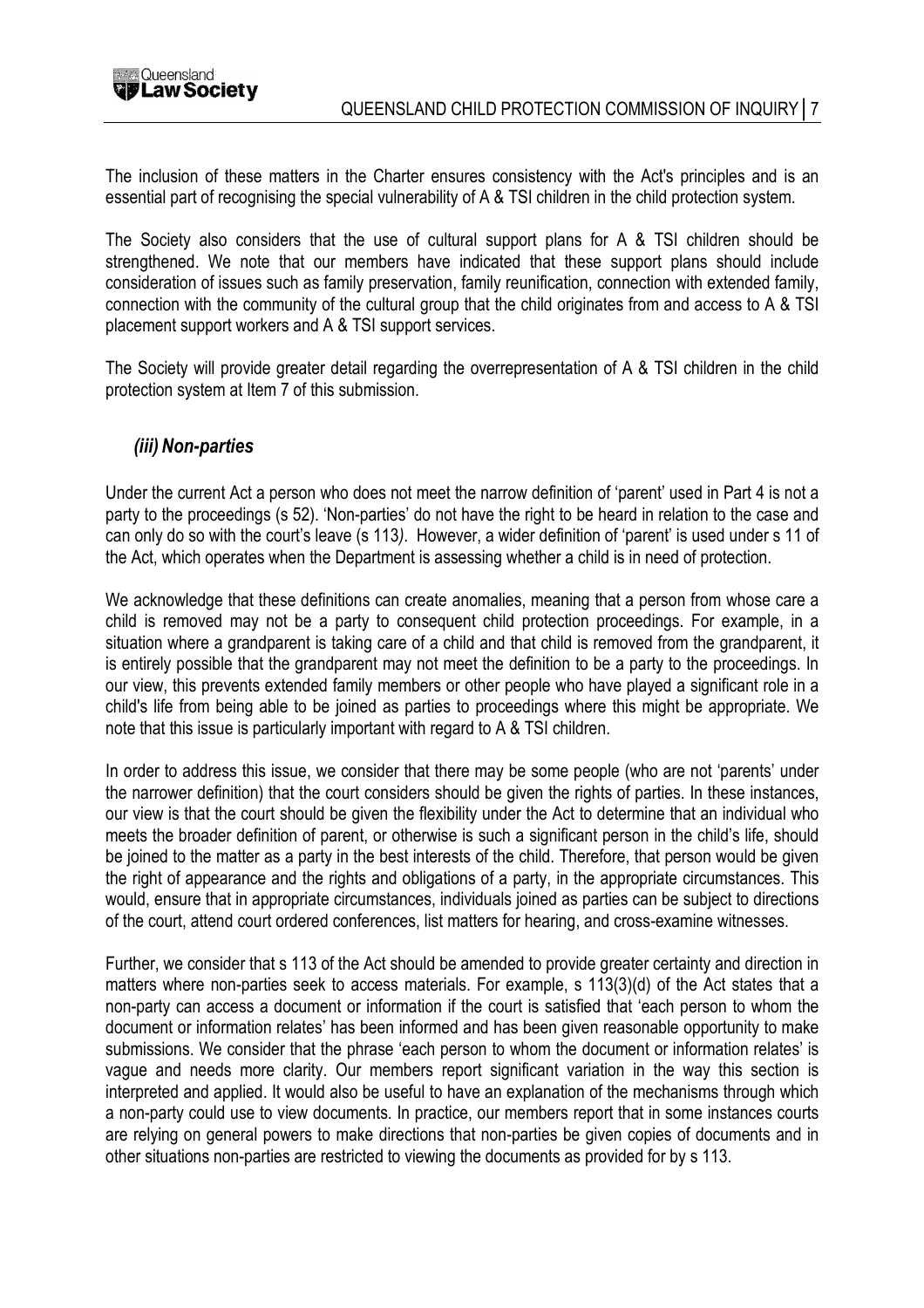

## (iv) Disclosure

Under the Act, there is no requirement on the Department to provide full and frank disclosure of all relevant material under its control to the other parties to the application and ultimately to the court. Section 190 of the Act provides a legislative basis for a party to request documents from the Department under the applicable rules. However the Childrens Court Rules 1997 do not provide for a regime of disclosure between parties in the absence of a subpoena, and so in practice, the Department requires the party to issue a subpoena for the production of the documents, which in many cases involves the expenditure of Legal Aid funds in relation to subpoena conduct money. Our members who represent parents and young people directly have reported that this makes it extremely difficult to provide initial advice as to their prospects of success regarding the application, and later to prepare for either contested interim hearings or a final hearing. It is noted that there is currently an arrangement in place that allows a separate representative to undertake an inspection of the Department's files, but this is not provided for in the Act. Rather this occurs by agreement between Legal Aid Queensland and the Department.

The Society knows of no other litigation involving the State acting as a model litigant that requires a party to the dispute to subpoena the model litigant for disclosure of material that is relevant to the dispute/litigation. It is concerning that an application can be brought against a person, and that person does not have the right to have the full details and supporting documentation. We consider that this brings into question issues of natural justice and procedural fairness in these important matters.

It is our view that there should be a requirement of full and frank disclosure by all parties in proceedings under the Act, determined by the court, so as to ensure that all parties have the ability to present their case to its highest before the court. We consider that disclosure will facilitate early negotiation and settlement of matters.

We also note s 191 of the Act, which allows a person engaged in the administration of the Act to refuse to disclose certain information. In these situations, we suggest that a person refusing to disclose should be required to disclose the complete information to the court and to give notice to all parties to the proceedings that information had not been disclosed. Such a transparent process would allow the parties to consider whether to apply under section 191 of the Act for a direction from the court that the material be disclosed. It would also prevent circumstances such as one matter reported by a member, in which information was withheld by the Department in a proceeding, and it was not until after the matter had been listed for hearing that the parties and the court became aware that differing information had been withheld from each party.

We suggest that a court should also have the option of ordering disclosure in the absence of an application from the parties, if it is consistent with the paramount principle to do so under s 191(2) of the Act.

Related to this issue is that a large number of parents involved in these proceedings require legal aid funding. Under the current guidelines, our members have reported that it is extremely difficult to obtain funding for a final hearing to appear on behalf of a parent. Members are often required to advise Legal Aid Queensland of the strength of the Department's case in the absence of full disclosure, potentially placing the parents at a significant disadvantage if this results in funding being refused. Strengthening disclosure requirements may mean that, in some matters, robust evidence is available to support a parent's application to obtain legal aid for ongoing funding. In others, it may allow our members to give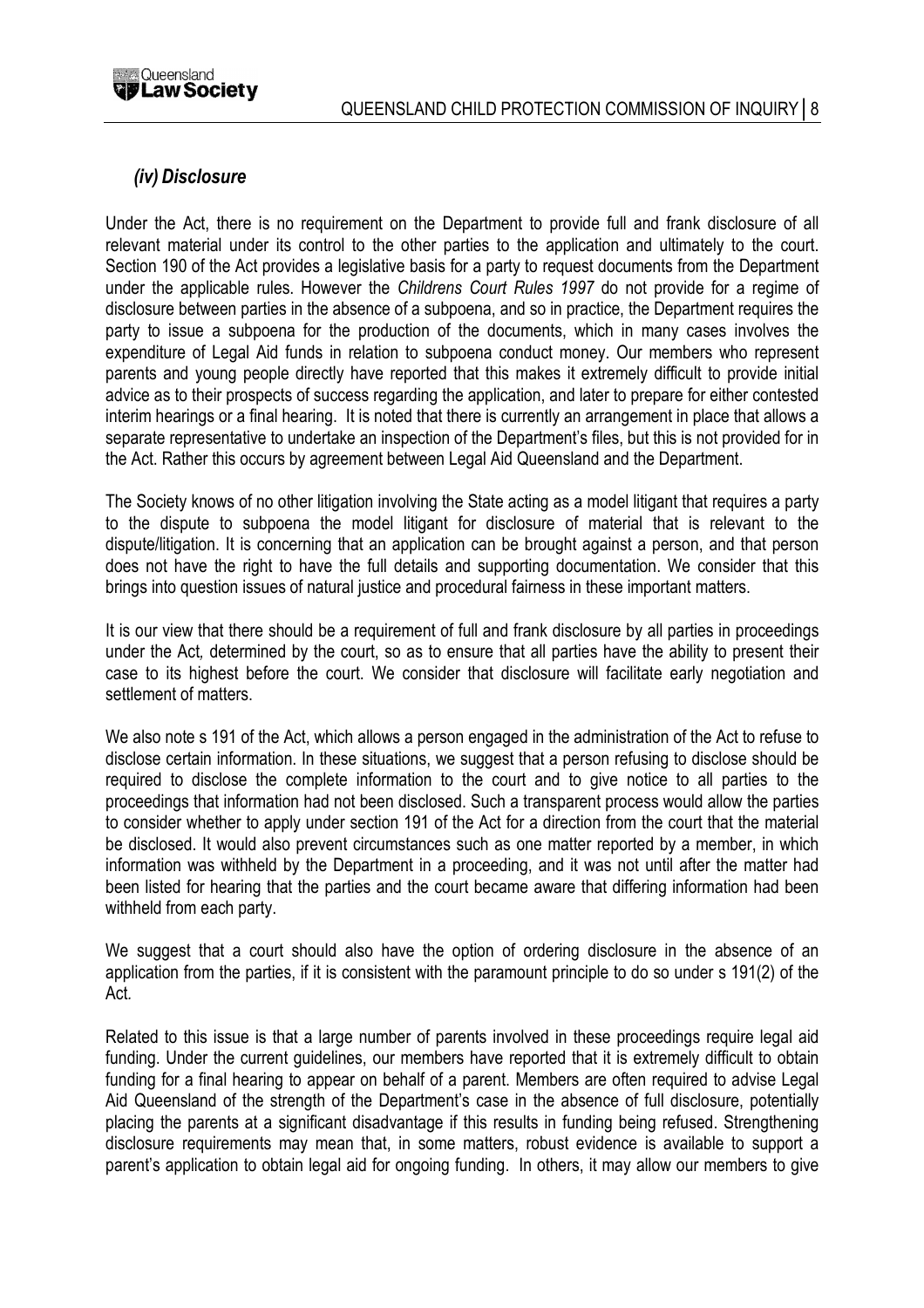

better informed advice which leads to the earlier resolution of proceedings. The issue of legal aid funding is discussed in more detail in Item 4 of this submission.

## (v) Interim guardianship orders

The court has the power to make interim orders on adjournment of a matter, under s 67 of the Act. The Society considers that it may be beneficial to amend this section to include that the court can make orders as to interim guardianship at this stage.

#### Case example

 $\overline{a}$ 

We consider that this would be appropriate where a child is subject to an application and neither parent can be located, or the parents do not have the required capacity. If the Department's application is for guardianship on a final basis, and the court considers that the child would be at unacceptable risk without guardianship vesting in the Department on an interim basis, the court should be able to make this order.

## (vi) Long-term guardianship orders

Long-term guardianship of a child can be granted under s 59(6) of the Act. The Society considers that the grounds for making a long-term guardianship order should place a positive obligation on the Department to demonstrate that they have made reasonable efforts to work with the family to address the child protection issues, where practically possible. In fact, the Department has issued a Practice Resource dealing with 'long-term guardianship – assessment factors'.<sup>1</sup> Among the factors discussed, it is evident that efforts should be made to work with the family to resolve the child's protection and care needs in a timely way. We consider that the Department should demonstrate through the provision of evidence that reasonable efforts have been made to adhere to this Practice Resource. We consider this will discourage circumstances where a lack of robust and appropriately targeted casework means conditions for reunification are not achieved.

It may be prudent to enshrine this obligation in legislation. We consider that this would be particularly relevant in terms of addressing the overrepresentation of A & TSI children in the child protection system.

The Society has also considered whether any applications for child protection orders should be heard by the Childrens Court of Queensland convened by a judge. Given the seriousness and significance of these orders for children and their families, perhaps there would be some benefit in these decisions lying with the higher jurisdiction. We note that a provision allowing for this would be comparable to s 77, Youth Justice Act 1992 where a Magistrate is to refrain from exercising its jurisdiction to determine an indictable offence unless it is satisfied that the charge can be adequately dealt with summarily by the court. Also s 39, Federal Magistrates Act 1999 and Rule 8.02, Federal Magistrates Court Rules 2001 provide for the factors to be considered when transferring a matter from the Federal Magistrates Court to the Federal Court or the Family Court.

<sup>1</sup> Department of Communities, Child Safety Services and Disability Services, Practice Resource, Long-term guardianshipassessment factors, found at: http://www.communities.qld.gov.au/resources/childsafety/practice-manual/practice-resource-ltqassessment-factors.pdf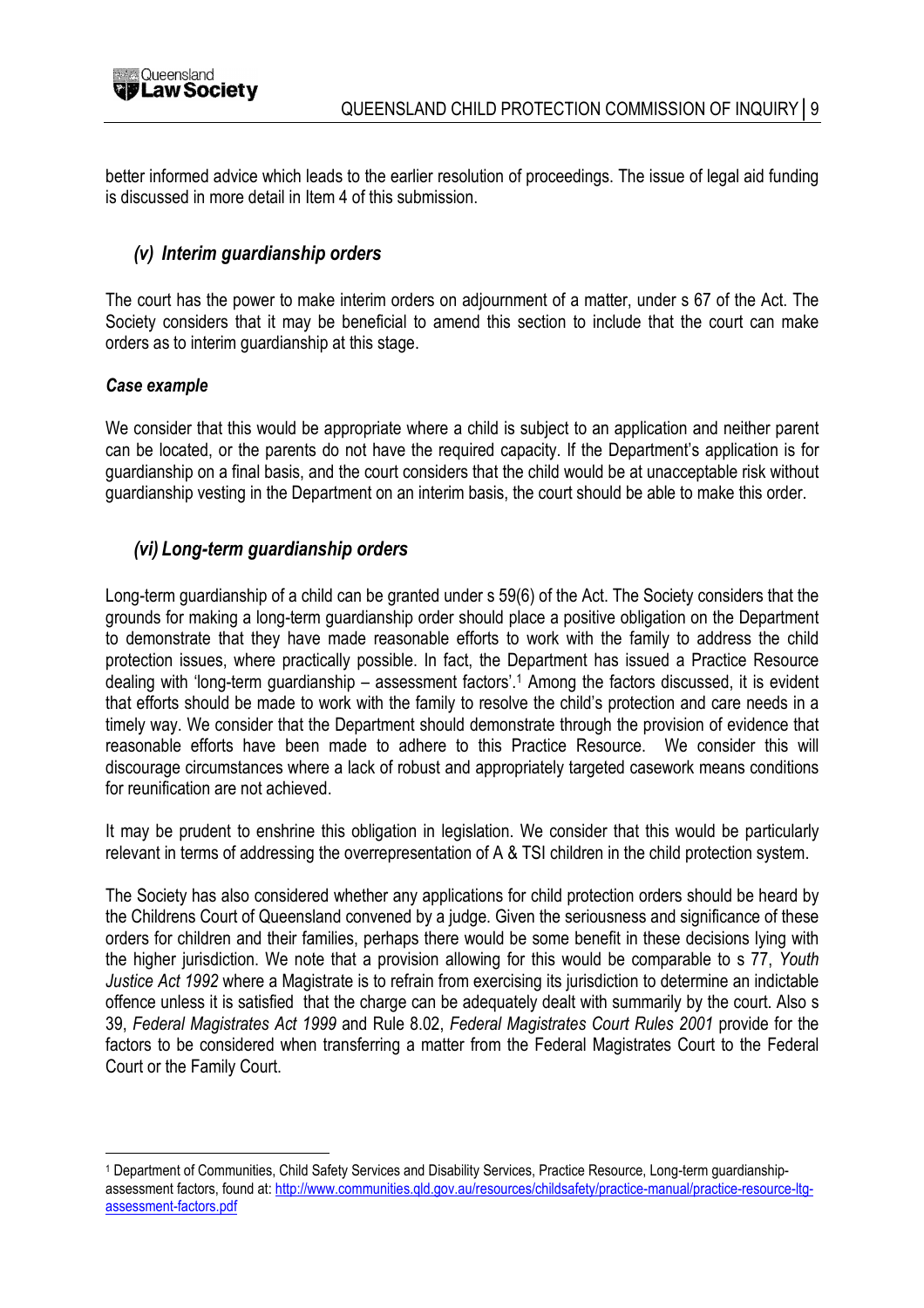

We consider that there should be capacity for a Magistrate to determine that a particular application is so complex and serious that it should instead be heard by a judge. This could occur by application of a party to the proceedings, or on the Magistrate's own motion. We note that any legislative provision allowing for this determination may benefit from a non-exhaustive set of criteria to guide the use of this discretion. For example, such a set of criteria might refer to the length and intrusiveness of the application.

## RECOMMENDATIONS

The Society recommends the Inquiry investigate legislative options relating to the following aspects of the Child Protection Act 1999:

- Charter of Rights for a Child in Care
- •
- Aboriginal and Torres Strait Islander (A & TSI) recognition
- Non-parties
- **Disclosure**
- Interim guardianship orders
- Long-term guardianship orders
- b) Childrens Court Rules 1997
- (i) Definition of 'conferencing'

Currently there is no definition of 'conferencing' under the Child Protection Act 1999 or the Childrens Court Rules 1997. With growing understanding and use of alternative dispute resolution to resolve legal issues, this absence creates difficulties for participants trying to prepare for a conference, having knowledge of the process to be adopted, and understanding the role of the conference convenor.

We suggest that the Inquiry consider recommending amending either the Child Protection Act 1999 and or the Childrens Court Rules 1997 to either:

- include a clear definition of 'conferencing'; or
- use an alternate term, for example 'mediation' and adopt a recognised definition of the term such as is used by the National Alternative Dispute Advisory Council (NADRAC).

## (ii) Skills, training and qualifications of a chairperson

The Childrens Court Rules 1997 provide for the skills and qualifications of the chairperson in a court ordered conference. When compared to the requirements of facilitators of alternative dispute resolution processes under other Queensland and Commonwealth legislation, the requirements appear to be poorly described and seem to accept a lesser minimum standard. For example, in contrast, s 79, Queensland Civil and Administrative Tribunal Act 2009 states: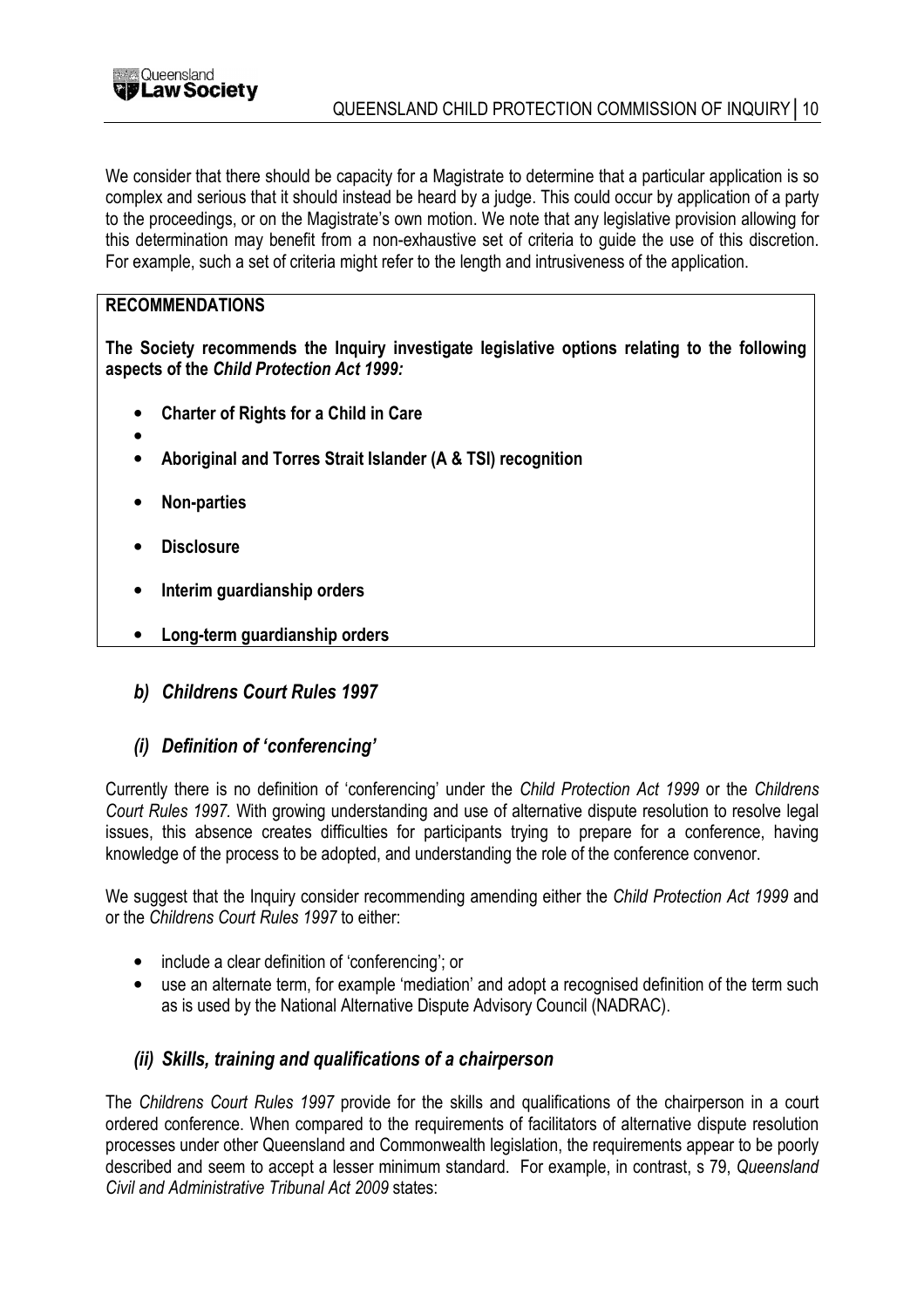

Who may be a mediator

- (1) A person may be a mediator for a proceeding only if the person is—
	- (a) a member; or
	- (b) an adjudicator; or
	- (c) the principal registrar; or
	- (d) a mediator under the Dispute Resolution Centres Act 1990; or
	- (e) a person, including, for example, a registrar or registry staff member, approved by the principal registrar as a mediator for the tribunal.
- (2) The principal registrar may approve a person as a mediator for the tribunal only if the principal registrar is satisfied, having regard to the person's qualifications and experience, the person is a suitable person to conduct mediation.

Under the Family Law Act 1975, people undertaking family law dispute resolution:

- must satisfy a higher qualification, namely they must have completed the Vocational Graduate Diploma of Family Dispute Resolution (or the higher education provider equivalent), or
- have an appropriate qualification or accreditation under the National Mediation Accreditation Scheme and competency in the six compulsory units from the Vocational Graduate Diploma (or the higher education provider equivalent).

Significantly, the Family Law Act 1975, specifically excludes mediation in family law matters where there are issues that constitute child protection and domestic violence issues, which are matters that are considered in child protection conferencing. Therefore, it can be argued that child protection conferencing is more complex and sensitive than mediations under the Family Law Act 1975, and therefore requires facilitation by convenors that have a minimum requirement equal to or higher than the requirement under the Family Law Act 1975.

Establishing minimum standards for conference convenors would be essential if child protection conferencing was to be provided by private mediators or not for profit organisations (as occurs under the Commonwealth Family Law Act 1975).

A failure to have a minimum standard for appointment of conference convenors has the potential to impact on the service that is able to be provided.

These standards could include:

- Impartiality and competency;
- Maintaining a focus on the safety, wellbeing and best interests of the child;
- Upholding the rights of the parties;
- Ensuring parties understand the conference process;
- The timely and considered resolution of matters;
- The importance of arranging for interpreters in conferences;
- Treating parties with respect in a safe environment:
- Importance of review of any agreement made and outstanding items that must be actioned in a timely manner.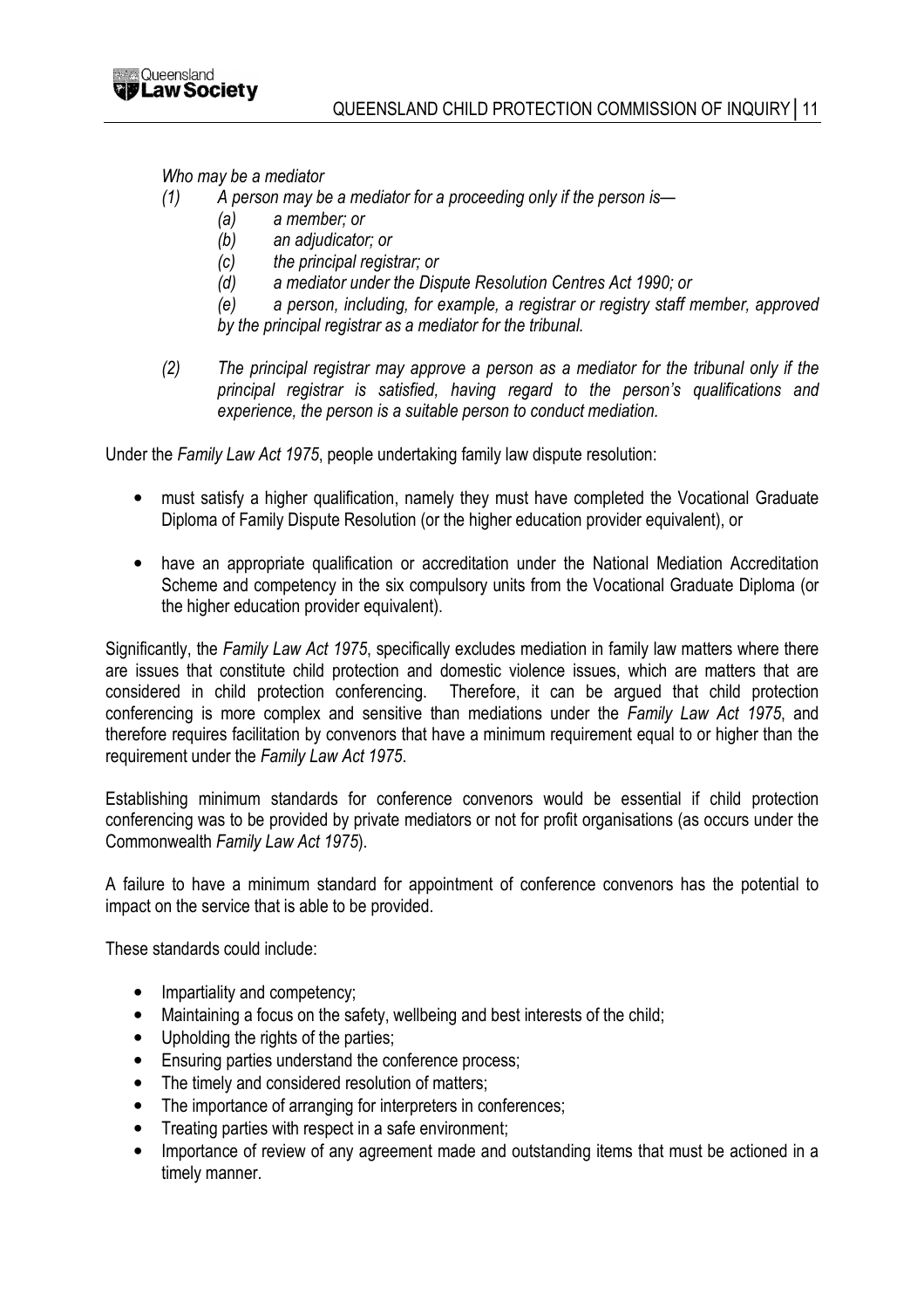

Given the context of child protection proceedings, chairpersons must also be aware that the Act does not provide for resolution of matters by 'consent', and any agreement reached by the parties regarding an appropriate resolution will be reviewed by the court. The court must consider and determine the matter in accordance with the relevant law under s 59 of the Act.

Additionally, Rule 19 (c) states that the chairperson must have:

"an ability to communicate effectively with a broad range of people."

In the context of child protection, we consider this should be amended to state the following:

"an ability to communicate effectively with a broad range of people but in particular with children and young people."

It is apparent that the chairperson would need to have the requisite skills and experience working with children and young people in order to appropriately carry out this role.

The Society also considers that a new sub-rule should be added to state that a chairperson must have:

"an understanding of child development and the importance of children being consulted about and taking part in making decisions about their life (having regard to the child's age or ability to understand) as required by paragraph (d) in the Charter of Rights for a Child in Care contained in Schedule 1, Child Protection Act 1999."

In our view, this sub-rule would act as a useful reminder of the responsibilities that chairpersons have when working with children in care. Noting the importance of the role that a chairperson plays in court ordered conferences, we consider that specialist training should be provided to chairpersons.

## RECOMMENDATIONS

 $\overline{a}$ 

The Society recommends the Inquiry investigate legislative options relating to the following aspects of the Childrens Court Rules 1997:

- Definition of 'conferencing'
- Skills, training and qualifications of a chairperson

## 3 Munro Review of Child Protection Report and processes for this Inquiry

The Society has considered the Munro Review of Child Protection, commissioned by the Secretary for Education in the United Kingdom in June 2010.<sup>2</sup> We note that the United Kingdom child protection jurisdiction operates quite differently from Queensland. In the United Kingdom, the statutory responsibility for service provision in the child protection system sits at the local level, with service delivery carried out by local government. This is quite different from the Queensland model, which operates on a state-wide basis.

<sup>2</sup> Materials from the Munro Review of Child Protection can be found here:

https://www.education.gov.uk/publications/standard/publicationDetail/Page1/CM%208062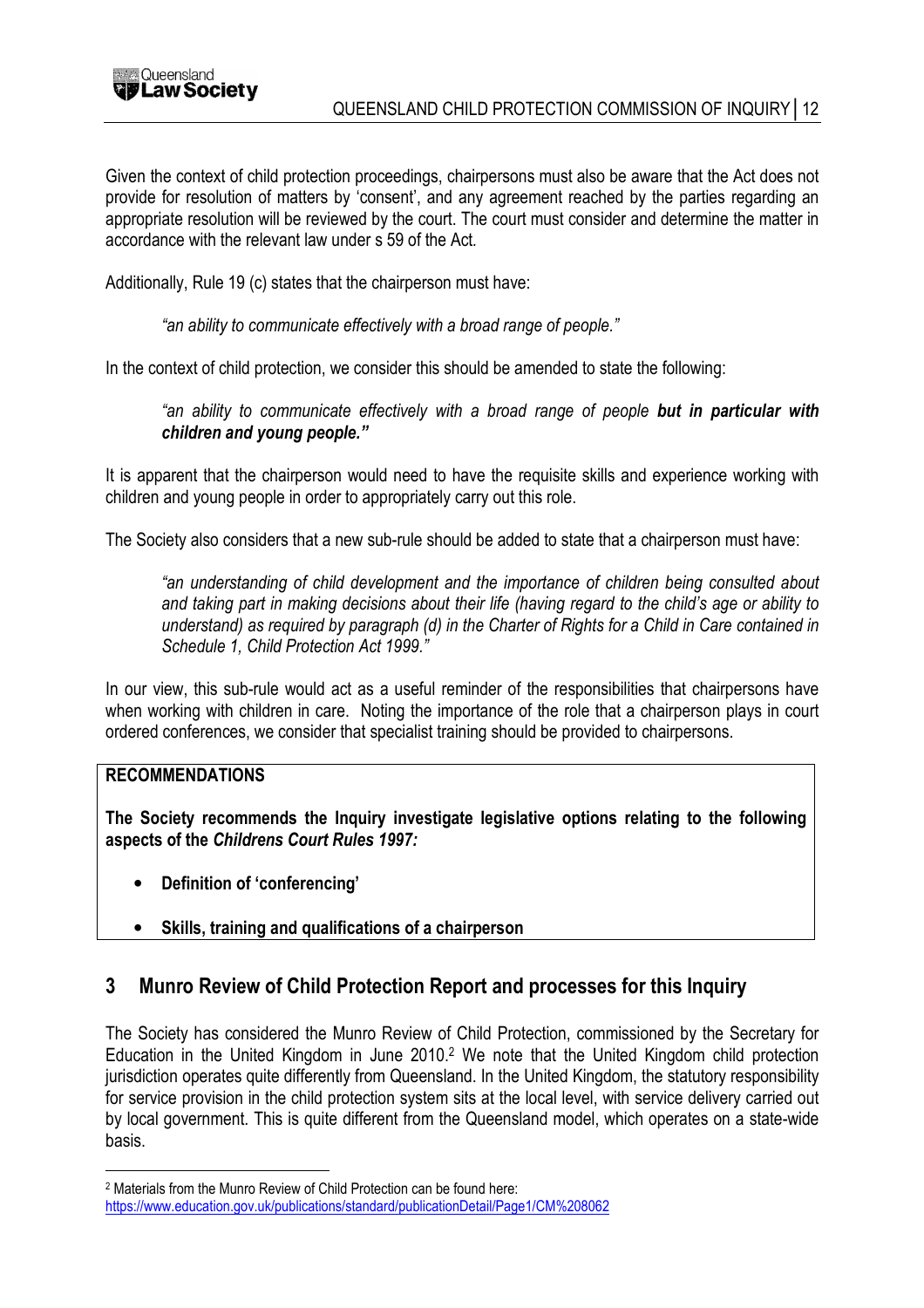Despite these differences, the Society considers that the process utilised by the Munro Review of Child Protection to provide a holistic and thorough review of the child protection system should be followed here. As a summary of the process, the Munro Review was conducted in the following manner:

1.) The First Report issued by the Review was entitled 'Child Protection: A Systems Analysis'. This report considered the following issues:

> This report sets out the approach to this important review and the features of the child protection system that need exploring in detail and that will form the focus of subsequent stages of the review.

> The first aim is to understand why previous well-intentioned reforms have not resulted in the expected level of improvements.

> This report is purposely analytical. It sets out the systems approach being taking to understand how reforms interact and the effect these interactions are having on practice. It is at the front line where they come together, at present creating an imbalance and distortion of practice priorities.<sup>3</sup>

The Society considers that a review of past policies, including an examination of why they have not had the desired effect, will assist in making systematic and considered policy reforms for the future.

2.) The Second Report issued by the Review was entitled 'A Child's Journey'. This report considered the following issues:

> The aim of this report is to set out for discussion the characteristics of an effective child protection system, and the reforms that might help to create such a system.

> This report is called The Child's Journey, referring to the child's journey from needing to receiving effective protection from abuse and neglect. It covers a number of areas, including work with children and families who have not yet met the threshold for child protection.<sup>4</sup>

In our view, reviewing the child protection system from the perspective of a child would ensure that any recommendations would be child-centred, and focused on effective service delivery.

3.) The Final Report issued by the Review was entitled 'A Child-Centred System'. This report considered the following issues:

> This final report sets out proposals for reform which, taken together, are intended to create the conditions that enable professionals to make the best judgments about the help to give children, young people and families. This involves moving from a system that has become over-bureaucratised and focused on compliance to one that values and

 $\overline{a}$ 

<sup>3</sup> The Munro Review of Child Protection 1st Report - Child Protection: A Systems Analysis found at: https://www.education.gov.uk/publications/standard/publicationDetail/Page1/DFE-00548-2010

<sup>4</sup> The Munro Review of Child Protection - Interim Report: The Child's Journey found at: https://www.education.gov.uk/publications/standard/publicationDetail/Page1/DFE-00010-2011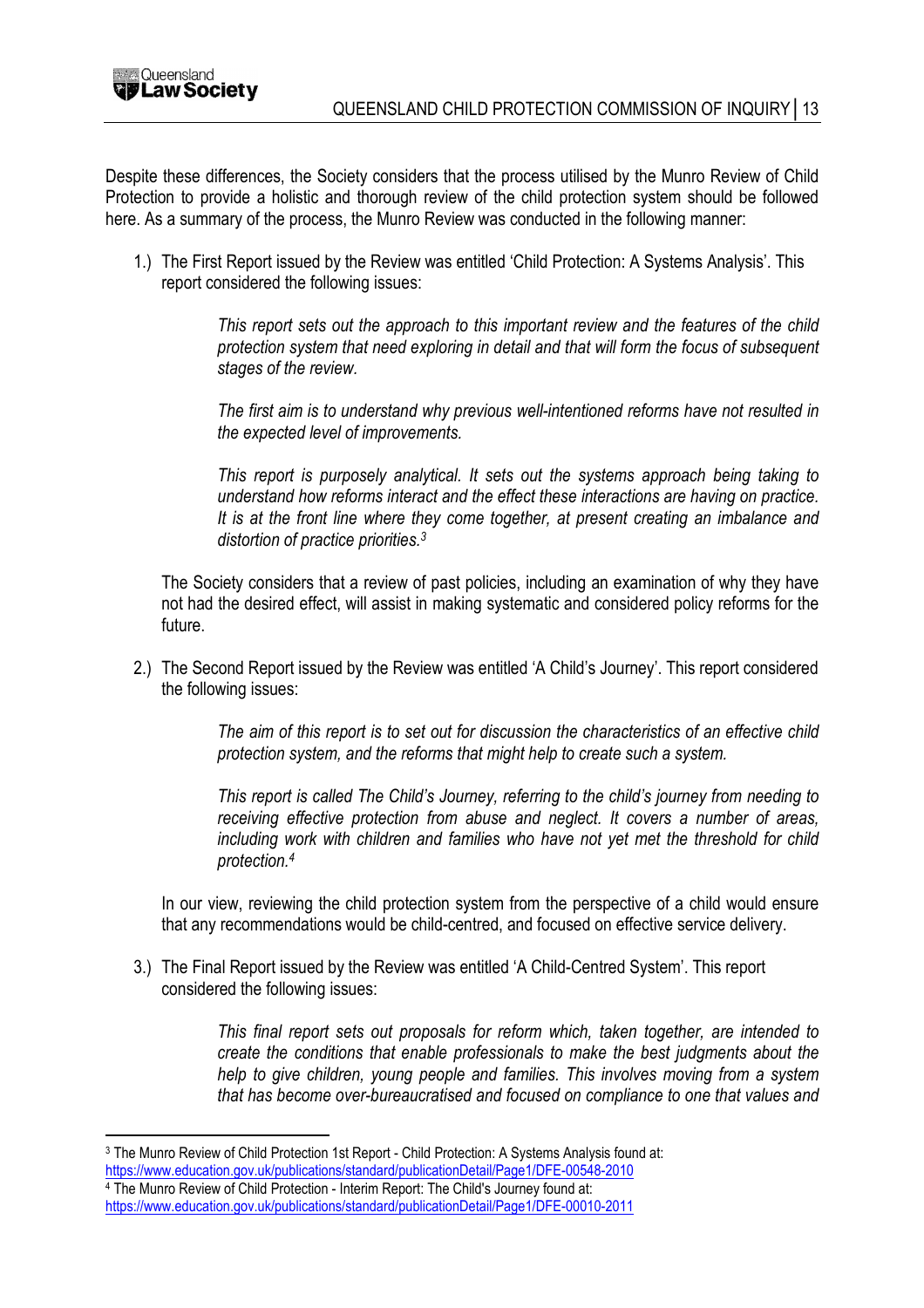

develops professional expertise and is focused on the safety and welfare of children and young people.<sup>5</sup>

We note that the Final Report was informed by the consultation and reviews set out in the first two reports.

The Society recommends that the Inquiry consider the child-centred systematic approach which was used in the Munro Review and adopt relevant aspects of this process as appropriate. We consider that viewing the child protection system from different perspectives can be a useful exercise and may enhance the findings of the Inquiry.

#### **RECOMMENDATION**

• The Inquiry consider aspects of the process undertaken by the Munro Review of Child Protection in United Kingdom

# 4 Term of Reference 3(c) – reviewing the effectiveness of Queensland's current child protection system

The objective of Queensland's current child protection system is to have governmental and nongovernmental entities work together to ensure children are protected from harm. The Society considers the effectiveness of this model can be assessed by looking at a range of factors, including:

- Whether there are transparent processes in place and that they accord with the principles of natural justice;
- Social services funding;
- Legal aid funding:
- Early intervention; and
- Court and tribunal processes

#### 4.1 Transparent processes

The Society considers there is a lack of transparency for Queensland children in the child protection system. For example, the Society notes that while in response to previous requests, a range of documents have been made publicly available, a number of the Department's policies and procedures in relation to children in care remain inaccessible outside the Department. The Society calls for transparency and for policies and procedures to be accessible and to accord with the principles of natural justice.

## 4.2 Social services funding

 $\overline{a}$ 

The experience of our members has been that there is a lack of services, and funding for those services that exist, in this sector. The result of which is that children and their families cannot get access to these services, particularly in rural and regional areas.

<sup>5</sup> The Munro Review of Child Protection: Final Report - A child-centred system found at: https://www.education.gov.uk/publications/standard/publicationDetail/Page1/CM%208062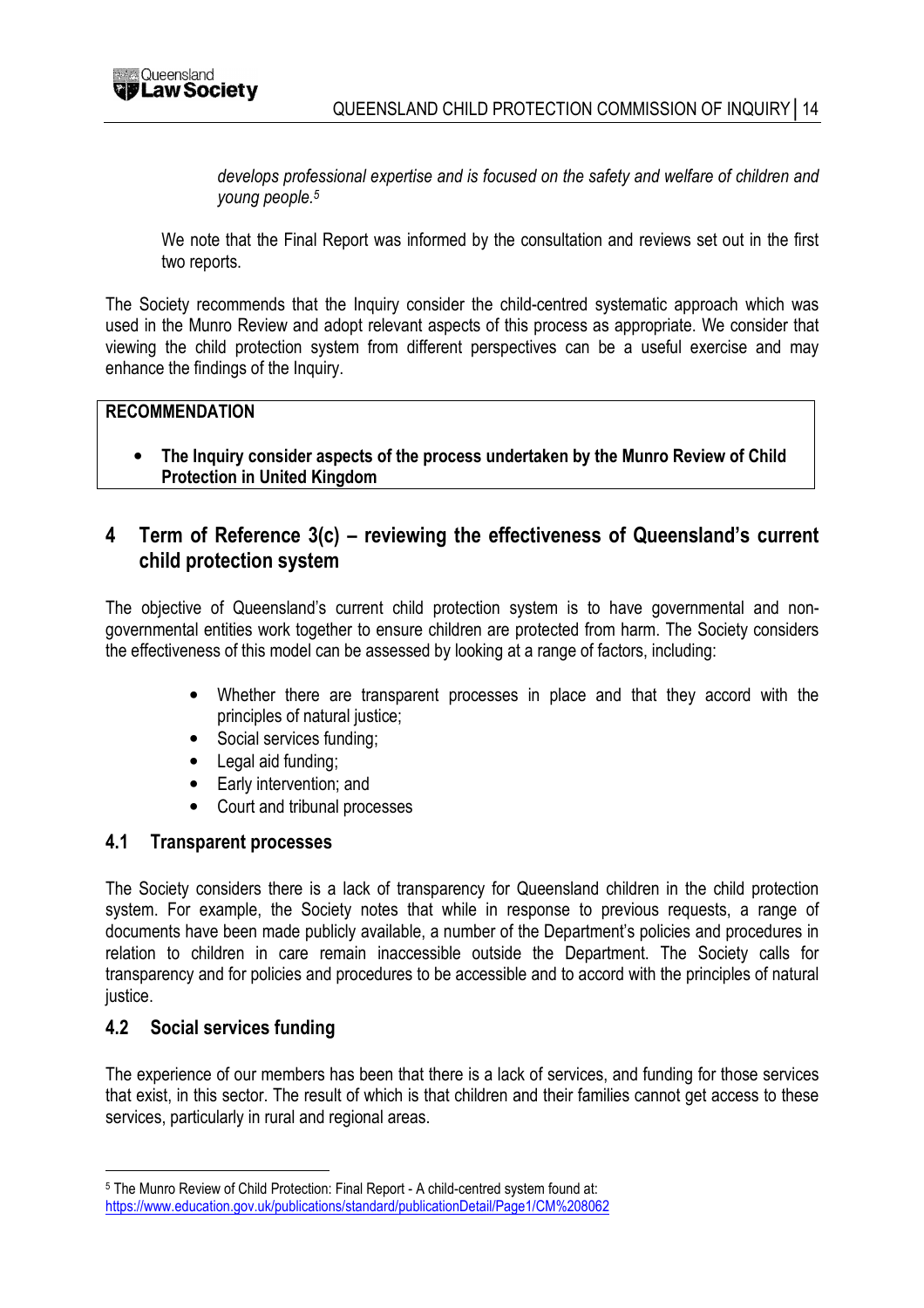

Our members' experience is that support/intervention is generally not able to be provided by Departmental officers, either due to the specific expertise/skill required, or their own significant workload. Generally, referrals are made for government or non-government organisation services. Therefore funding of such services is critical to effective casework with children and families.

The Society calls for more funding so that there are more services available and more education and support for the community, staff and workers. In the experience of our members, the use of psychologists and social workers has been a critical and significant part of aiding care decisions and the Society would like to see this continue. The Society also renews calls for more education and counselling services for children and their support networks. We will provide further detail regarding legal representation of children at Item 5 of this submission.

## 4.3 Availability of legal assistance and Legal Aid Queensland funding

Children are the most vulnerable members of our society and are especially vulnerable in child protection proceedings. There is statutory recognition highlighted in s 108 of the Act and s 43(2)(b)(i), QCAT Act which allows a child to be legally represented in the Childrens Court and QCAT respectively. In the experience of our members, however, this legal assistance does not always appear to be accessible to young people when placed in the child protection system and working with the Department. The Society calls for children in the system to have the opportunity to contact and obtain legal assistance.

The Society is concerned with the insufficient levels of legal aid funding from both the perspective of a parent and a child. Our members who are private lawyers working in child protection report that they are only paid a fraction of what it actually costs to run a matter. This has created problems with finding child protection and family law experts to undertake legal aid work in this area, as well as placing a burden on the court.

In the area of child protection, many parents have complex personal difficulties. Whilst they may not meet a means or merits test and thus fail to qualify for a grant of aid, they may have personal issues (for example, significant mental health issues or intellectual disabilities) that make understanding and representing themselves in a proceeding beyond their capacity. Our members report that, when Legal Aid funding is not provided, the costs borne in the other parts of the system are disproportionate to a grant of aid for solicitors to appear at hearings. For example, many court dates are vacated or court appearances extended as unrepresented parents find it difficult to participate in proceedings and follow court procedural directions.

Members also report that where legal aid funding is granted, they expend a significant number of hours on each matter writing submissions for ongoing funding and responding to requests for further information from Legal Aid Queensland . These costs are absorbed by our members and the effect is that less time is available for members to be undertaking meaningful work on the client's substantive matter.

Our members have also reported that it is difficult to obtain funding for briefing counsel and that there is a lack of clarity around how funding decisions are made by Legal Aid Queensland. We consider that solicitors should have access to experienced counsel to undertake complex cases, such as:

• when dealing with children as clients, either as a separate or direct representative. We have received reports that it is quite complex for a direct representative to manage a child as a client,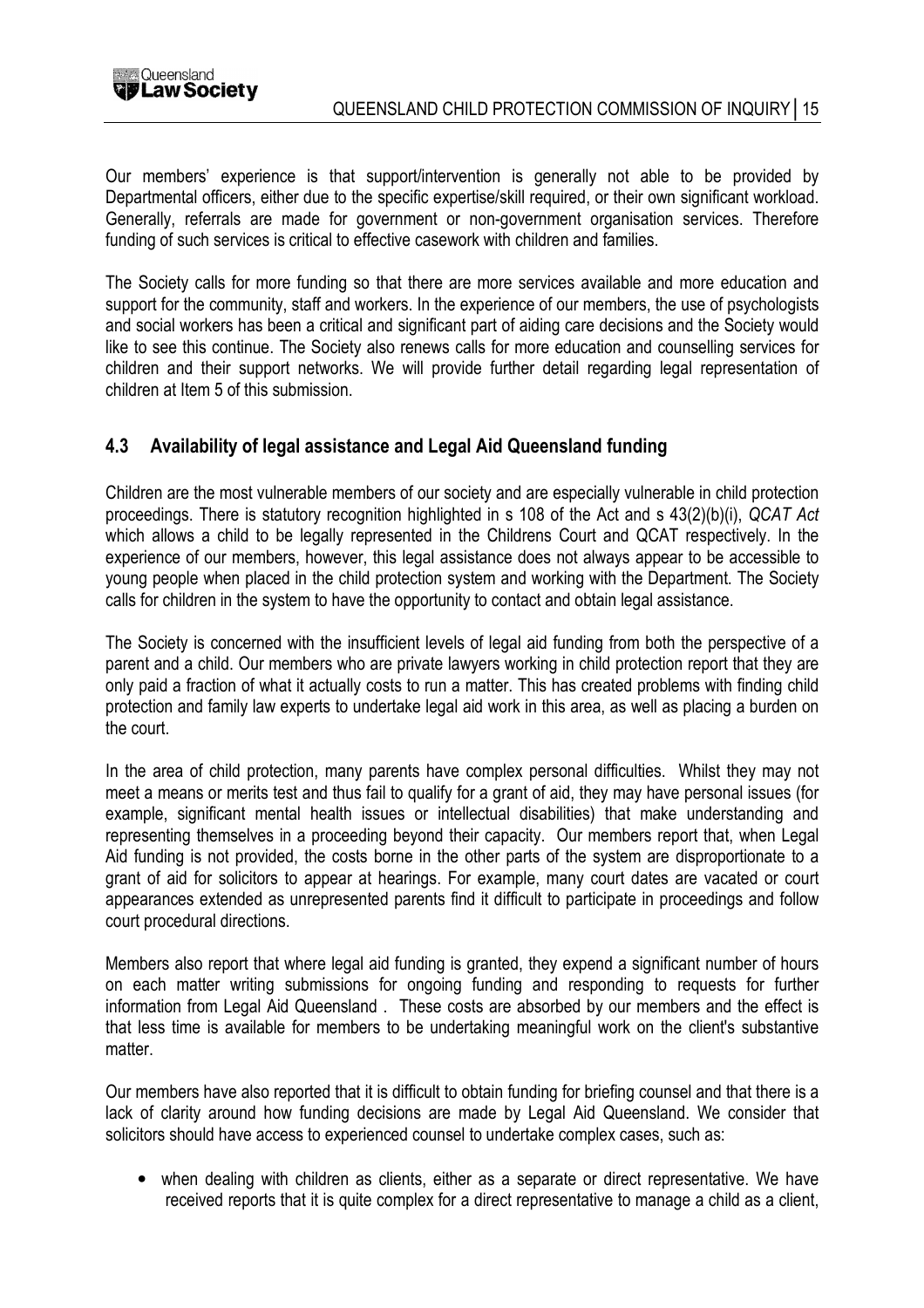including taking his or her instructions and running the trial. Equally, when separate representatives are supporting children's participation, additional complexities are likely to arise; or

• when dealing with vulnerable parents, who have issues such as disabilities/impairments, mental health issues, domestic violence experiences, come from non-English speaking backgrounds or A & TSI backgrounds.

The Society understands that the Department generally has an officer and a court coordinator instructing crown counsel in child protection matters. It appears that the reluctance to fund both solicitor and counsel in these matters would place already disadvantaged children and parents at a further disadvantage in comparison to Departmental decision-makers. We consider that this has implications for fairness and balance in these proceedings.

We note two recent Childrens Court of Queensland judgments which highlight the issue of insufficient legal aid funding.

The recent appeal judgment of KE & SW v Department of Communities (Child Safety Services) [2011] QChC 2 made the following comments in relation to legal representation at para 6-7:

"It is clear, given the above assessments, that both parents were significantly disadvantaged in the court system, and the transcript of proceedings demonstrates that although the magistrate made an effort to explain to them the procedure and its consequences, they were incapable of preparing any real defence in the hearing and unable to question the experts whom were called to give evidence at the hearing. As a consequence, although the parents were trying to contest the application, there was very little offered by way of resistance to this application.

In my view it is a sad indictment on our justice system that representation is not available to people with an intellectual disability of the type that KE and SW appear to have. This is particularly so in proceedings of such serious moment as this where the Department is seeking long term guardianship of an only child."

Another recent appeal decision of KD v Department of Child Safety and Others [2011] QChC 8 at page 16 illustrates the effects on parties of legal aid being discontinued late in the proceedings just prior to a final hearing:

"The impression given by all of the material before me is that the appellant may have felt she had no option but to consent to the course pursued by the Department, supported as it was by Ms Fox [separate representative]. I accept though that at all times the Department and Ms Fox considered they were acting in the best interests of the child but the impression given by the appellant is that, absent legal aid, it was all over and she didn't have any option but to consent to the Department's application. This impression was, I think, reinforced by the relatively perfunctory way in which the matter was disposed of in court. No consideration was given to the appellant's intellectual disability even accepting it to be mild. Objectively the appellant was likely to have felt overborne by the other side and the absence of any immediate alternatives open to her. She was in a disadvantaged position and was, I consider, given the impression that she had no choice but to acquiesce to the case against her. In effect, once unrepresented, the Department pounced; an opportunity was provided to quickly dispose of an application."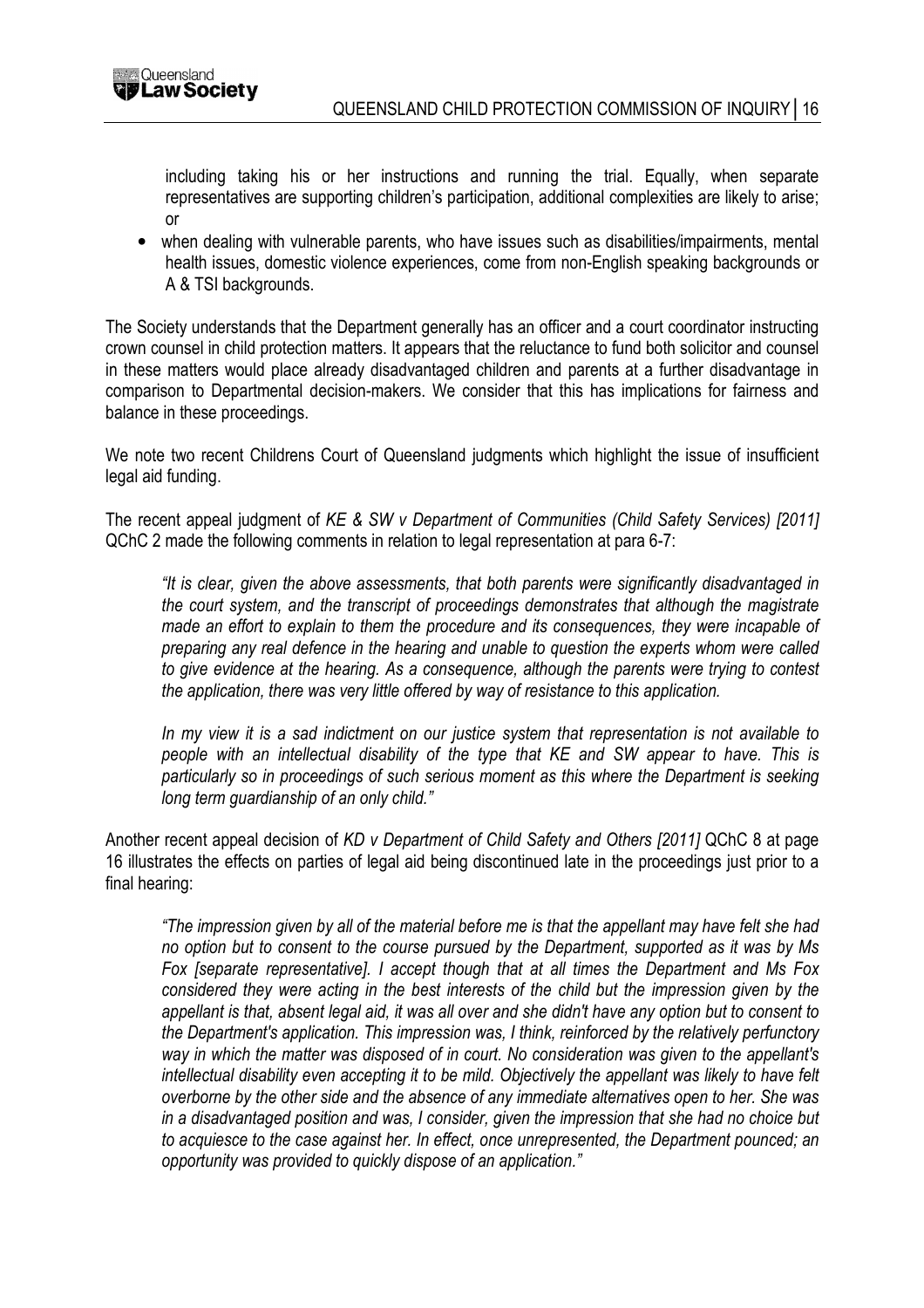In light of these comments, we note that the views expressed by the court can be equally applicable to all the categories of 'vulnerable parents' outlined above. We consider that sufficient funding should be available to ensure that all these parties have access to legal representation.

It is the regular experience of our members that the Department appears to pay significantly higher rates for legal representation than what is provided by grants of legal aid for the representation of parents and children in proceedings. It is our understanding that fees on briefs from Crown Law to barristers at the private bar are significantly higher than briefs for legally aided clients. To this end, we consider that the Inquiry should investigate and compare the scales of costs for lawyers representing the Department and representing parents and children. We also note that this situation appears to be the same for the funding of expert reports, and could also be investigated.

The Society also wishes to highlight the importance of LAQ funding at two critical events in the child protection system. First, we consider that there should be funding available for family group meetings regardless of whether court proceedings are on foot. Our members understand that Legal Aid Queensland currently only allows funding for legal representation at one family group meeting per child per year. This is insufficient considering that case plans are reviewed every 3 or 6 months. If legal representation was available at these meetings, matters would be less likely to come back to court. Where matters did return to court, the issues in dispute would be significantly narrowed which would reduce the length of time matters remain before the court as part of an application to extend or revoke and vary orders. Therefore, in the long run we consider that it would be a cost effective measure to allow for funding for all family group meetings, regardless of whether court proceedings are on foot or not.

Second, our members report that there is a lack of funding available for matters after a court ordered conference has been held in a court proceeding. It is important to highlight that in our members' experience, parties are not required to file up to date material with the court in preparation for a court ordered conference. Generally, filing dates are only set when a matter is listed for hearing after a conference and dates are often shortly before the hearing itself. Therefore, it appears that when Legal Aid Queensland is considering the merit of funding a party immediately following a court ordered conference, the funding decisions are based on out of date or incomplete material.

Parties do not always have the benefit of legal representation after the conference, due to the constraints of legal aid funding. This may make it very difficult for unrepresented parties to consider additional matters raised on the evidence in the lead up to a final hearing. In our view, if funding was continued after this point, often issues that have been raised during a conference may be further developed and resolutions reached. Further legal advice may in fact resolve contentious matters by consent, instead of proceeding to hearing, especially if there was consideration to having a second conference.

## 4.4 Early intervention

Empirical studies have shown that early intervention is critical in supporting and fostering vulnerable children and young people. The Society considers that the current model fosters a symptomatic approach rather than a preventive approach, which is seeing more children coming into the statutory system and remaining longer in the system.

In Queensland, the Department is the first port of call when there is a question about the protection of a child. The Department does not provide front line services but instead 'case manages' families to access health and community based services. In our members' experience, there is limited support for pre-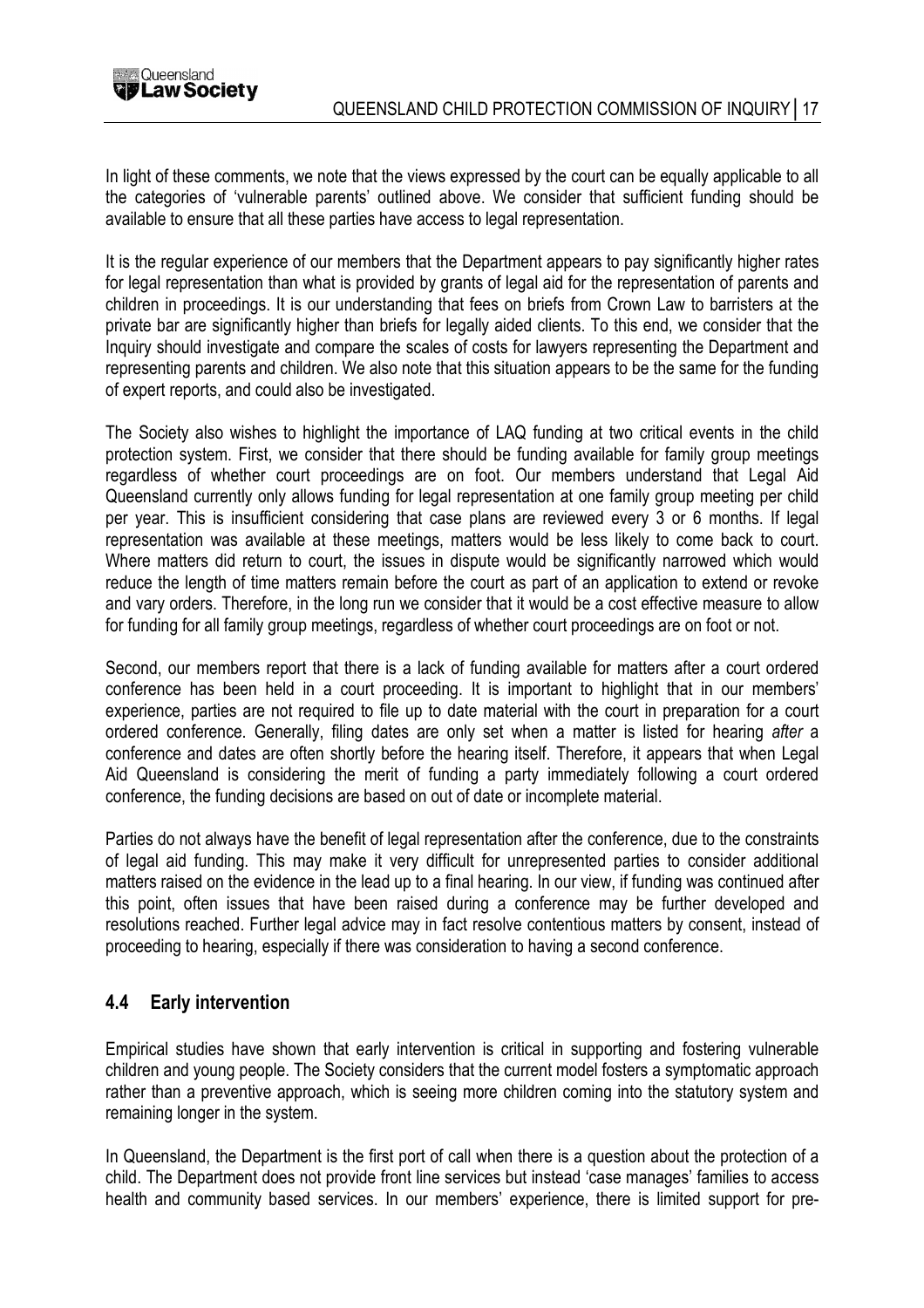

statutory intervention and once a child has entered the child protection system, it is very difficult to progress any case plans that may have been put in place prior to the child entering the system.

The Society therefore considers that there needs to be investment in both early intervention and tertiary intervention. This includes education campaigns and further funding for counselling and other community services. If a child and his or her family has access to these services it will reduce the number of children who enter the system and will also reduce the long term costs.

## 4.5 Court and tribunal processes

Under section 15.4.2 at page 386, the Victorian Cummins Inquiry Report<sup>6</sup> canvassed a number of suggestions regarding 'court culture' that the Society highlights for the consideration of the Inquiry:

- Increased and formalised collaborative training to foster professional understanding (Victorian Government 2010a, p. 26; VLRC 2010, p. 235);
- The development of a memorandum of understanding between the VLA and DHS (Victorian Government 2010a, p. 12). The Inquiry understands that the development is underway, and that a code of conduct for practitioners is also in development (Inquiry DOJ consultation);
- Developing a process for accreditation of lawyers working in the Children's Court (Children's Court submission no. 2, p. 32). The Inquiry notes that this accreditation program is currently in development and supports this positive step taken by the government and the Law Institute of Victoria;
- A revised fee structure for private practitioners to provide incentives for lawyers to see children away from court (Victorian Government 2010a, p. 22);
- The introduction of accredited training of conference convenors (VLRC 2010, pp. 218- $219$ ;
- The expansion of the panel of lawyers practising at the Melbourne Children's Court (Children's Court submission no. 2, p. 32); and
- Increased training of child protection practitioners in court preparation, privacy and Appropriate or Alternative Dispute Resolution (ADR) processes (Victorian Government 2010a, pp. 33-35).<sup>7</sup>

We consider that all these options are reasonable and could be effectively adopted in Queensland.

Once a child enters the system, the Society considers there should be clarification regarding the powers of QCAT and the court about his or her care. The Society considers that the decision as to whether a child is to be removed from their parents into the care system is a critical one, and one that ultimately should be made by the court. This is currently the position and we would recommend that decisions around intervention into the family should continue to be made the court.

 $\overline{a}$ 

<sup>6</sup> Report of the Protecting Victoria's Vulnerable Children Inquiry, 2012 found at:

http://www.childprotectioninquiry.vic.gov.au/report-pvvc-inquiry.html

<sup>7</sup> Report of the Protecting Victoria's Vulnerable Children Inquiry, 2012, page 386 found at: http://www.childprotectioninquiry.vic.gov.au/report-pvvc-inquiry.html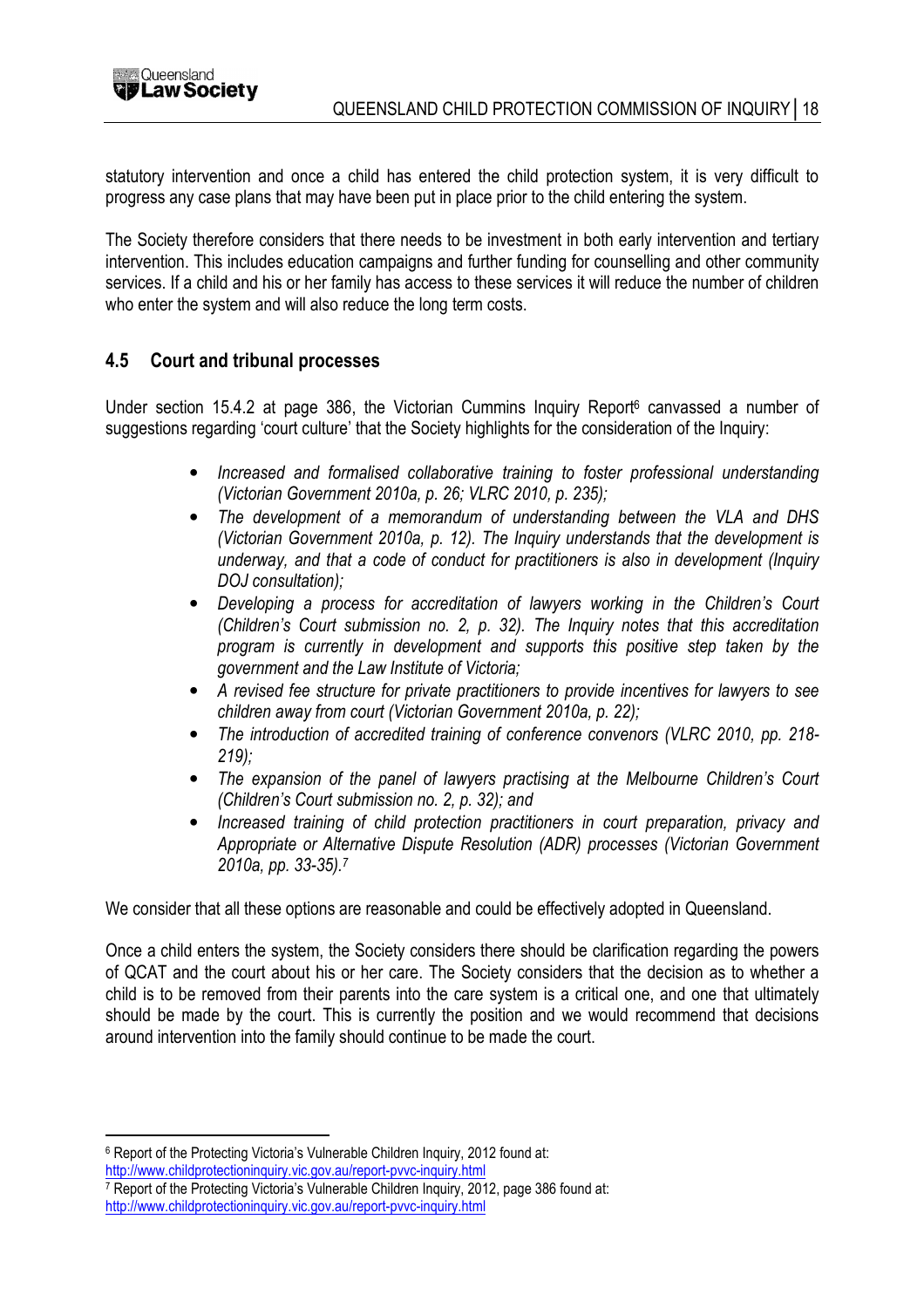The Society also highlights Finding 14 of the Victorian Cummins Inquiry Report under section 15.3.4 at page 383:

On balance, the Inquiry finds that a specialist Children's Court should continue to have the primary role in determining the lawfulness of a proposed intervention by the State in a child's life. This requires a careful weighing of the rights and interests of the children, as viewed by the State, against the rights and interests of their parents or caregivers. The Inquiry considers that a judicial officer is best qualified to make this determination.

The Society agrees with this observation. We consider that it is particularly important for the court to remain the decision-maker due to the complexity and intrusion into parental rights which inevitably form part of child protection matters.

Recommendation 56 of the Victorian Cummins Inquiry Report also recommends the adoption of a 'case docket system' so that one judicial officer will oversee one child protection matter from the beginning to end. We consider that the Inquiry should investigate this recommendation for our Queensland system.

The Society is also concerned that as there are a limited number of reviewable decisions allowable by QCAT under the Child Protection Act 1999 and the Adoption of Children Act 1964, there is reduced accountability for persons making decisions about children and young people. The Society notes with concern that there are relatively few applications for review in QCAT. This demonstrates a considerable disparity with the number of children the subject of child protection orders, the number of reviewable decisions being made and the large numbers of complaints that are made to the Commission for Children, Young People and Child Guardian. Our members also anecdotally report that there are very few instances of children participating in QCAT, as compared to the former Children Services Tribunal. We are unaware of why this might be the case and consider that this may be a matter for the Inquiry to investigate.

Further, our members report that there are situations where there has been a QCAT decision made on a matter on foot without the court's knowledge of the situation. The Inquiry may wish to investigate options for children and their families to work with one decision maker at a time. Whilst there is a court proceeding concerning an application for a child protection order on foot, we suggest that applications in QCAT should be transferred to the court to be heard concurrently. If such an approach were to be adopted we also consider that if applications are made in the 'wrong' jurisdiction, there should be no formality needed to transfer this to the appropriate jurisdiction. We are mindful of the need to avoid creating barriers for people, and to ensure that there is a single decision-maker for a single family.

We also note that, under s 107 of the Act , the court has the power appoint an expert to assist it. We suggest that this provides scope for the court to be assisted by persons with the range of professional expertise held by members of QCAT sitting in child protection matters.

#### RECOMMENDATIONS

The Inquiry investigate the efficiency of the current child protection system in the following areas:

- Transparent processes;
- Social services funding;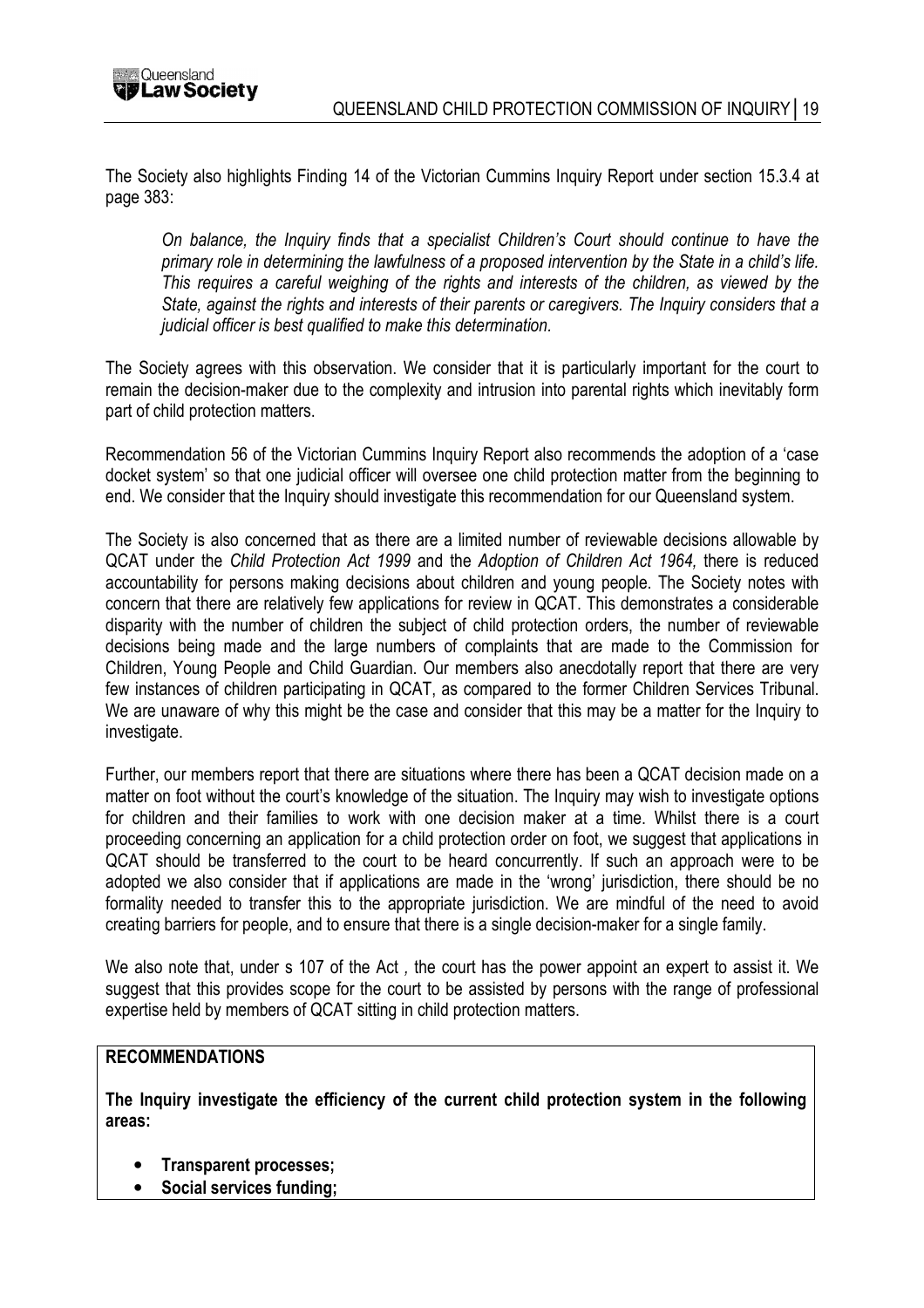

- Early intervention: and
- Court and Tribunal processes

The Inquiry should also investigate the following matters in relation to legal aid funding:

- Legal Aid funding for representation of parents and children in child protection matters
- The scale of costs
- Access to experienced counsel, especially when dealing with represented children and vulnerable parents
- Funding for family group meetings and after a court ordered conference has been held

## 5 Models of representation for children

The Society supports article 12 of the Convention on the Rights of the Child which states:

1. States Parties shall assure to the child who is capable of forming his or her own views the right to express those views freely in all matters affecting the child, the views of the child being given due weight in accordance with the age and maturity of the child.

2. For this purpose, the child shall in particular be provided the opportunity to be heard in any judicial and administrative proceedings affecting the child, either directly, or through a representative or an appropriate body, in a manner consistent with the procedural rules of national law.

The Society also considers that representation for children must be consistent and readily available.

Our preferred position is that all children, regardless of age must have the right to be heard in child protection proceedings affecting them. This can be done through direct representation, separate representation, or both in appropriate circumstances.

#### 5.1 Separate and direction representation

The Society notes the Victorian Cummins Inquiry Report recommendations in relation to legal representation of children in child protection proceedings. Chapter 15.3.1 of the Victorian Cummins Inquiry Report considered a child's right to be heard in proceedings, with recommendations 53 and 54 resulting.<sup>8</sup> Generally, the Society finds the exploration in the Report of the issues relating to children's representation useful. Specifically, we support the concept that a child should be a party to the proceeding regardless of age. Further, if an age were to be set in legislation to delineate a rebuttable presumption in favour of or against a child having capacity to directly instruct a lawyer, the Victorian Cummins Inquiry Report approach, that the threshold be the age of 10 years old with guidelines to support the assessment of capacity to instruct in individual circumstances, seems reasonable.

 $\overline{a}$ 

<sup>&</sup>lt;sup>8</sup> Report of the Protecting Victoria's Vulnerable Children Inquiry, 2012 found at:

http://www.childprotectioninquiry.vic.gov.au/report-pvvc-inquiry.html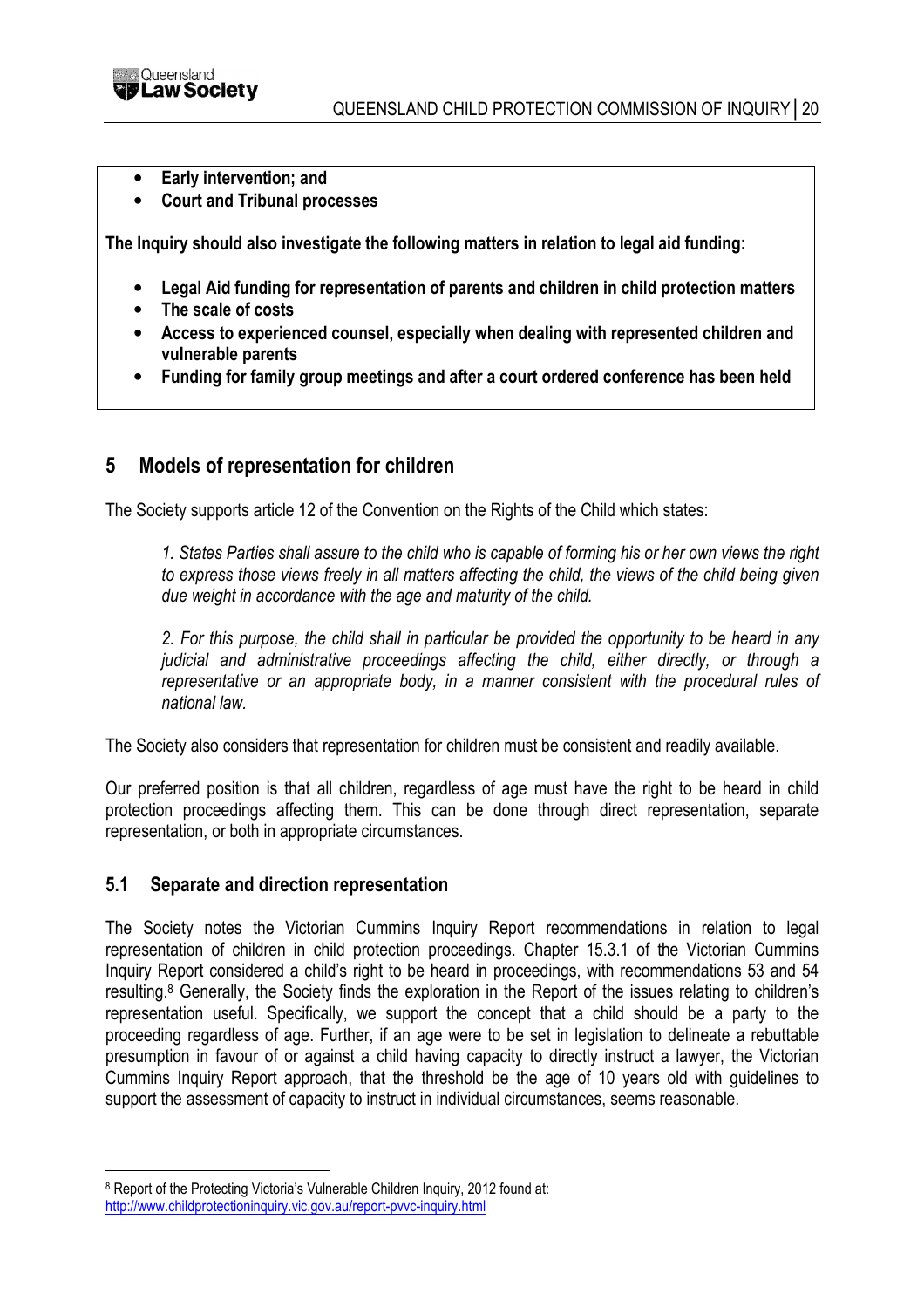We note that there are two sections under the current Child Protection Act 1999 which deal with the representation of children in proceedings, namely s 108 (right of appearance and representation) and s 110 (separate legal representation of child). We support the view that, as a result of this, a child can be represented by both direct and separate representation in the same proceedings. We consider that young people should be supported to access direct representation if and when they express a wish to participate in proceedings this way. The Society specifically notes that if a legislative threshold were adopted in relation to a child's presumed capacity to instruct a lawyer, it would seem appropriate for the court to retain the ability to appoint a separate representative, regardless of a child's capacity to instruct directly, in circumstances where this is appropriate.

## 5.2 Appointment of separate representatives

We suggest that the Inquiry should investigate the possible legislative implementation of more detailed factors guiding the court's discretion in relation to the appointment of a separate representative. In family law proceedings pursuant to the Family Law Act 1975 (Cth), there is quidance as set out in the case of Re K (1994) FLC 92-461 on when the court should consider appointing an Independent Children's Lawyer:

- cases involving allegations of child abuse;
- cases where there appears to be intractable conflict between the parents;
- cases where the child is apparently alienated from both parents;
- where there are real issues of cultural or religious difference affecting the child;
- where the sexual preferences of either or both of the parents or some other person having significant contact with the child are likely to impinge on the child's welfare;
- where the conduct of either or both of the parents or some other person having significant contact with the child is alleged to be anti-social to the extent that it seriously impinges on the child's welfare;
- where there are issues of significant medical, psychiatric or psychological illness in relation to either party or the child;
- cases where it appears that neither parent is a suitable custodian;
- cases in which a child of mature years is expressing strong views;
- cases where it is proposed to separate the siblings;
- custody cases where none of the parties are legally represented;
- applications relating to the medical treatment of children where the interests of the child are not adequately represented.

These factors are well-known and widely established in family law proceedings.

We consider that the legislative implementation of factors for when a court should consider the appointment of a separate representative will improve consistency and strengthen utilisation of separate representatives in child protection proceedings. It is noted, however, that if Childrens Courts were considering the factors as set out in Re K, each child protection matter will satisfy the factor regarding alleged child abuse. The Society suggests the Inquiry consult stakeholders and consider what legislative factors would appropriately guide the appointment of separate representatives.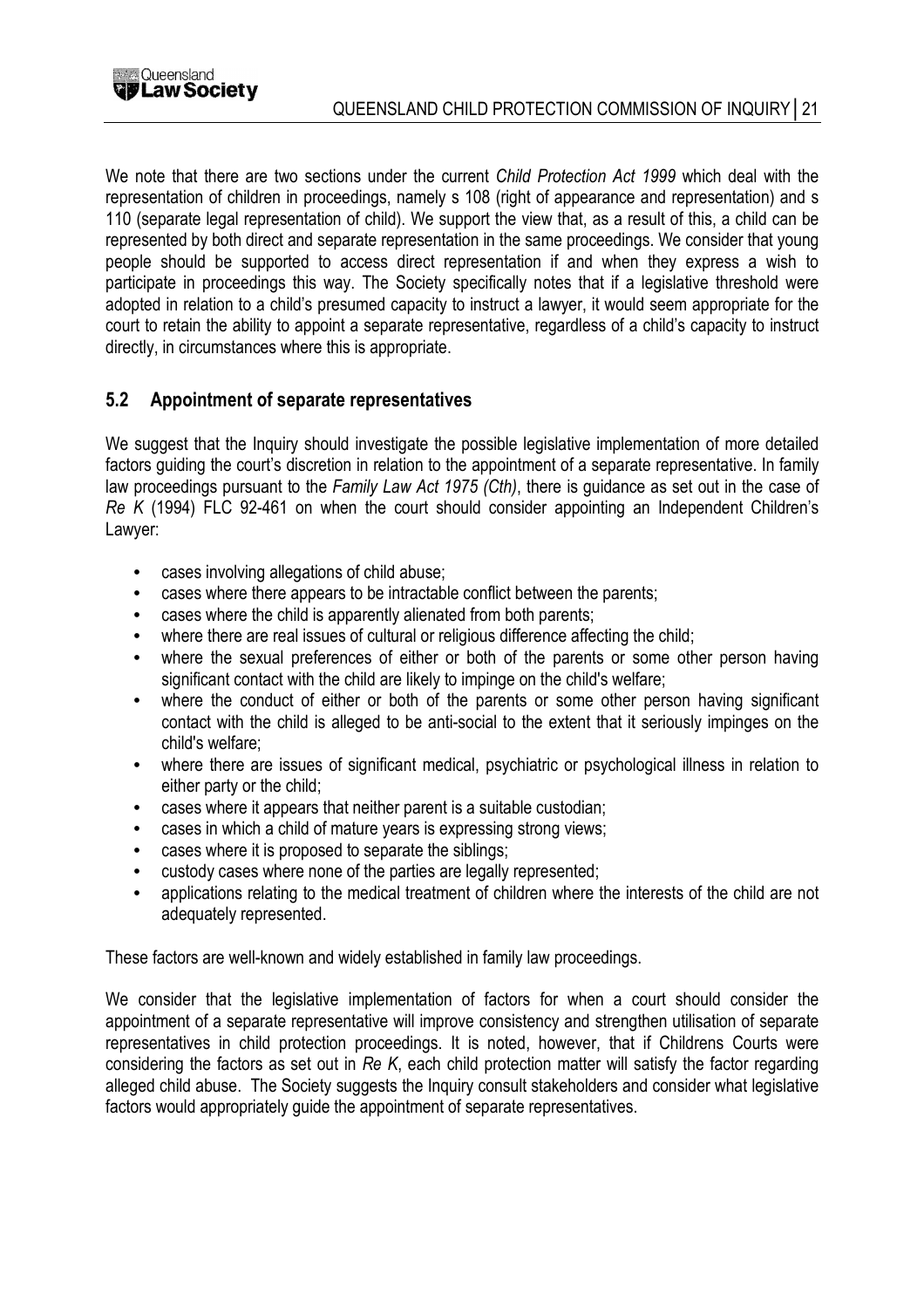

## 5.3 Clarity of the role of separate representatives

Further clarity around what is currently expected of a separate representative in carrying out the role would also be useful, for example:

- File inspection and determine whether additional evidence is required in the child's best interest (including but not limited to Social Assessment Reports. It might be that there needs to be other assessment and resulting reports obtained from specialists prior to the commission of a Social Assessment Report);
- Negotiate with the Department and parties about obtaining evidence;
- Subpoena evidence when required;
- Meet regularly with the children:
- Attend family group meetings, court ordered conferences and other court events personally; and
- Act as a party to the litigation.

The tasks that the Society considers that a separate representative should carry out to promote and facilitate children and young people's participation in decision-making include:

- Have contact with children who want to be informed or participate in proceedings. This would avoid situations where the young person ends up instructing a direct representative because of the limited contact with his or her separate representative. We consider that the separate representative model should be flexible enough so that a young person does not have to participate directly in the litigation in order to be informed of what is happening in the court process;
- Meet or consult with the child prior to any substantive event, such as a family group meeting, court ordered conference, final mention or hearing;
- Assist the child in resolving case planning issues collaboratively with the Department;
- Bring an application for review if appropriate, which could occur within proceedings before the Childrens Court if the court was given jurisdiction to hear applications to review decisions, or for the separate representative to assist the child to apply to QCAT where it cannot be dealt with by the court;
- Assist the child to apply for direct representation if appropriate;
- Assist the child to contact the Commission for Children and Young People and Child Guardian regarding any issues they would like to raise that the Commission has responsibility to oversee;
- Refer the child for legal advice and representation in cases of negligence or other issues; and
- Be available to the child for support and referral after the proceedings have ended.

We also consider that it might be prudent for the court to have the power to continue the appointment of a separate representative when making a final order. This would be particularly important where the court has concerns regarding future case planning, and would give the separate representative the status to be able to bring matters back before the court if appropriate. Implementation of this proposal would require consideration of whether current Legal Aid funding is adequate for this purpose.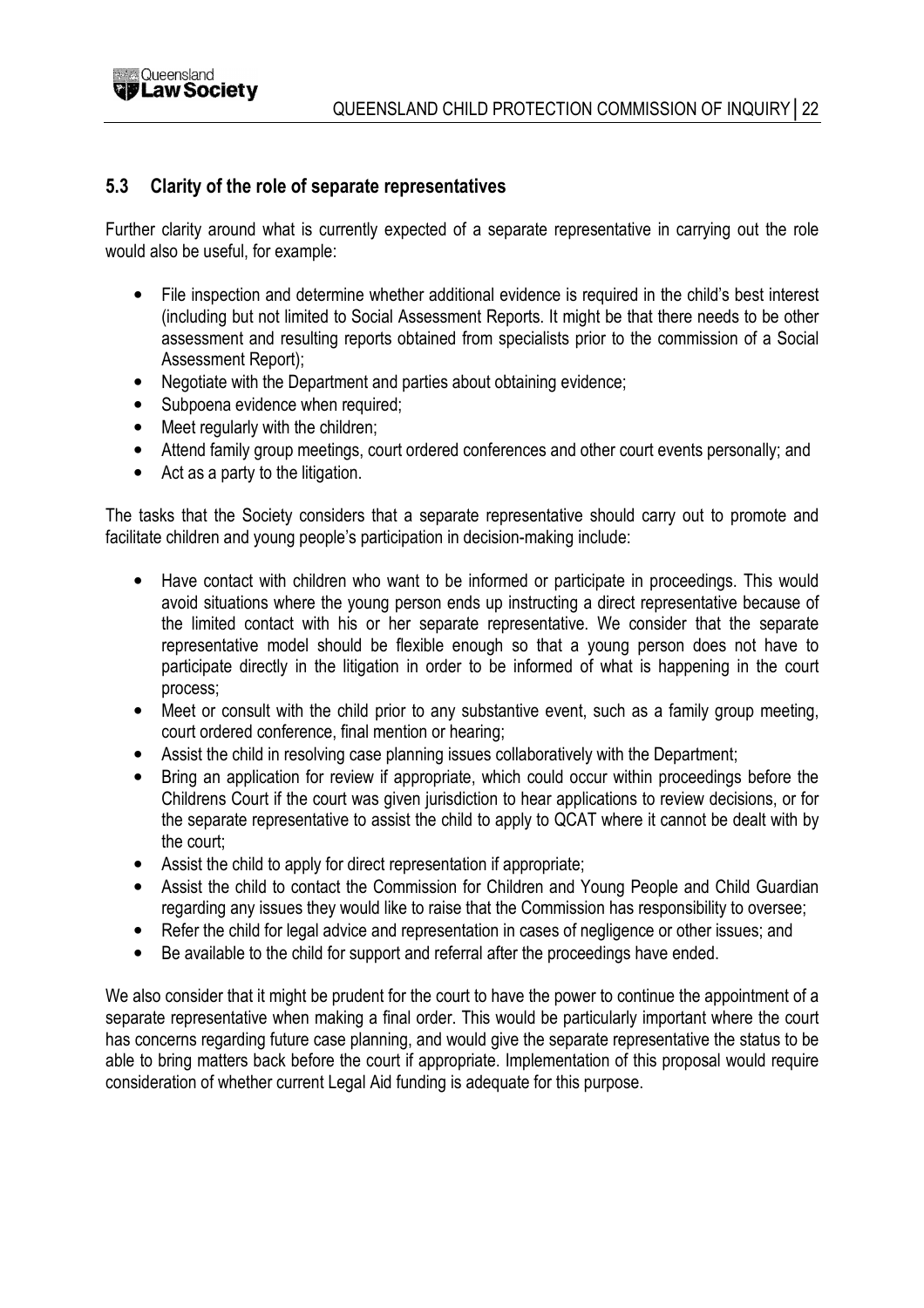



## 5.4 Training opportunities

We note that there is a limited availability of practitioners who specialise in directly representing children and young people, particularly outside South-East Queensland. We call on the Inquiry to investigate the most appropriate ways to promote the particular skill and importance of both forms of children's representation in child protection proceedings. Clarifying scope of the role for separate representatives and the circumstances in which they should be appointed would assist with this. We suggest that promoting and resourcing appropriate support and training for all child representatives could also improve the current models of representation that operate in Queensland. Recommendation 58 of the Victorian Cummins Inquiry Report relates to the professional development of lawyers and judicial officers in child protection matters.<sup>9</sup> The Society supports enhanced opportunities for training in this area. The Society has attempted to promote child-inclusive practice through providing members with seminars on areas of children's law and the skills required for effective engagement of child clients. The Society's Children's Law Committee has also explored the possibility of accreditation of children's law specialists; however the prohibitive cost and limited number of practitioners currently focusing on this area of the law are barriers to progressing this goal.

#### RECOMMENDATIONS

- All children, regardless of age should have the right to be heard in child protection proceedings. This can be done through direct representation, separate representation or both in appropriate circumstances.
- The Inquiry investigate options for strengthening the representation of children in proceedings, including:
	- $\circ$  the appropriateness of a rebuttable legislative presumption in favour of a child having some form of legal representation in child protection proceedings, whether it is through a separate or direct representative; or alternatively,
	- $\circ$  legislative implementation of a set of factors guiding the Court's discretion in relation to the appointment of a separate representative.
- The Inquiry investigate options for providing clarity around the appointment and role of separate representatives.
- The Inquiry consider the findings of the Victorian Cummins Inquiry in relation to representation of children and training opportunities.

# 6 QCAT jurisdiction

 $\overline{a}$ 

The Society has some reservations regarding the operation of the QCAT jurisdiction with regard to children's matters.

<sup>9</sup> Report of the Protecting Victoria's Vulnerable Children Inquiry, 2012 found at:

http://www.childprotectioninquiry.vic.gov.au/report-pvvc-inquiry.html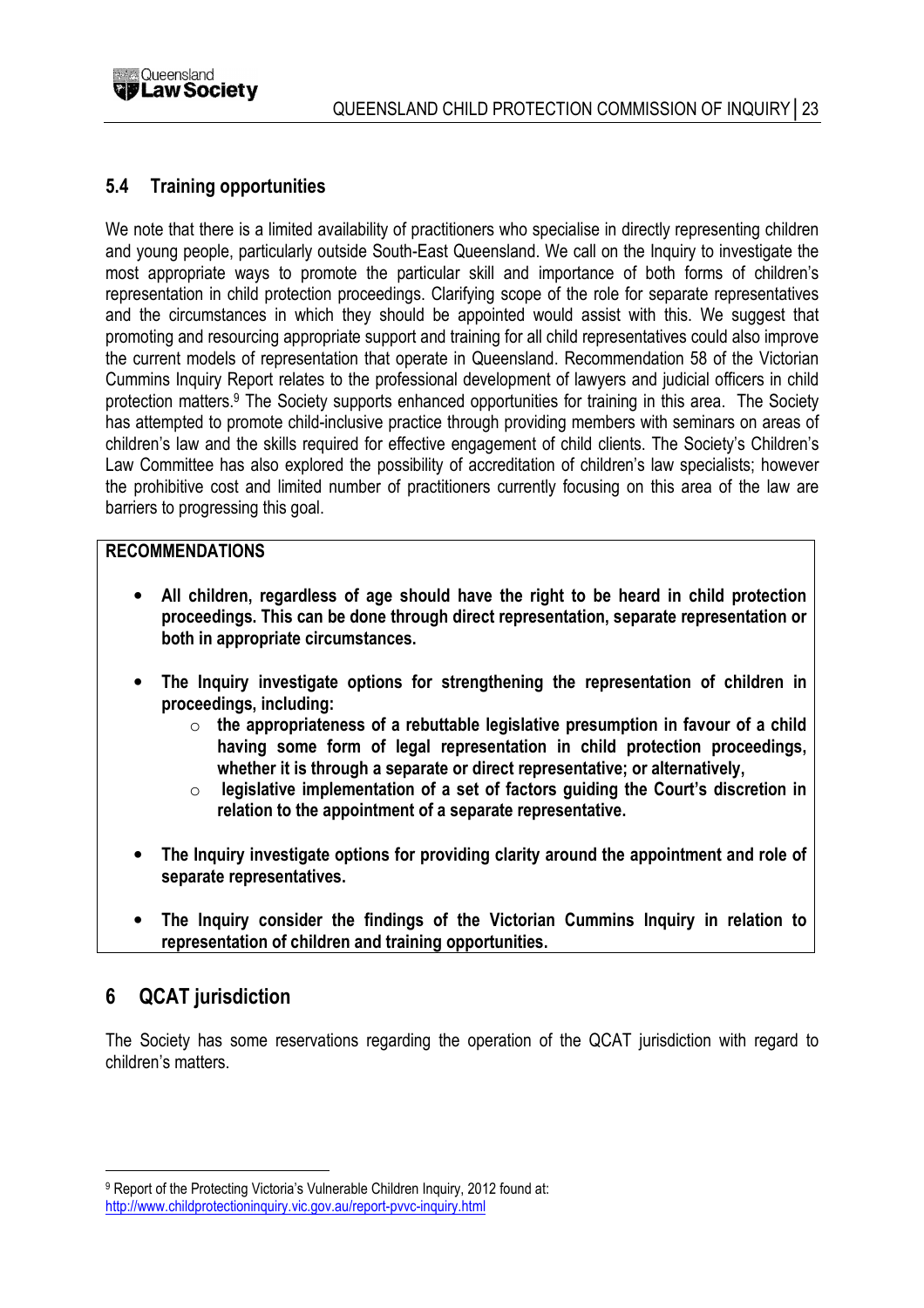

The experience of our members has been:

- Written notices of reviewable decisions from the Department, which contain information about the right of review to QCAT, are not always provided to parents, even when they have been requested;
- It is sometimes difficult for parents or other members in the child's support network to obtain leave to be legally represented and then obtain appropriate representation, which is of significant concern to our members given the power imbalance between the professional departmental workers and the other parties to a tribunal proceeding;
- It is the experience of our members that generally, the Department will provide lengthy reasons for decision in response to a QCAT application by a parent or child. However, these reasons are often not received until shortly before the compulsory mediation. A delay in obtaining reasons can place vulnerable clients at further disadvantage, as there is a limited amount of time to consider what is often voluminous or complex material. These clients are also expected to be ready to respond to those reasons during a compulsory conference, despite the short time frames;
- Our members' experience is that Compulsory Conferences often yield mixed results, perhaps because of the challenges inherent in managing the power imbalance between the Department and the applicant in an alternative dispute resolution setting, particularly where not all parties are granted legal representation; and
- There are narrow grounds for review of administrative decisions.

The Society considers, as outlined in Item 4 above in this submission that applications for review made while matters are already on foot in Court should be decided by the Court.

The Society also notes that we support the view that the tribunal dealing with an A & TSI family should be constituted by someone who is of A & TSI background or otherwise has appropriate cultural experience. We note with support s 99H of the Act which requires tribunal proceedings involving an A or TSI child to include a member who is A or TSI and s 183(6)(b), QCAT Act 2009, which emphasises that there is a need for A & TSI members to be appointed. We also note that the power to appoint an expert is provided for in s 110, QCAT Act 2009. We consider that the proportion of A & TSI membership/expertise on the tribunal should appropriately reflect a commitment to reduce the overrepresentation of A & TSI children in the child protection system.

The Society notes that we have recommended in Item 2(a)(iii) of this submission that the Court should be able to join certain people to the proceedings as parties in the appropriate circumstances under the Child Protection Act 1999. We note that, if this proposal is agreed to, it would be prudent to consider consistent legislative arrangements for the tribunal to involve such people in any applications for review in QCAT.

## RECOMMENDATIONS

- The Society considers that proceedings in QCAT should be transferred to the Court if matters are already on foot in court.
- The Inquiry should consider whether power imbalances between parties' impact on tribunal proceedings, and appropriate strategies for dealing with any concerns identified.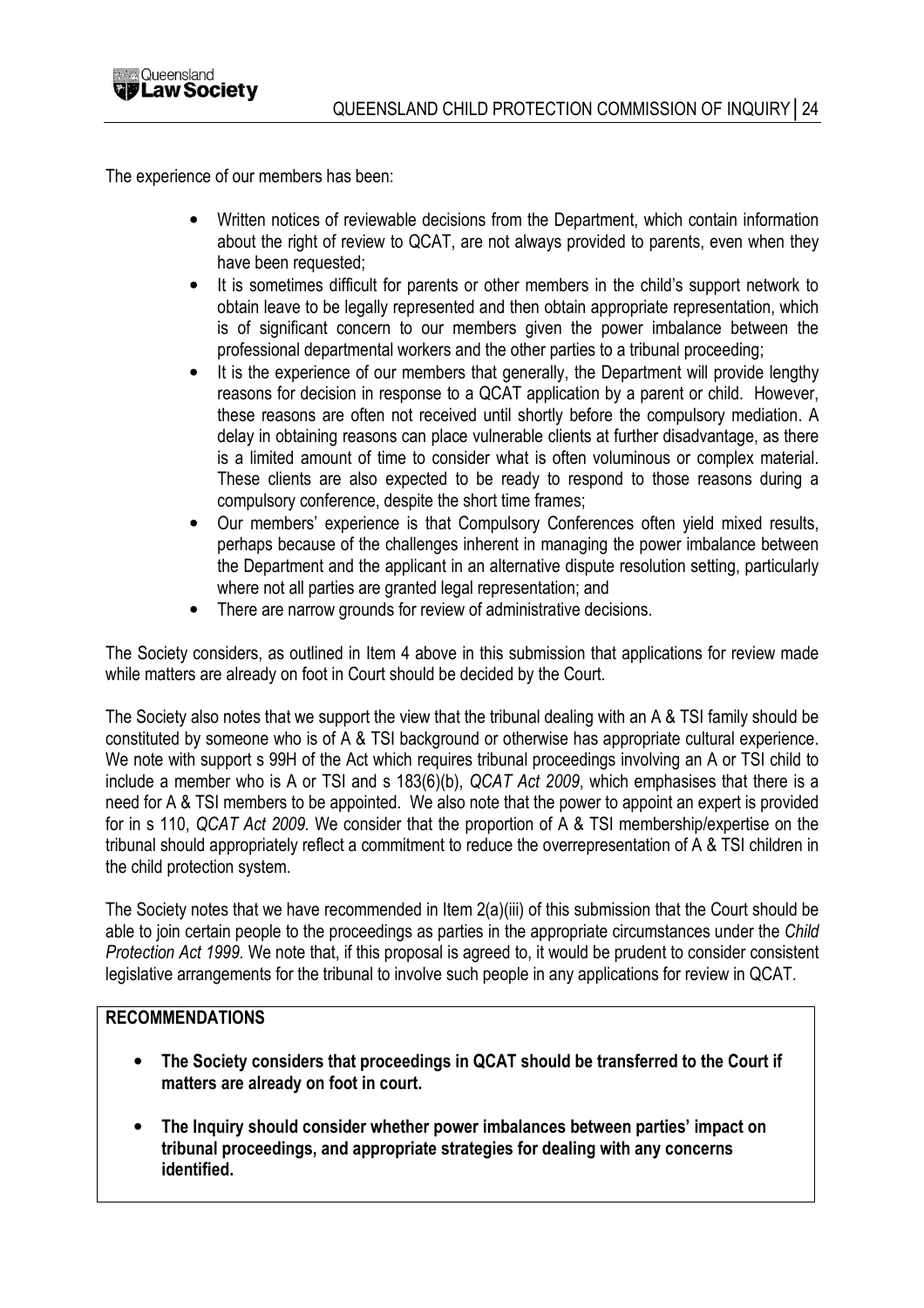

#### The proportion of A & TSI membership/expertise on the tribunal should reflect the commitment of the government to reduce the overrepresentation of A & TSI children in the child protection system.

# 7 Overrepresentation of A & TSI children in the system

The Australian Institute of Health and Welfare reports that A & TSI children are 6.2 times more likely to be the subject of a substantiated report than other children in Queensland.<sup>10</sup>

First, the Society highlights to the Inquiry the importance of consulting with A & TSI families, children and young people who have interacted with the child protection system. We consider that any recommendations for changes to the child protection system must be developed in a collaborative way, and also must involve cultural experts.

The Society considers that changes should be made to legislative, policy and operational provisions in the child protection system to better reflect A & TSI cultures, and address the overrepresentation of A & TSI children and young people. We set out below key areas for consideration:

## 7.1 Consultation on strategies to reduce overrepresentation on A & TSI children in the system

The Society has had the benefit of reading the submission of Aboriginal and Torres Strait Islander Women's Legal Service to this Inquiry. We endorse the comments made in relation to the importance of consultation with Aboriginal and Torres Strait Islander people (page 4).

# 7.2 Recognised entities

 $\overline{a}$ 

The requirement for a recognised entity to participate in the decision-making process for an A & TSI child is legislated for under s 6 of the Act. The Society supports the role of recognised entities, and values the contributions that recognised entities make in child protection processes. We consider that ongoing commitment to enhancing the role of recognised entities should be made.

However, some members report that recognised entities are not always properly consulted in child protection processes. Our members have also reported a common anecdotal experience of recognised entities not being informed by the Department when an A & TSI family is being investigated. We consider that improvements need to be made to the child protection framework to ensure that recognised entities are consistently involved in the process, including full disclosure of the evidence upon which the parties' positions in court proceedings are based.

Some of our members have expressed concern about the perceived lack of independence of recognised entities from the Department. The policy development and reporting structures in place contribute to a perception that recognised entities are not able to give cultural advice to the court, Department and parties independently of the Department. This situation, in our members' experience, can sometimes

<sup>10</sup> Child protection and Aboriginal and Torres Strait Islander Children, Australian Institute of Health and Welfare, June 2012 found at: http://www.aifs.gov.au/cfca/pubs/factsheets/a142117/index.html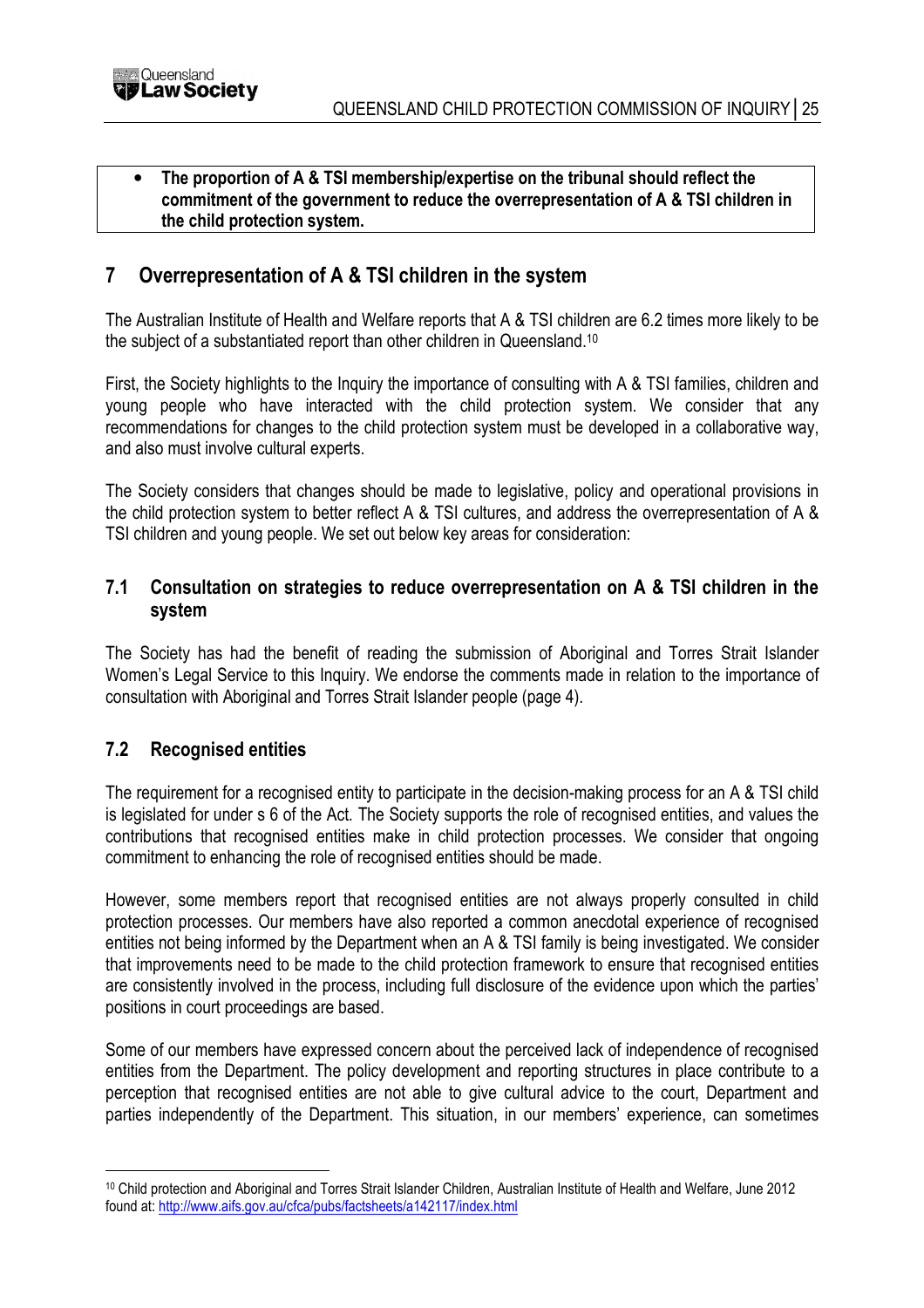

inhibit the ability of recognised entities to gain the confidence of A & TSI families, the court, and other stakeholders, as a source of robust and independent cultural advice.

We consider that further clarity in relation to the roles of recognised entities, and the mechanisms by which they provide information and advice to the Court would contribute to better outcomes for A & TSI children and their families. The Society suggests that an independent evaluation aimed at enhancing the effectiveness, resourcing and independence of the recognised entities model be considered. We also suggest that the Inquiry should consider what changes, if any, to the reporting and policy development structure for the recognised entity model would alleviate the perceived lack of independence.

## 7.3 Exclusion from child protection processes

Our members report that key family members are often excluded from or marginalised in child protection processes. This is due to the inability of significant individuals in a child's life to be involved in proceedings. As we discussed in Item 2(a)(iii) of this submission, we consider that providing the court the discretion to join appropriate persons as parties to the proceedings could significantly address this issue.

We also endorse the issue addressed in the submission of Aboriginal and Torres Strait Islander Women's Legal Service to this Inquiry, which highlights that the Department should continue to consult with a child's family regarding cultural considerations, even where the child is subject to a long-term guardianship order (page 11).

## 7.4 Indigenous Child Placement Principle

Under s 83 of the Act, the Department is required to give consideration to a culturally appropriate placement when placing an A & TSI child or young person in out-of-home care (Indigenous Child Placement Principle). We recognise that in practice, it is not always possible for A & TSI young people to be placed with family, and that this has to be balanced with the paramount principle. However, our members report that greater focus on strategies for developing and maintaining cultural connection is needed in cultural support planning, particularly when placement with family is not possible.

The Society calls on the Inquiry to investigate the policy, systemic and operational barriers to the meaningful implementation of the Indigenous Child Placement Principle which is given effect in s 83 of the Act. We consider that any recommendations should be developed in consultation with appropriate stakeholders, and appropriate resourcing and support should be offered to stakeholders to address this issue. We also consider that the Inquiry should consider the advice of the Commission for Children and Young People and Child Guardian regarding the Department's compliance with the Indigenous Child Protection Placement Principle.

#### 7.5 Lack of cultural experts

Our members identify a lack of culturally competent experts to appropriately inform and advise on cases involving A & TSI children and young people. Our members have reported that sometimes an assumption is made that any A & TSI person is able to provide 'cultural advice' for these matters, however our members acknowledge that cultural knowledge and expertise is more complex. The view of our members is that a best practice approach to briefing any expert should involve consultation with all parties, including parents, and the recognised entity. In order to address this issue, the Society calls on the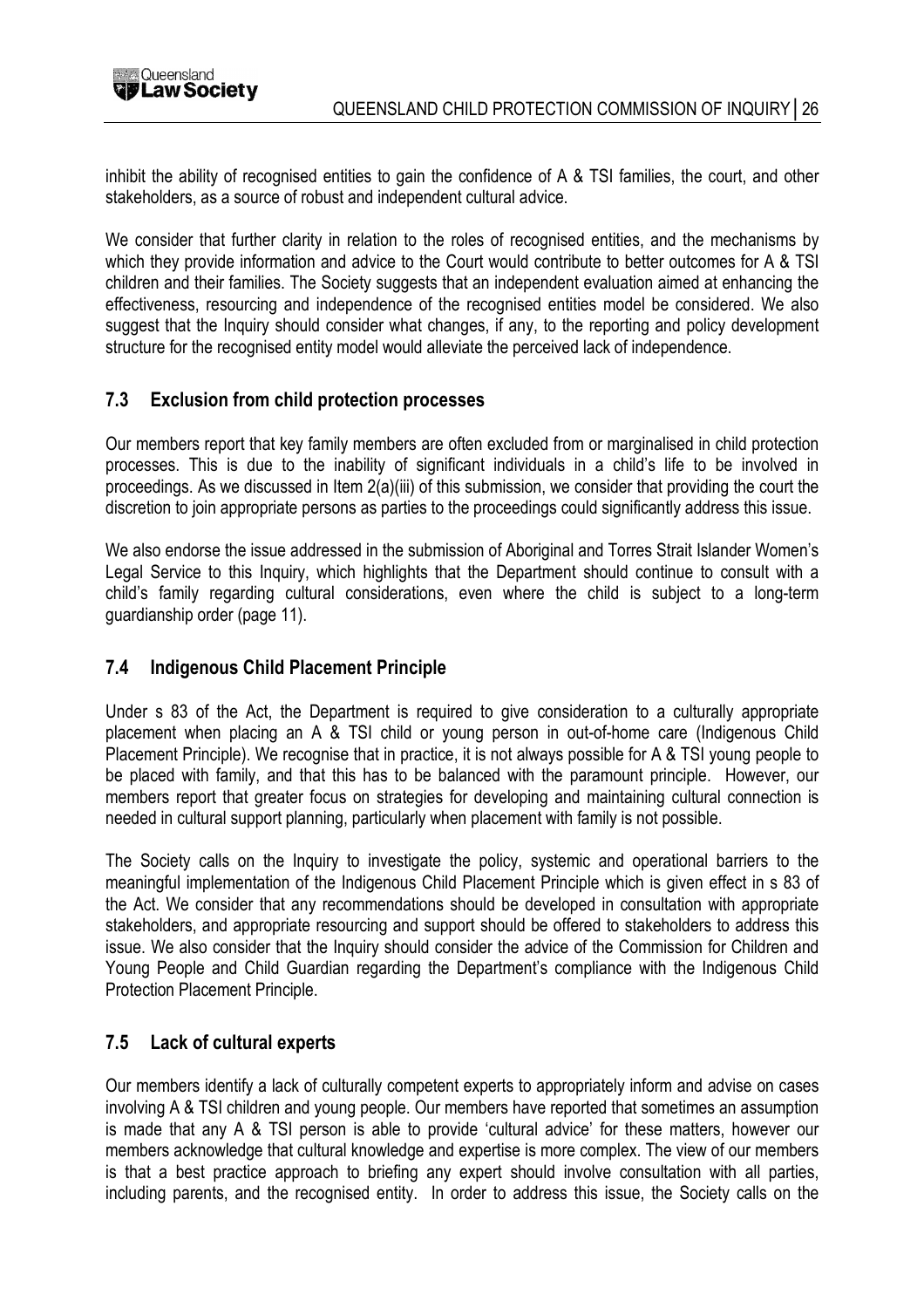

Inquiry to investigate the practical and systemic barriers to obtaining suitably qualified cultural experts. This should be done with a view to improving ways in which qualified cultural experts can be identified and the expertise utilised in child protection processes.

We endorse the section of the submission of Aboriginal and Torres Strait Islander Women's Legal Service to this Inquiry which highlights the importance of employing of A & TSI experts and Department managers (page 7).

The Society also supports ongoing cultural competence training for all professionals working in the child protection system.

## 7.6 Kinship carer assessment process

We suggest that the Inquiry should ensure that any recommendations made regarding the placement of A & TSI children are informed by the central importance of the existing legislative principles relating to A & TSI children and families, including the preference for kinship care outlined in s 83 of the Act, and Indigenous child rearing norms. We consider that the Inquiry should consult widely with A & TSI communities and organisations to develop recommendations in this area.

We also note that our members are aware that inability to obtain a Blue Card is often a significant barrier to A & TSI families providing kin care placements.

#### RECOMMENDATIONS

- Recognition of the importance of consultation with A & TSI people to reduce the overrepresentation of A & TSI children in the child protection system.
- An independent evaluation aimed at enhancing the effectiveness, resourcing and independence of the recognised entities model be conducted. This could also provide clarity on the roles of recognised entities and the most appropriate reporting structure for the recognised entity model.
- The Inquiry to investigate the policy, systemic and operational barriers to the meaningful implementation of the Indigenous Child Placement Principle.
- The Inquiry to investigate the practical and systemic barriers to obtaining suitably qualified cultural experts, including improving ways in which cultural experts can be identified and expertise utilised.
- The Inquiry consult with A & TSI organisations and communities to understand Indigenous child rearing norms and the difficulties of the kinship carer assessment process for A & TSI families and children.

## 8 Case management practices in the court

The Society would like to highlight various court case management issues that our members have concerns with. We support a case management approach to child protection matters that is childinclusive and provides meaningful and fair opportunities for alternative dispute resolution.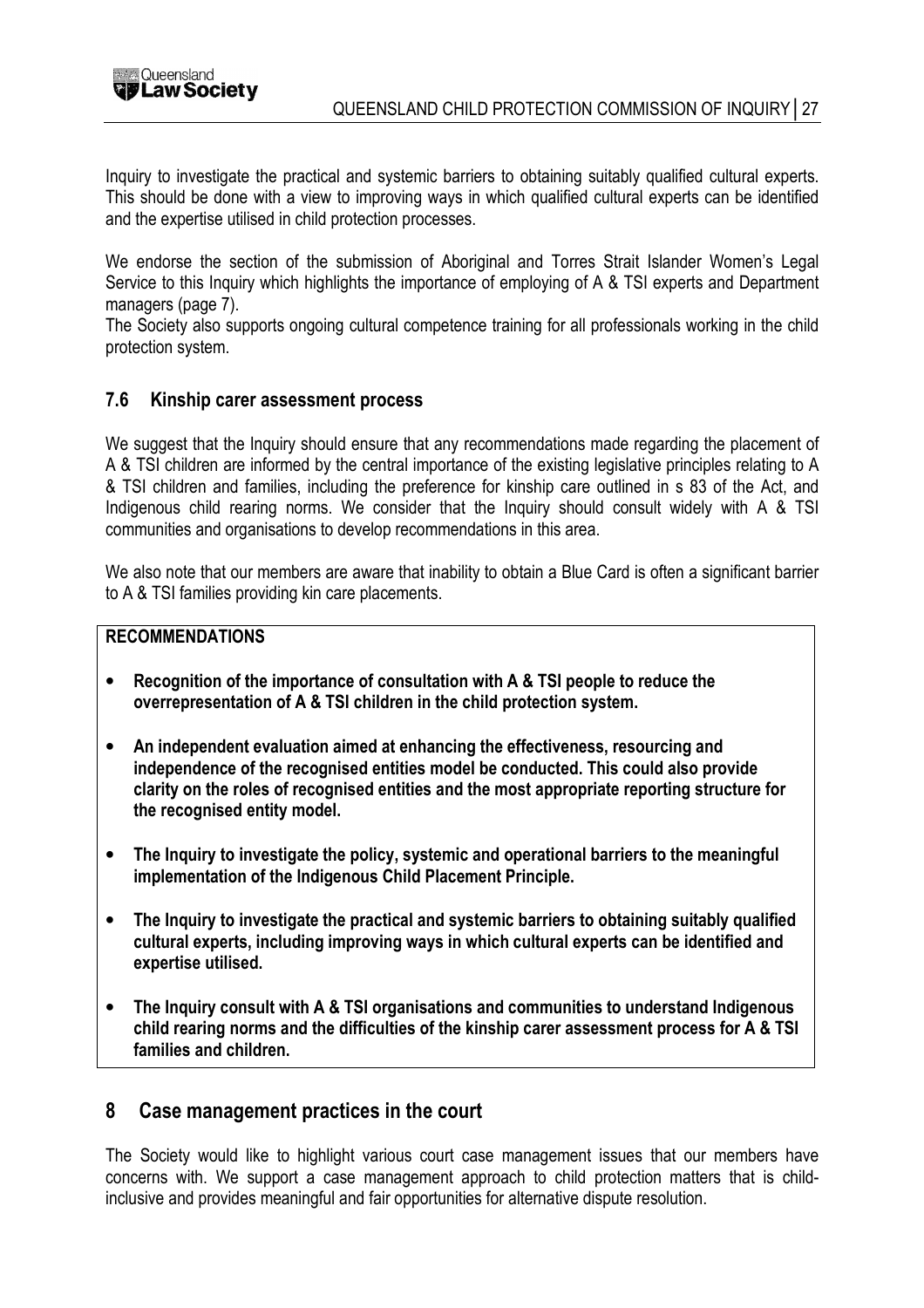

## 8.1 Case management practice directions

Currently, there is a lack of Childrens Court of Queensland Practice Directions and matter-specific orders. To date, there has only been one practice direction issued by the Childrens Court of Queensland in 2006 regarding 'Digitally Recorded Proceedings: Means of Identifying Proceeding, those Appearing, and Witnesses.' The Society considers that the establishment of a body of practice directions and case management processes to deal with operational issues will assist parents, children, legal practitioners and the Department to ensure timely resolution of matters. In particular, the Society highlights the following issues which could be made the subject of a case management model:

- Early and ongoing legal advice for the Department. As highlighted by the Victorian Cummins Inquiry Report, child safety officers often are tasked with preparing legal documents.<sup>11</sup> We consider that if the appropriate early legal advice and litigation support is obtained this will enhance the quality of documents, resulting in the parties and the court being better informed, child safety officers having more time to devote to casework tasks, and ultimately producing better outcomes for children and young people;
- Early consideration and appropriate directions in relation to the need for legal representation for all parties (parents and children) to avoid delays;
- Early consideration and appropriate directions to ensure that parties and relevant non-parties are identified and located;
- Early identification and joining of related applications (i.e. sibling groups being heard together instead of separately);
- Rules and practice directions facilitating early disclosure, with case-specific filing directions as necessary. Our members have reported that the current disclosure regime is of great concern, as highlighted in Item 2 of this submission. We particularly reiterate the negative impact of late or incomplete disclosure on the effectiveness of court ordered conferences.
- Early consideration, appropriate directions and case management to ensure that any medical, psychiatric, social and other assessments that will usefully inform the court's decision-making are identified, properly briefed and obtained in a timely way; and
- Early consideration, appropriate directions and case management of evidence gathering via disclosure and subpoena regimes.

This list is not exhaustive but demonstrates the positive impact that a case management approach can have on the time and costs involved in child protection matters. The Society supports the inquisitorial role of the Childrens Court, which would underpin such a proactive case management approach.

It is the Society's understanding from discussions with the Chief Magistrate and the President of the Childrens Court of Queensland that they would be open to further discussion regarding the development of practice directions.

## 8.2 Case management of court ordered conferences

The Society considers that the case management of court ordered conferences can be enhanced. Whilst the Childrens Court Rules 1997 contains various guidelines, Item 2 of this submission highlights some

http://www.childprotectioninquiry.vic.gov.au/report-pvvc-inquiry.html

 $\overline{a}$ 11 Report of the Protecting Victoria's Vulnerable Children Inquiry, 2012 found at: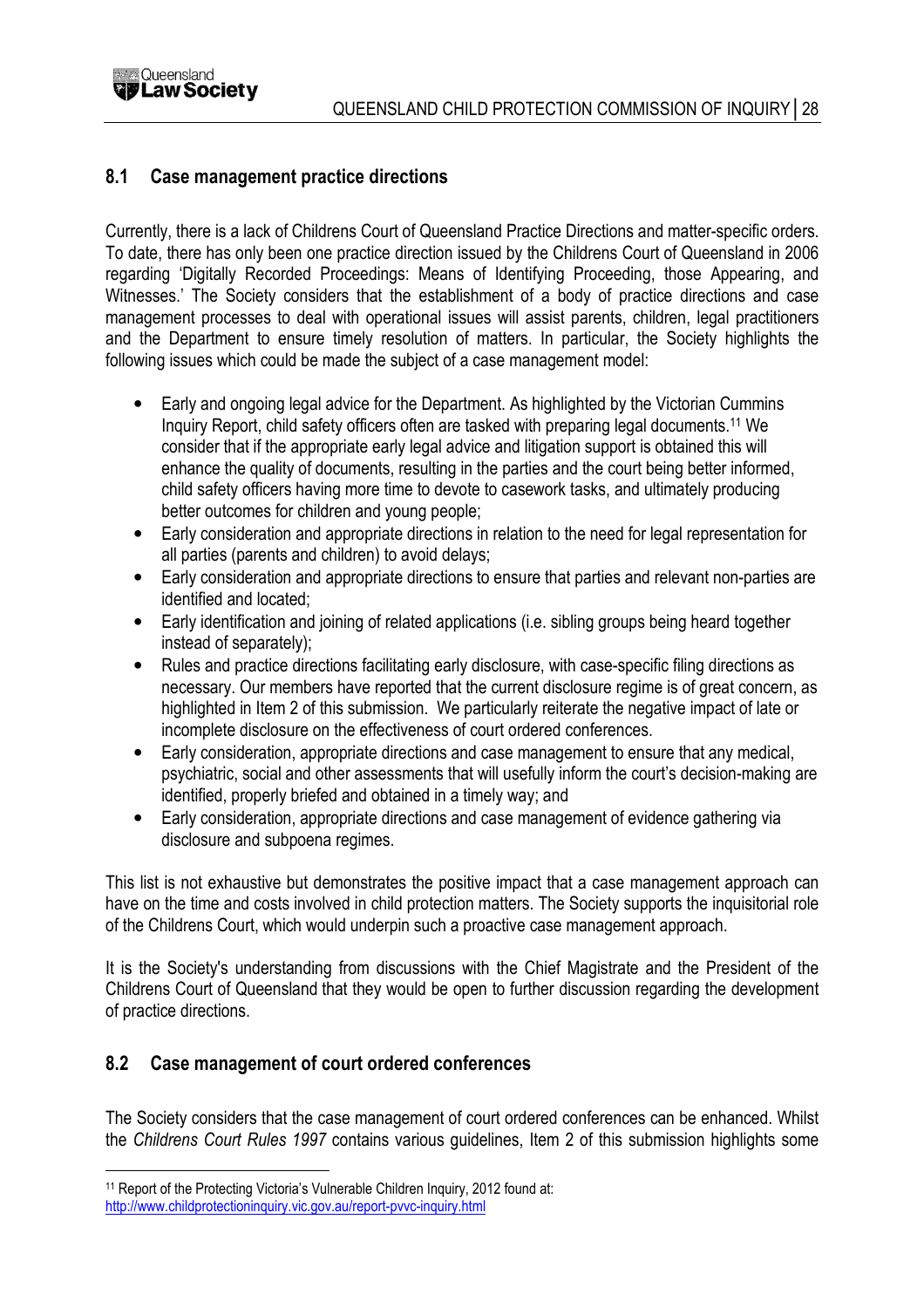deficiencies of these Rules. In our view, there is a need for a stronger legislative framework to enhance the effectiveness of court ordered conferences:

- Clarity on the model and timing of court ordered conferences in the process;
- Consideration of the need for full and current disclosure of the Department's case prior to the court ordered conference;
- Consideration of an early court ordered conference to identify and narrow the legal issues involved. Early court ordered conferences would provide a useful forum for parties to assist the court by identifying and agreeing where possible on the application of case management issues identified above to the particular case. This could also potentially prepare parties for the interim hearing on contact and custody issues. However, the Inquiry may also wish to consider the impact that this might have on family group meetings; and
- Consideration of a pre-trial court ordered conference, later in the litigation process, to narrow the legal issues prior to the final hearing.

There appears to be scope to develop case management standards by referencing rules developed in other jurisdictions. For example, there may be some benefit in investigating the processes adopted in following jurisdictions:

- The criminal law jurisdiction and the case management processes adopted under the Moynihan reforms;
- Family Law Rules 2004;
- Uniform Civil Procedure Rules 1999; and
- The Public Law Outline in the United Kingdom.<sup>12</sup>

## 8.3 Court facilities

The Society also supports recommendation 55 of the Victorian Cummins Inquiry Report, which in part highlights that court facilities should be adapted to suit the needs of children and their families.<sup>13</sup>

## 8.4 Less adversarial trial model

Further, Recommendation 57 of the Victorian Cummins Inquiry Report recommends a less adversarial approach to child protection matters:

The Children's Court should be empowered under the Children, Youth and Families Act 2005 to conduct hearings similar to the Less Adversarial Trial model used by the Family Court under Division 12A of the Commonwealth Family Law Act 1975.<sup>14</sup>

 $\overline{a}$ <sup>12</sup> United Kingdom Ministry of Justice, Practice Direction 12a – Public law proceedings guide to case management: April 2010 found at: http://www.justice.gov.uk/courts/procedure-rules/family/practice\_directions/pd\_part\_12a#IDA4PWKC

<sup>13</sup> Report of the Protecting Victoria's Vulnerable Children Inquiry, 2012, found at: http://www.childprotectioninquiry.vic.gov.au/report-pvvc-inquiry.html

<sup>&</sup>lt;sup>14</sup> Report of the Protecting Victoria's Vulnerable Children Inquiry, 2012, page 385 found at:

http://www.childprotectioninquiry.vic.gov.au/report-pvvc-inquiry.html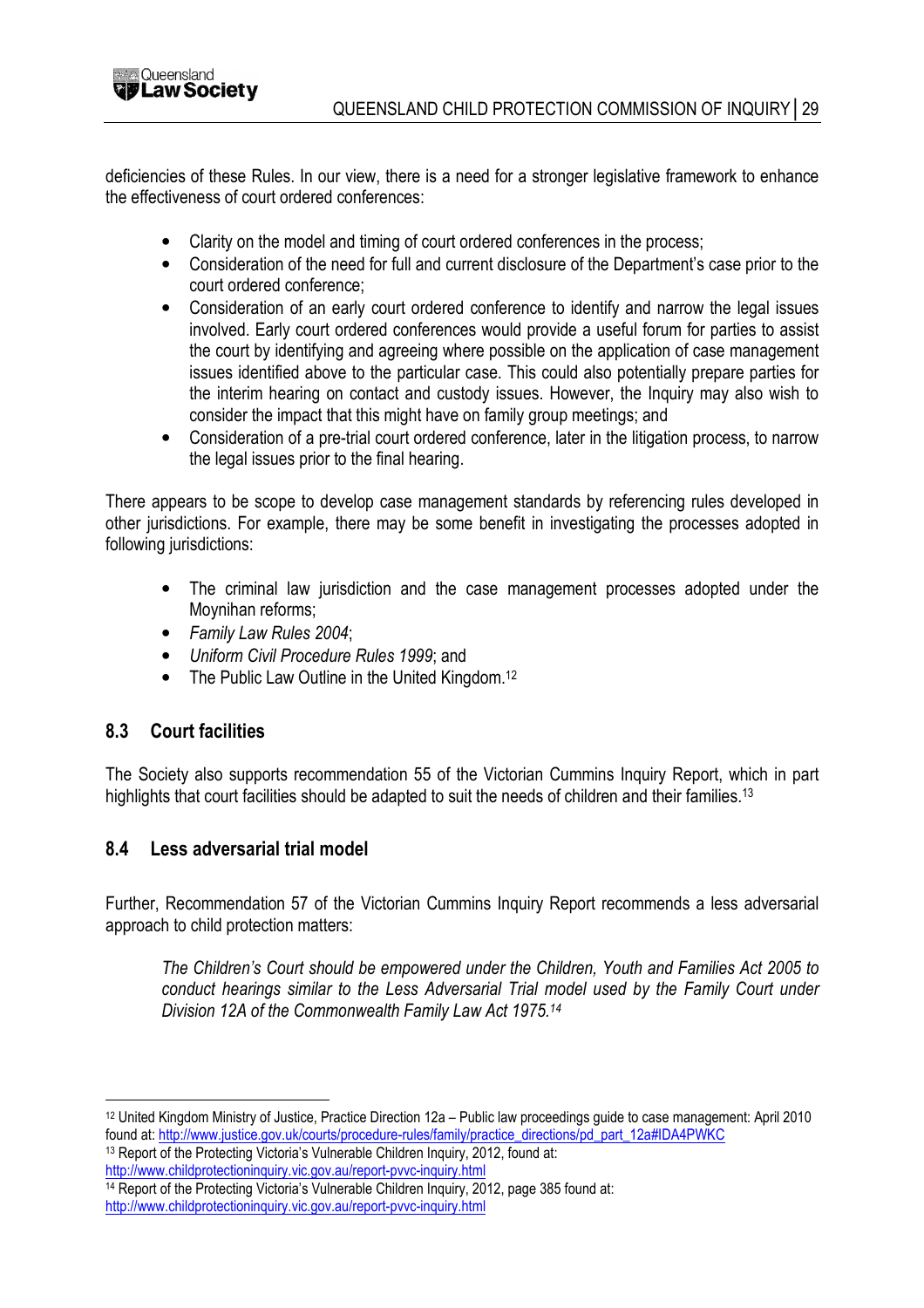

The Society has not formed a definitive view at this stage on whether the Less Adversarial Trial model could be adopted for use in the Queensland child protection system. Issues that the Inquiry could consider include:

- Expense and labour intensity for the Department and parties;
- Impact on judicial officers;
- Benefits for family relationships; and
- Potential for supporting improved outcomes in child protection matters.

We also note that Figure 15.4 on page 405 of the Report outlines 'Proposed protective intervention and application processes'. This proposed model contains options for multiple alternative dispute resolution opportunities:

- An initial family group meeting run by the Department to determine child protection concerns;
- An early conference in litigation to develop a case plan; and
- A later conference before trial.

The Society can appreciate the merit in this multi-faceted approach. This approach would allow an opportunity in the early stages to either avoid proceedings through a mediated outcome or resolve proceedings very earlier and then would also allow another opportunity to resolve the matter when all evidence has been filed with the court. As such, the Society recommends consideration of this model to the Inquiry.

## 8.5 Legal representation of the Department

Section 15.4.3 (at page 388) of the Victorian Cummins Inquiry Report deals with legal representation of the Department.<sup>15</sup> It particularly notes:

- potential conflicts for child safety officers regarding casework with families (a collaborative approach) and litigation (an adversarial approach);
- the current model requires child safety officers to do the work of solicitors, such as drafting affidavits and filing documents; and
- there is sometimes a poor relationship between child safety officers and in-house lawyers.

In order to address these issues, the Report highlighted the following:

A clear delineation between DHS staff and their legal representatives in contested proceedings is considered by the Inquiry to be a long-term benefit with respect to strengthening relationships between families and child protection practitioners, the more efficient conduct of a matter at court and to improving the relationships between the legal practitioners who practise in this jurisdiction. However, the Inquiry considers there to be an ongoing role for in-house lawyers from the CPL Office. The in-house lawyers can play a valuable role in representing DHS at the new pre-court

 $\overline{a}$ <sup>15</sup> Report of the Protecting Victoria's Vulnerable Children Inquiry, 2012, page 388 found at: http://www.childprotectioninquiry.vic.gov.au/report-pvvc-inquiry.html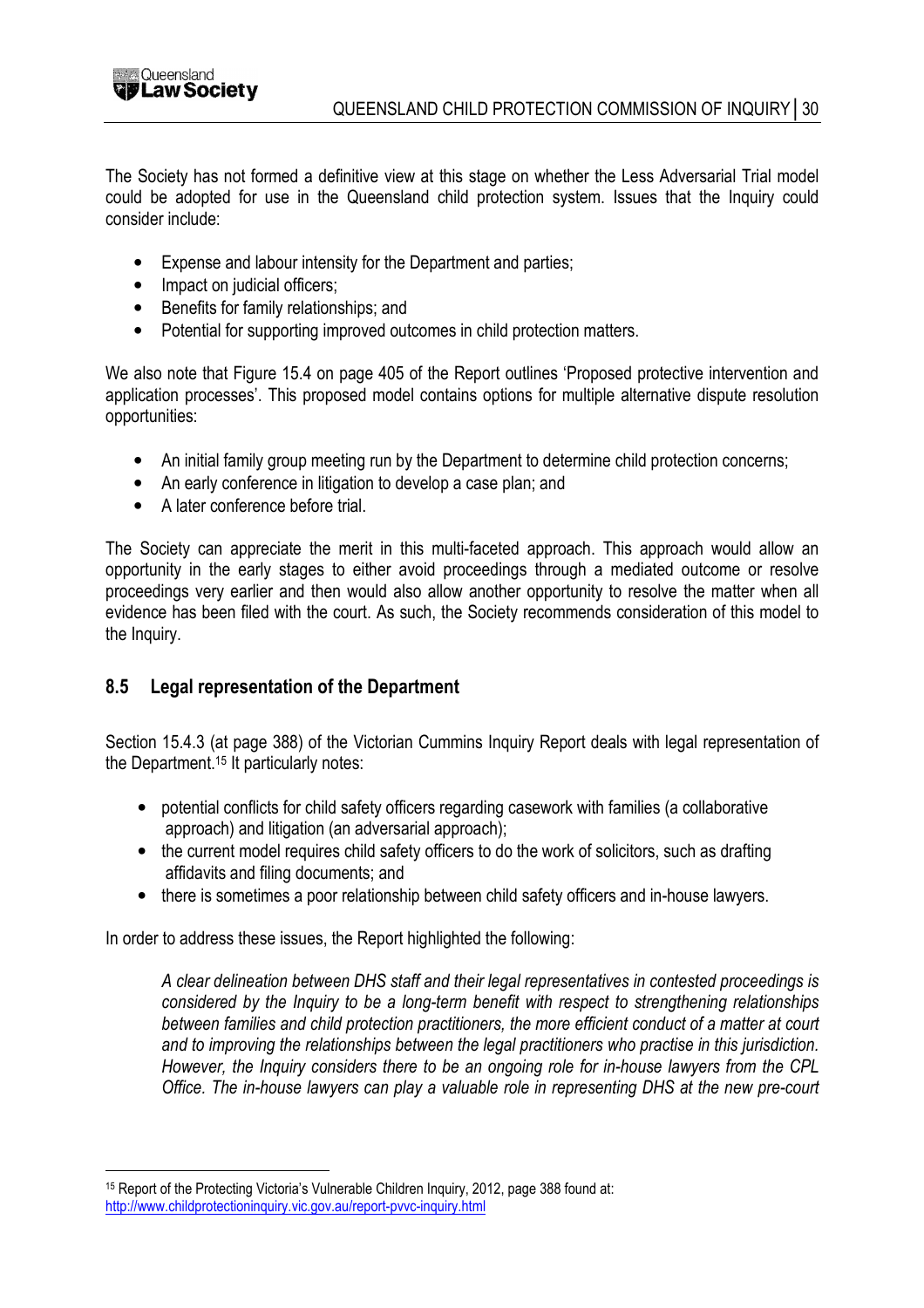

Child Safety Conferences canvassed in section 15.5.1 and in other pre-court negotiations where appropriate.<sup>16</sup>

We consider that the Department would benefit greatly from the provision of early and independent legal advice so that any intervention is evidenced based, litigation is conducted in a manner consistent with model litigant principals and any conflict of interest issues can be resolved.

#### RECOMMENDATIONS

 $\overline{a}$ 

- The Society supports a case management approach to child protection matters that is child- inclusive and provides meaningful and fair opportunities for alternative dispute resolution.
- The Inquiry investigate a case management approach to child protection processes, through the issuance of practice directions dealing with various issues
- The Inquiry investigate options for strengthening the legislative framework for court ordered conferences.
- Court facilities should be adapted to suit the needs of children and their families.
- The Inquiry consider the Victorian Cummins Inquiry Report findings on the Less Adversarial Trial model and legal representation of the Department.

## 9 Term of Reference 3.3.4 - criminalisation of children in care

The issue described below is particularly relevant to term of reference 3(c)(iv) regarding the transition of children through, and exiting the child protection system.

A range of licensed care service providers run a variety of housing options including support programs (residential care facilities) for children and young people subject to child safety orders whose behavioural issues may be viewed as precluding them from being appropriate to place in family based placements. We recognise that it is not uncommon for children and young people who have experienced abuse in their family of origin to exhibit difficult or challenging behaviour and in addition they may have a range of medical issues that further complicate the situation.

Whilst we are supportive of a variety of placement options being available for children and young people in care, we are increasingly concerned about how regularly children and young people are referred to the police for what in our view should be considered more appropriately as discipline or behavioural rather than criminal issues. When lawyers acting for children and young people in this situation advocate on their behalf with the Department and the residential care provider it is often argued by both that this is the policy in place for all behavioural issues without any discretion to be applied. We consider that this results in the unnecessary and damaging entry of children in the care of the Department into the youth justice system through the calling of police as a disciplinary or behaviour management tool.

<sup>16</sup> Report of the Protecting Victoria's Vulnerable Children Inquiry, 2012, page 388 found at: http://www.childprotectioninquiry.vic.gov.au/report-pvvc-inquiry.html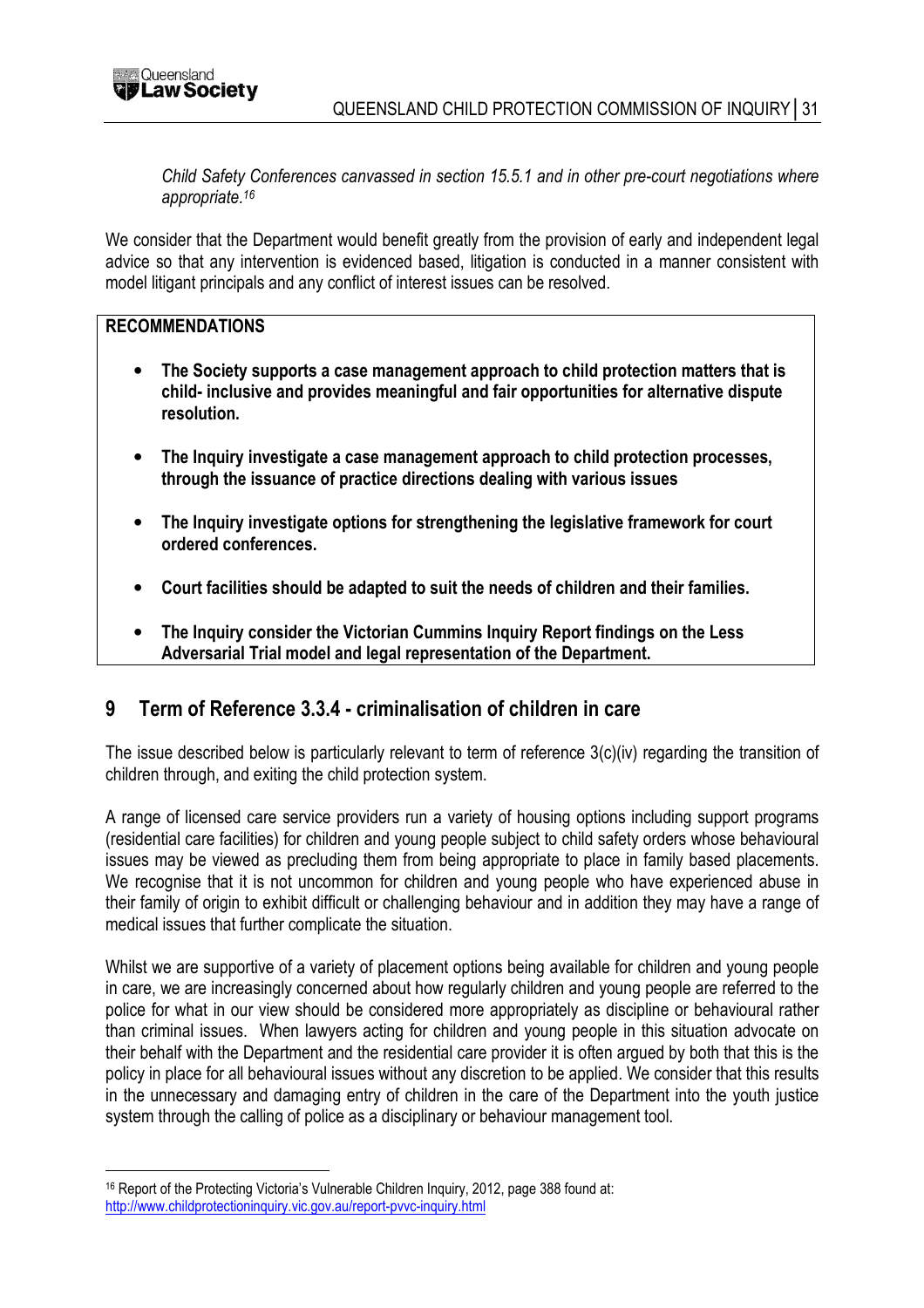

It is of considerable concern that these highly vulnerable children and young people are often brought into the criminal justice system without a referral to a lawyer for advice or without the presence of an appropriate support person at a police interview. Section 421, Police Powers and Responsibilities Act 2000 deals with the questioning of children. This provision does not mandate the presence of a lawyer when children and questioned. All that is required is that, "before questioning starts, the police officer has, if practicable, allowed the child to speak to a support person chosen by the child in circumstances in which the conversation will not be overheard." In residential care facilities, the only support person available or known to the child may also be the complainant. We have heard reports that young people are also brought to court and "supported" by residential workers who are responsible for making the initial complaint. On one occasion a young person had made a complaint of assault against one of the complainant youth workers who was still acting in this support role.

Furthermore the issue of bail can be complicated in these instances with children and young people faced with returning to the placement where the allegations arose or being left without a placement option due to what is alleged to have occurred.

#### Case examples

We provide you with some case examples which illustrate the concerning trend of children in residential care placements being referred into the youth justice system:

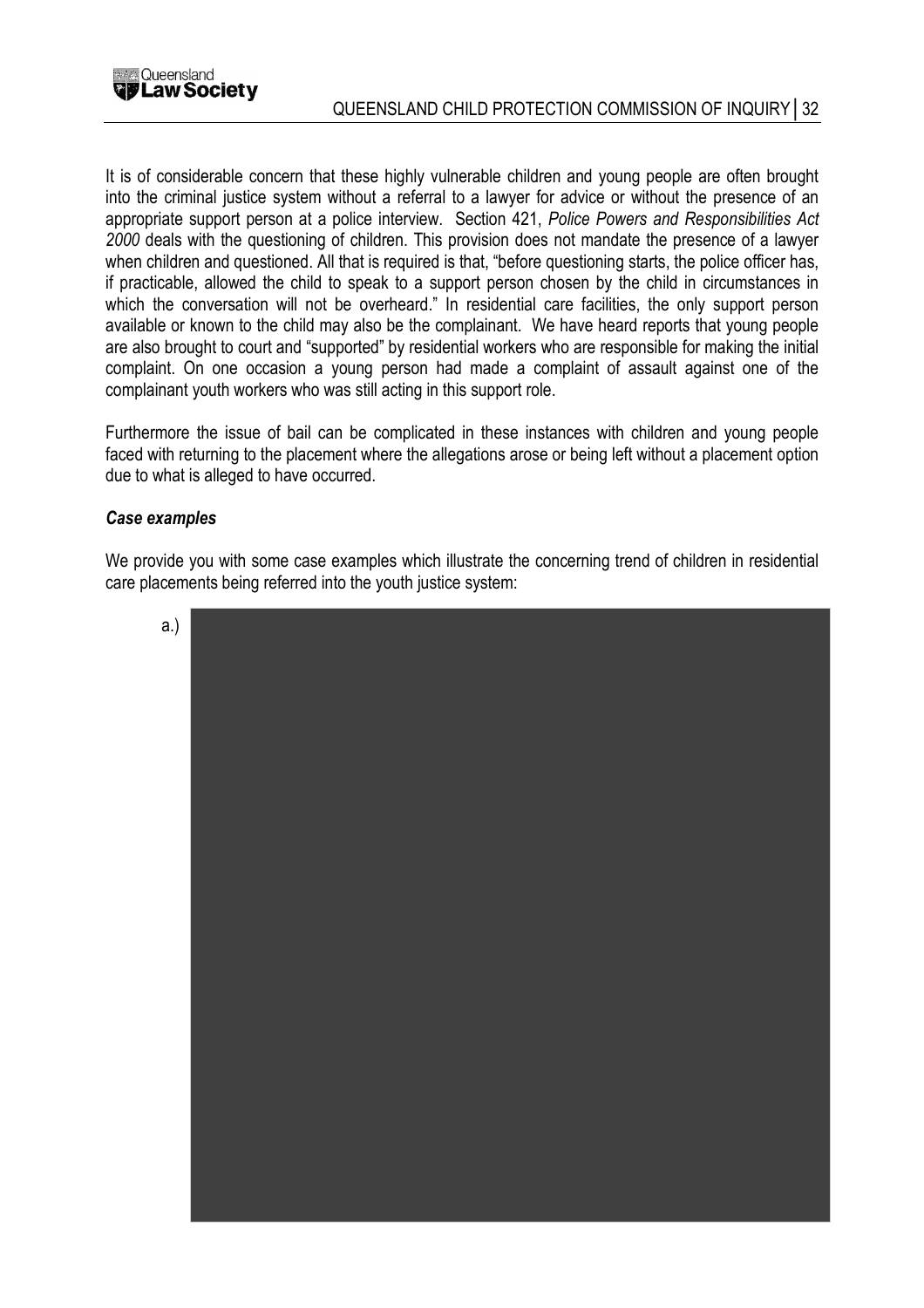Due to the possibility of identifying the subject person, case example (a) has been removed from the public version of this submission at the request of the Queensland Law Society. It has been agreed that this information will remain confidential to the Commission only.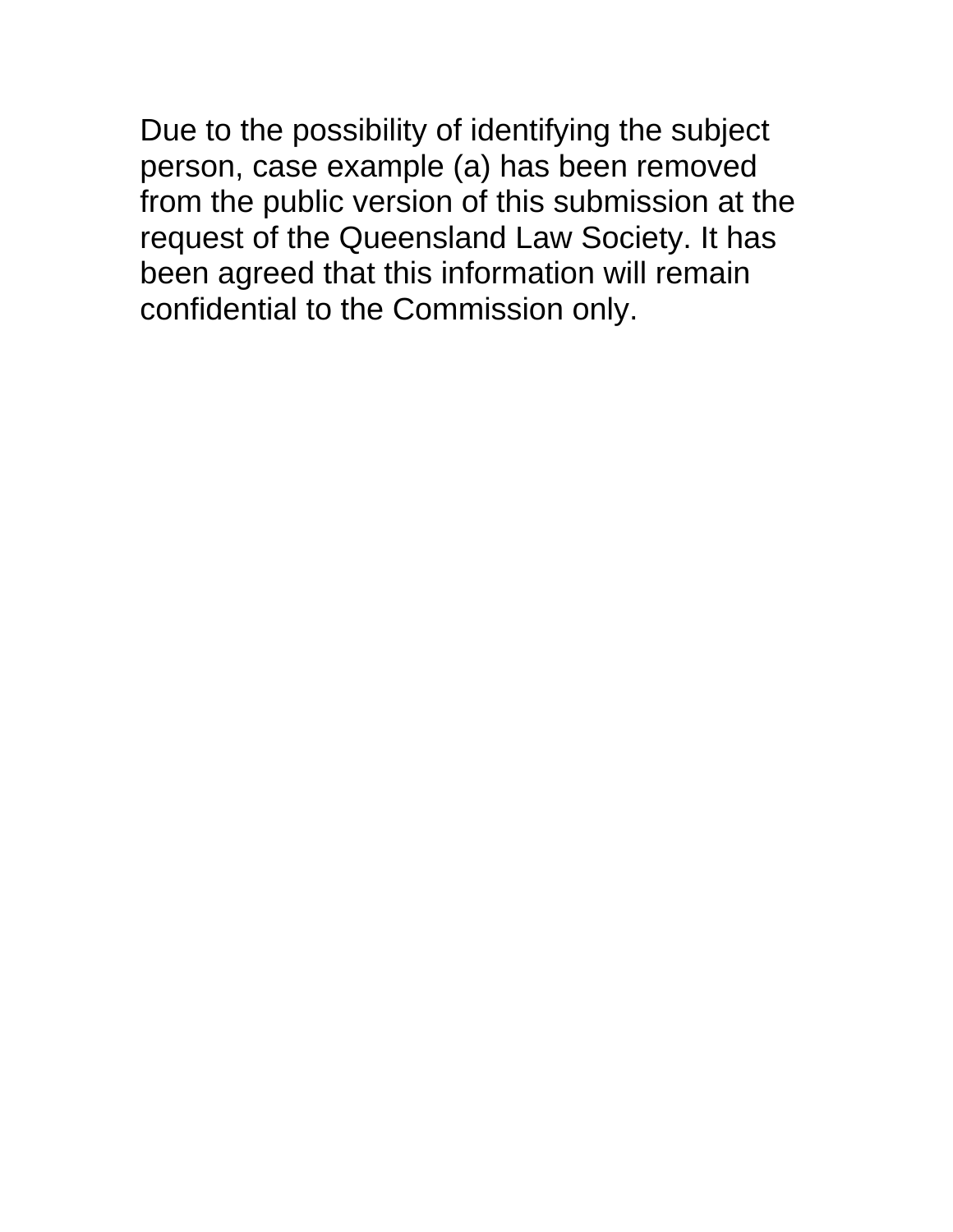- b.) A 14-year old boy was charged with damaging a cup and a plate at a residential care facility. At the request of the Magistrate, the lawyer representing the child wrote to the police prosecutor requesting that the matter not proceed on public interest grounds. This request was rejected by the prosecutor, saying that, because the incident occurred at a residential placement and other children were present, this was considered to be an aggravating factor;
- c.) A young girl in a residential care facility was charged with assault for flicking a tea towel in the direction of a residential care worker;
- d.) A 14 year old girl was charged with breaking and entering and wilful damage as a result of climbing through a window into another building in the grounds of the residence where she resided, and letting off a fire extinguisher. Her lawyer reported that the behaviour resulting in the charge did not seem to be outside the realm of what would be dealt with by parents in a home environment without the need for Police intervention.

These examples are not exhaustive but serve to highlight the pervasiveness of this problem. It is difficult for our members to accept that if Queensland Police Service (QPS) were called by parents in relation to some of the more minor matters, that charges would be pursued even if the parents wished to make a formal complaint. Rather, if parents were calling QPS with such regularity about these types of matters, the family may instead be referred to Child Safety.

#### Committee of stakeholders

The Society and other stakeholders raised the issue of criminalisation of children in care with the Department. In late 2011, the Department formed a Committee of Stakeholders to discuss this issue and also to address the broader concerns regarding training needs for residential care workers.

The Society commends efforts by the Department to work collaboratively with stakeholders on this matter. Our members support ongoing efforts to ensure that children and young people will not be inappropriately referred to police, and if they are referred, to ensure that legal representation is available. The Committee had been working on policy and practice documents which would provide guidance for residential care facility workers on appropriate use of QPS and other emergency services. We understand that the Department is still in the process of finalising this framework, and we trust that the Department can provide you with the appropriate information in this regard.

The Committee was disbanded due to the commencement of the Child Protection Inquiry. We consider that this group should be re-formed as our members continue to report that children and young people in care are being inappropriately referred to police, and therefore are inappropriately exposed to the youth justice system. There is a lack of publicly available statistical evidence to highlight this issue, but anecdotally we understand that the problem continues to grow.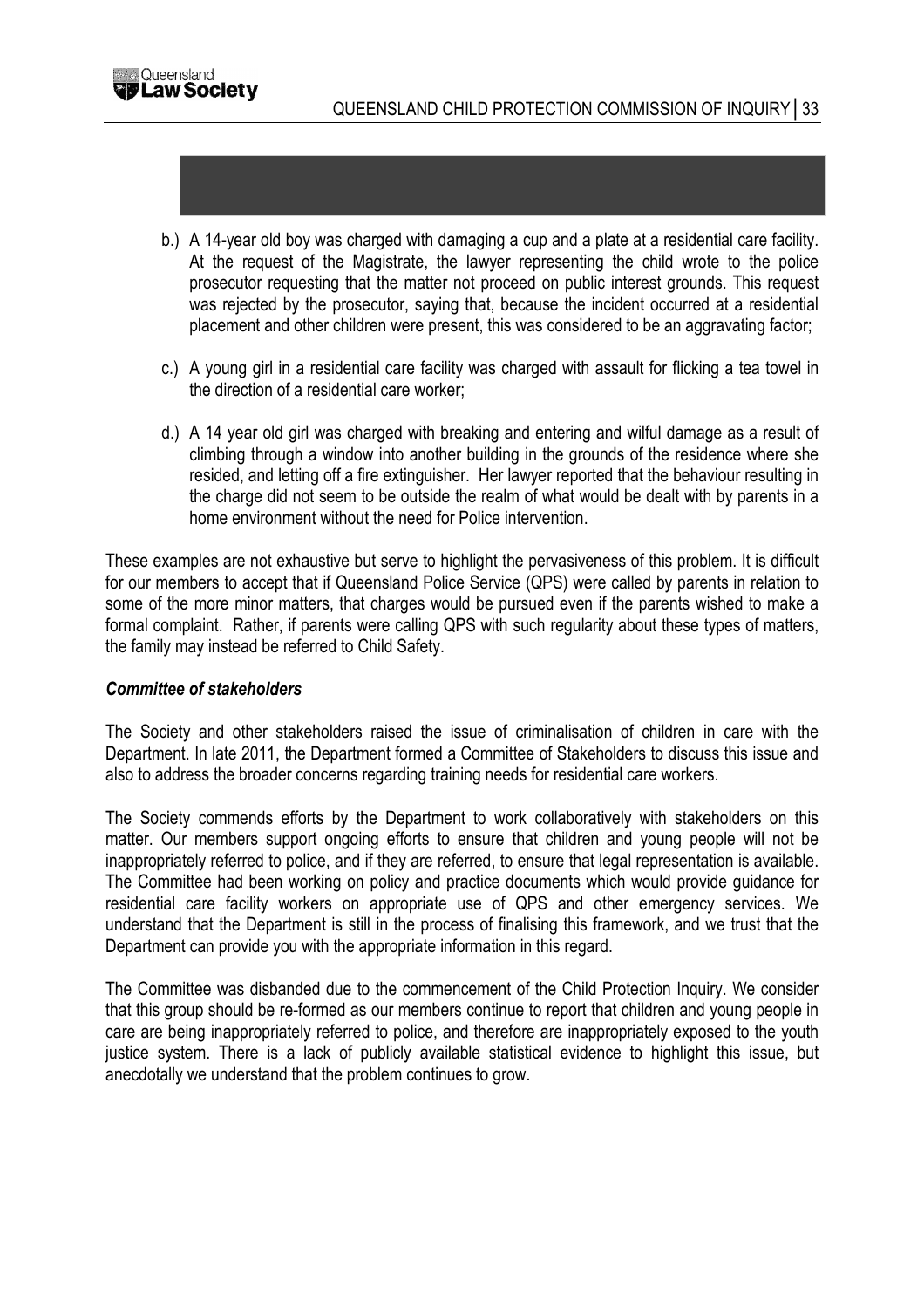The Victorian Department of Human Services has recently released the Youth Parole Board and Youth Residential Board Victoria Annual Report 2011–12.<sup>17</sup> This report at page 12 states the following in relation to involvement of young people across the youth justice and child protection systems:

#### Involvement with child protection

The Boards note that a significant number of young offenders have been (38 per cent) or are currently (18 per cent) involved with the child protection system.

The annual survey of young people in detention in October 2011 showed that 60 per cent of young men aged 15–18 years at Melbourne Youth Justice Centre had a previous or current child protection order. At Parkville Youth Residential Centre, 64 per cent of the 10–14 year old boys and 10–20 year old young women were also on a child protection order.

Many young offenders have experienced abuse and/or neglect in their early years, which has had a profound effect on their development. These young people often present with particularly complex challenges for youth justice workers and the parole planning processes.<sup>18</sup>

The Society would recommend that this Inquiry investigate the situation which exists in Queensland, with a view to mapping out the way forward for all stakeholders involved. We consider that this Inquiry represents an important opportunity to address the problem of the criminalisation of children in care. With regard to the long-term solutions, the Society considers that consistent and adequately resourced training and support for residential care workers would be an appropriate component of any proposal. Training and standards for workers should include clear, publicly available guidelines regarding the Department's expectations.

#### RECOMMENDATIONS

- The Inquiry take steps to ensure coordination between the child protection and youth justice systems to urgently address the issue of criminalisation of children in care
- The Inquiry investigate and publish statistics and information regarding the frequency with which children in residential care facilities are being referred to police
- A working group of all stakeholders be reconvened to address both the short term and long term solutions to ensure that police are not called to residential care facilities in inappropriate situations
- The Inquiry consider developing a framework for minimum standards and training needs for residential care workers

 $\overline{a}$ <sup>17</sup> Found at

http://www.dhs.vic.gov.au/\_\_data/assets/pdf\_file/0004/732928/1\_youth\_parole\_board\_and\_youth\_residential\_board\_victoria\_ annual\_report\_201112.pdf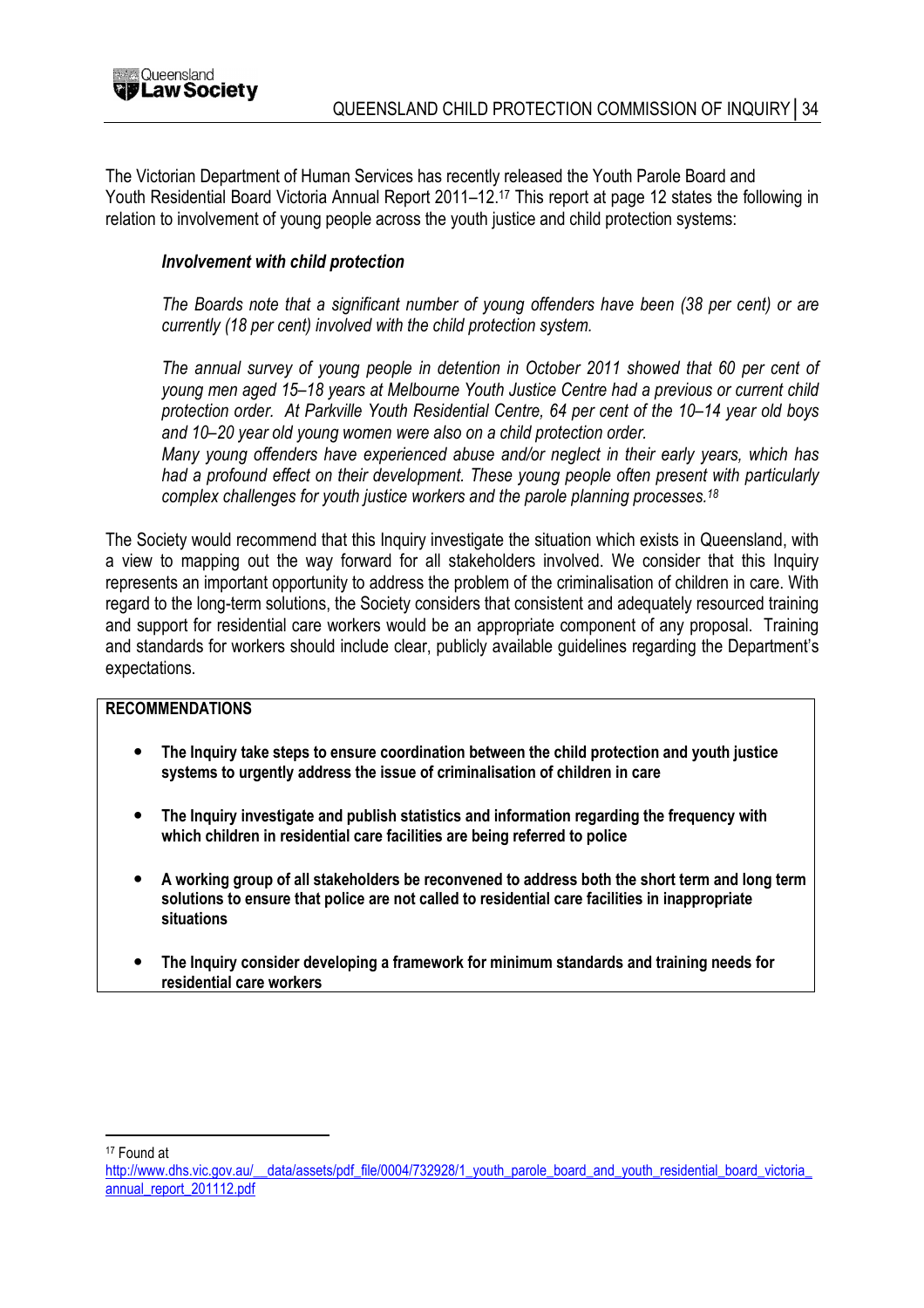

## 10 Criminal law system overlap

The interface between the youth justice and child protection systems has been discussed to a great extent in Item 9 above

In our view, children involved in the child protection system are at a higher risk of becoming involved in the criminal justice system due to exposure to trauma, the lack of stability of care placements, mixing with offending peers and poor management of challenging behaviour. We commend to the Inquiry a research paper published by Judy Cashmore in January 2012 entitled 'The Link Between Child Maltreatment and Adolescent Offending: Systems Neglect of Adolescents' which goes into further detail regarding the interface between the child protection and criminal justice systems.

Practically, the Society has heard reports from our members that young people in care who are also in contact with the youth justice system are frequently labelled as 'difficult children'. Subsequently, placement options are said to be limited or nil, which results in these young people spending time in the detention centre until a placement can be found. As stated in the paper by Judy Cashmore entitled 'The Link between Child Maltreatment and Adolescent Offending: Systems Neglect of Adolescents' we consider that:

The window for effective intervention, especially in relation to offending behaviours is not closed after early childhood, though it is likely to be more expensive to intervene at later ages. Crucially, state parental responsibility for children and young people in care must not stop once they have offended and become troublesome as well as troubled."<sup>19</sup>

Further, our members have reported that there are specific factors for young people in care which make them more vulnerable and exposed to criminal activities, such as instability, abuse and homelessness. We commend to the Inquiry the findings of the report entitled 'Juvenile offending trajectories: pathways from child maltreatment to juvenile offending, and police cautioning in Queensland.'<sup>20</sup>

#### RECOMMENDATIONS

- Recognition of the interface between the child protection and youth justice system
- The Inquiry to investigate steps to ensure that the Department's responsibility for children in care does not stop if they have contact with the youth justice system

# 11 Family law system overlap

As an overall observation, people seek to define delineation between child protection, family law and domestic violence issues. Whilst legislation prescribes the considerations in each court that deals with these matters i.e. – Childrens Court, Family/Federal Magistrates Court and Magistrates court, the child protection issues and parent's capacities to protect children from harm are relevant to all.

 $\overline{a}$ <sup>19</sup> The Link Between Child Maltreatment and Adolescent Offending: Systems Neglect of Adolescents, Judy Cashmore, 2012, page 11

<sup>20</sup> Juvenile offending trajectories: pathways from child maltreatment to juvenile offending, and police cautioning in Queensland, Anna Stewart, Susan Dennison and Emily Hurren, 2005, found at:

http://www.criminologyresearchcouncil.gov.au/reports/200304-35.pdf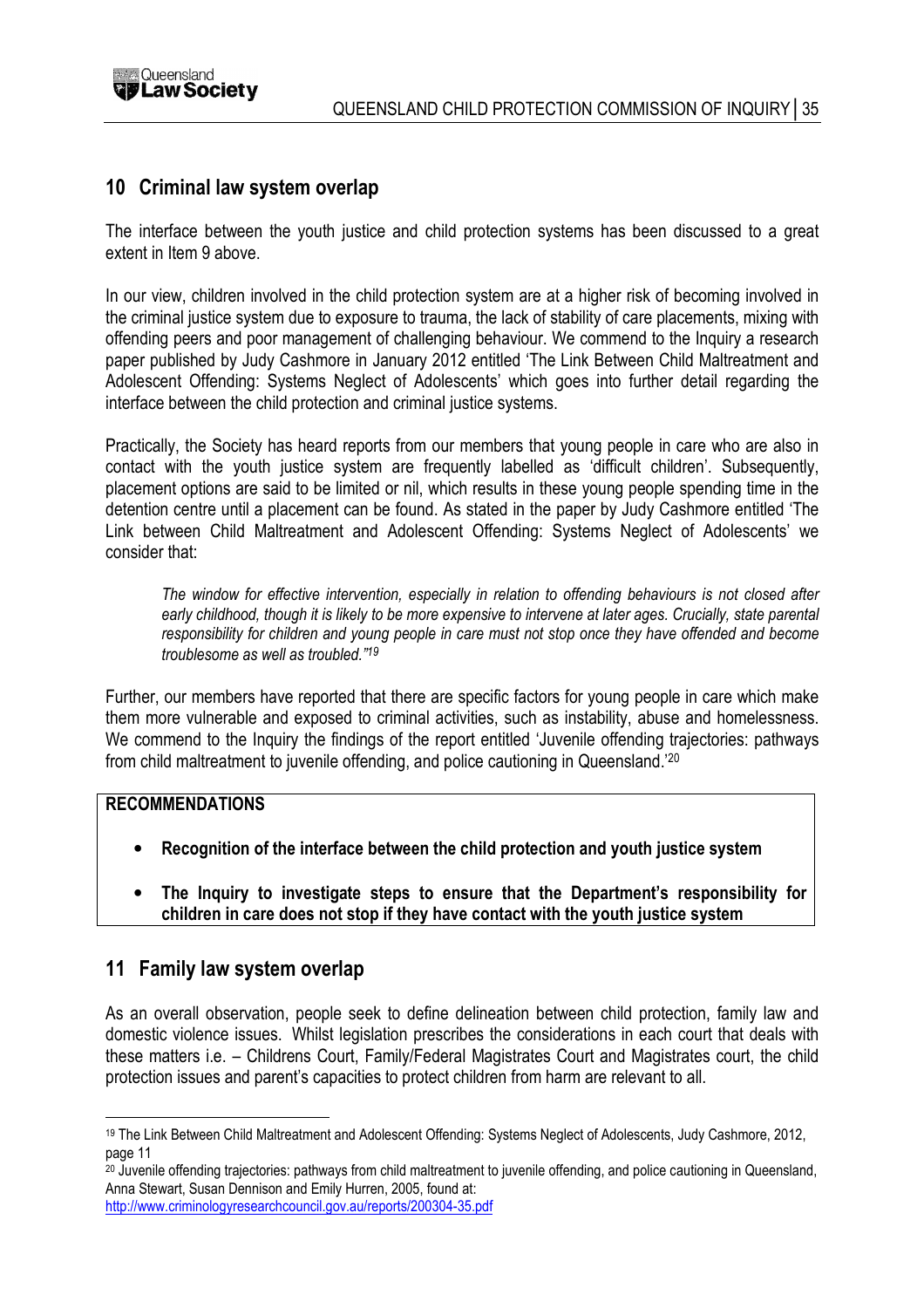

## 11.1 The Magellan program

We note the Magellan program which operates in the Family Law Courts to provide a case management program for parenting cases involving allegations of sexual abuse or serious physical abuse. The judgeled case management approach requires early consideration of the matter, allocation of additional resources, and the appointment of an Independent Children's Lawyer in all Magellan matters. We refer to our comments elsewhere in this submission highlighting the need for a more pro-active case management approach in child protection matters. We suggest that the Magellan approach to case management is a model worthy of consideration in this regard.

## 11.2 Role of the Department in Magellan matters and in family law proceedings generally

Given the nature of the allegations involved in Magellan matters, they all involve the Department in some way. Information and assessments from the Department may be needed to inform the final resolution of Magellan matters. Our members report that 'Magellan reports', summarising relevant details known to the Department, provide useful and structured information for consideration of the parties and the Court in Magellan matters. The availability of an officer within the Department to provide a liaison between the family law proceeding and Departmental caseworkers was also reported by our members as beneficial in Magellan matters. Our members suggested that the provision of a summary report and use of a liaison officer within the Department would benefit all matters being dealt with in the Family Law Courts. We acknowledge that implementation of this proposal would likely require allocation of additional staff and resources within the Department's Court Services unit but emphasise the positive effects on the quality of information shared reported by our members in relation to Magellan matters.

Some of our members have noted experiencing delays in individual matters, in obtaining information, or reluctance on the part of the Department to undertake an assessment of notifications received when family law proceedings are already on foot. Our members have suggested that these issues may arise because it is assumed by the Department that child protection concerns will be addressed in the family law proceedings. We note that the Society supports the view that when a notification is received by the Department, the relevant investigations and assessments should be undertaken, to allow the Department to proactively determine as soon as possible whether to simply provide information for use in family law proceedings or alternatively to commence child protection proceedings.

# 11.3 Legal Aid Queensland

In relation to Legal Aid Queensland (LAQ), our members report that is difficult to secure funding from LAQ for a parent in family law proceedings when there is a child protection proceeding already on foot or a child protection order in place. This causes difficulties in circumstances where Child Safety will not withdraw child protection proceedings until a parent has obtained appropriate family law orders. This can create delays in proceedings, in circumstances where the Department's child protection concerns would be resolved by appropriate Family Law orders but the parties are unable to obtain legal representation in the Family Law Courts due to there being child protection proceedings or orders in place.

We understand that in practice, the Department is able to provide written confirmation to Legal Aid that appropriate family law orders obtained by a party would in effect resolve the concerns identified in the child protection proceedings, and on that basis Legal Aid funding for a party to commence family law proceedings will be considered. We note that the difficulties reported by our members may suggest the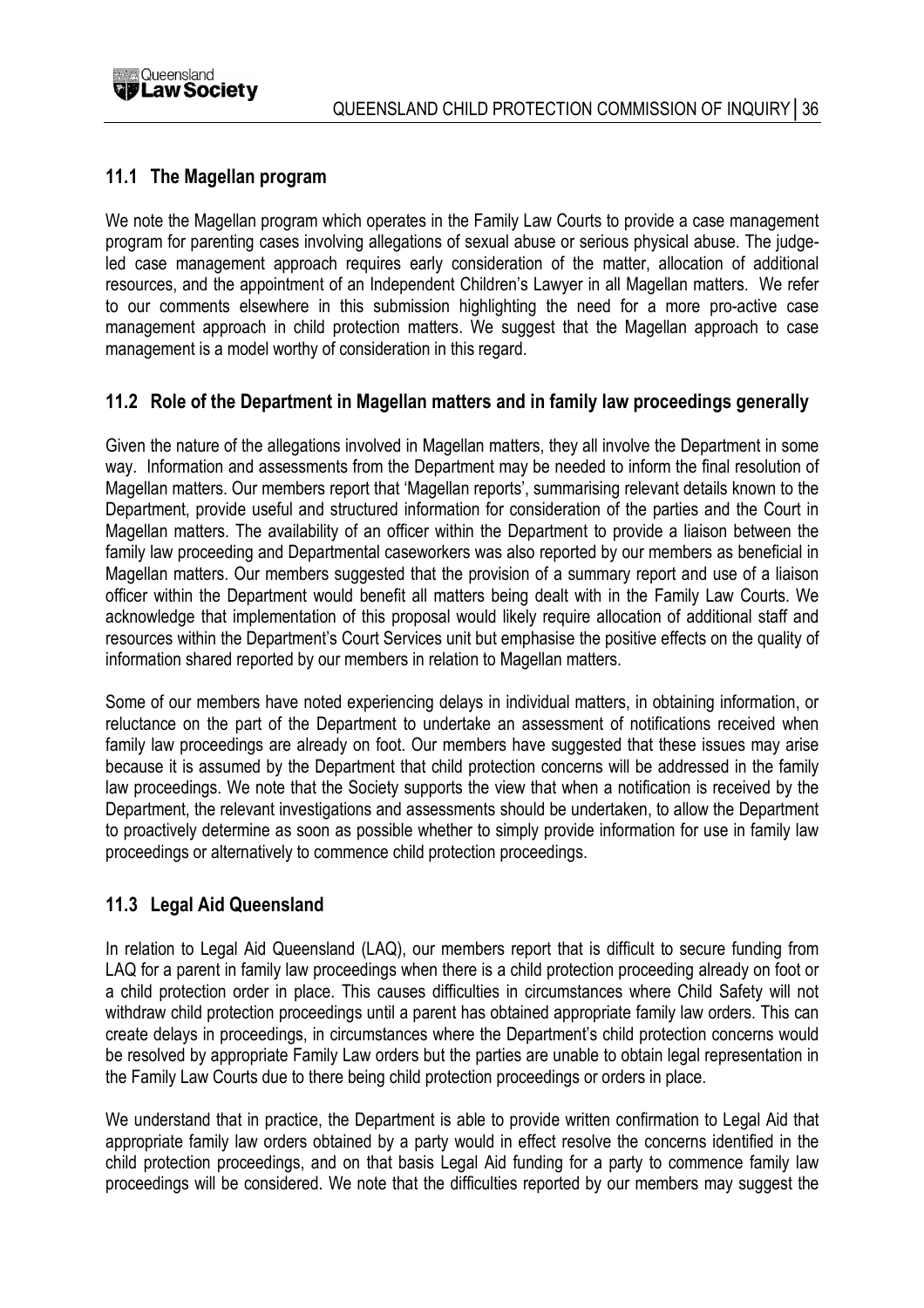need for education of all stakeholders about the approach adopted by Legal Aid and the Department in these circumstances.

## RECOMMENDATIONS

The Inquiry should investigate options to address:

- Coordination between the family law and child protection jurisdictions; and
- Legal Aid funding for families in family law and child protection proceedings.

## 12 Other legal needs of children and young people in care

The Society is aware of some situations where children have a right to commence civil proceedings for damages arising from incidents that have occurred prior to entering care or whilst they were in the care of the State. Our members report that material disclosed by the Department or filed in proceedings not infrequently contains information suggesting a child in care may need advice in relation to victim of crime compensation, negligence claims (including against the Department), and other matters. In our view, there is a lack of adequate mechanisms, or clarity in relation to such mechanisms, to ensure that young people in the care of the State have access to legal advice and information for these kinds of matters. It appears to our members that there is no systematic way within the Department of identifying and flagging these issues as they arise. We acknowledge the complexities involved, particularly where young people may need to obtain advice about a matter many years after the incident occurred. We consider that identifying these matters is an essential obligation of the Department to children in their care. It is crucial to ensure that the Department can obtain legal advice on the situation at the earliest possible opportunity and arrange for independent advice to be obtained on behalf of the child at an appropriate time given the child's age and the nature of the matter. Young people in care traditionally access legal advice from Legal Aid Queensland and community legal centres, but our members report that these organisations are inadequately resourced to respond to these particular legal needs.

We consider that a viable option for addressing this problem would be the development of a legal needs passport for a child in care. This would be similar to the health passport for a child in care which is retained and updated with new matters and details of action taken over the child's time in care, to then be provided to the child upon exiting care along with the appropriate referrals and support for advice. We consider that the Inquiry should investigate this potential option. This may also require collaboration between the Department and legal service providers (Legal Aid Queensland, community legal centres, and private firms) to develop the necessary casework tools and to ensure that Departmental staff are adequately trained and supported to implement this.

#### RECOMMENDATIONS

- Departmental officers, as part of their practice, should be mandated to flag any legal issues that arise with a view to obtaining early legal advice
- The Inquiry investigate the development of a legal needs passport for a child in care, in consultation with the Department and legal service providers.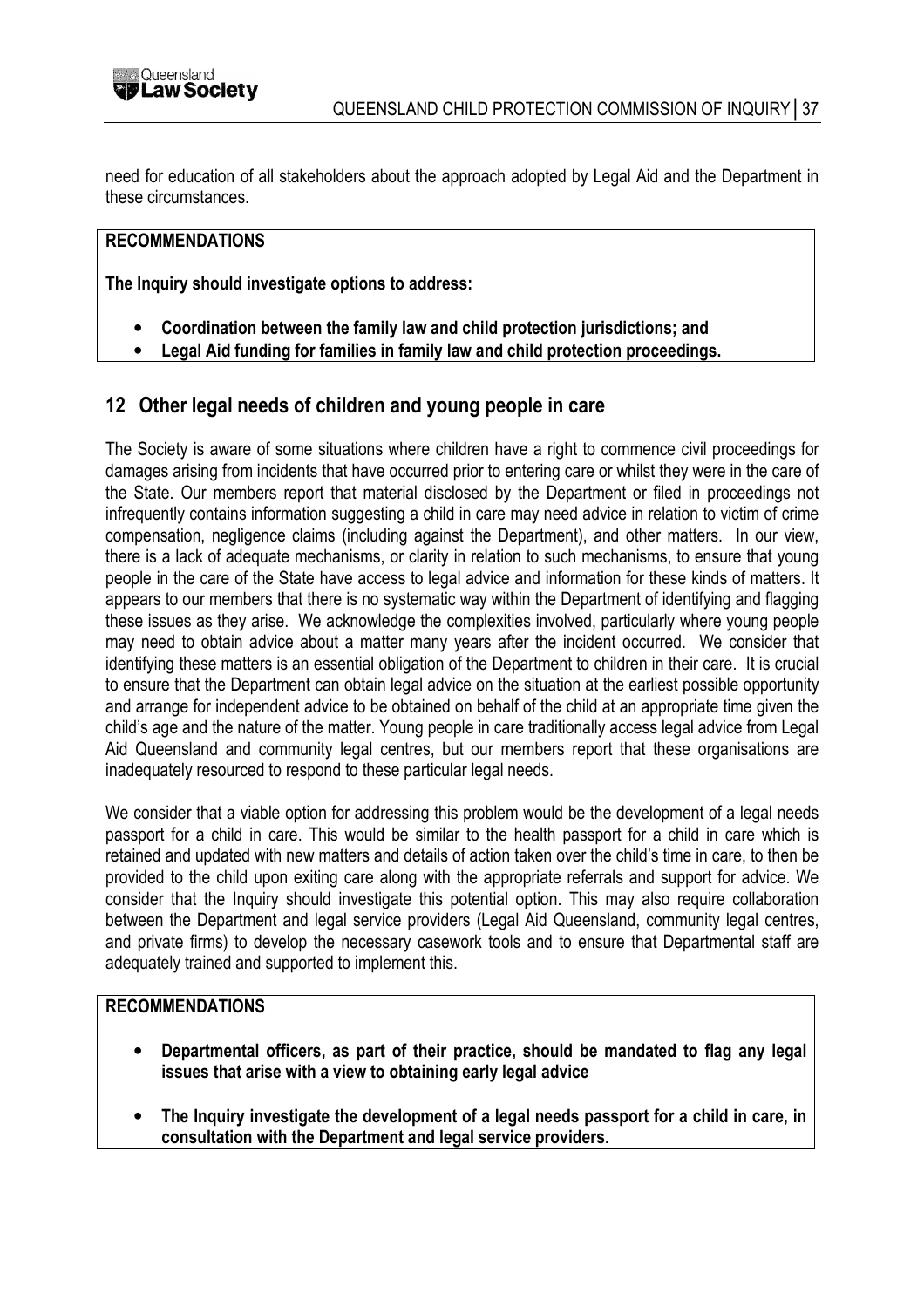

# 13 Education- school exclusions and suspensions

The issue described below is particularly relevant to term of reference 3(c)(iv) regarding the transition of children through, and exiting the child protection system.

The Society has received a comprehensive submission on education processes and options for case planning for children in care from one of our members. We attach this as Appendix 1 to our submission for your reference (Case planning for education, school exclusions and suspensions). We have extracted some information for your consideration here.

For over 15 years, lower educational achievements and work outcomes have been reported for young people leaving care in Australia.<sup>21</sup> Queensland is no exception to this trend. In Queensland, the Commission for Children and Young People 2009 Child Guardian Report analysed Year 12 completion rates for young people in out of home care compared to school completers generally in 2008 found that:

• young people who spent time in out of home care were less likely to undertake further education and were four times more likely than all Year 12 graduates to be neither earning nor learning six months after leaving school;

• 39.7% of young people in out of home care were learning compared to 60.6% of Queensland young people;

• 29.3% of young people in out of home care were earning compared to 32.1% of Queensland young people; and

• 31.0% of young people in out of home care were neither learning nor earning compared to 7.3% of Queensland young people.<sup>22</sup>

The Commission also reported in 2012 that children in out of home care "performed significantly poorer than Queensland Students across all age groups and subject matters," including reading, writing and numeracy National Minimum Standards.<sup>23</sup>

The Commission reported that that in 2010/2011, 13.6% of children in care were suspended or excluded from school.

This accords with the anecdotal experiences of our members, who have reported that young people in care appear to be overrepresented in the suspension and exclusion framework. There also appears to be a correlation with youth justice involvement, with our members practising in youth justice reporting that many youth justice clients describe having been suspended, excluded, or referred to distance education.

As outlined in Appendix 1, the Society would recommend that the Inquiry investigate a case planning approach to suspension and exclusion decisions for children in care, to ensure that these young people are supported to re-engage with education.

 $\overline{a}$ <sup>21</sup> Cashmore, J & Paxman, M (1996) Wards leaving care: A longitudinal study. Sydney: New South Wales Department of Community Services.

<sup>22</sup> Commission for Children and Young People and Child Guardian (2009) Child Guardian Report: Child Protection System 2008-09, found at:

http://www.ccypcg.qld.gov.au/resources/publications/childGuardian/childGuardian2007.html

<sup>&</sup>lt;sup>23</sup> Commission for Children and Young People and Child Guardian (2012) Queensland Child Guardian Key Outcome Indicators Update, Queensland Child Protection System 2008-2011 found at: http://www.ccypcg.qld.gov.au/reportsCP/besteducation-possible/educational-performance.aspx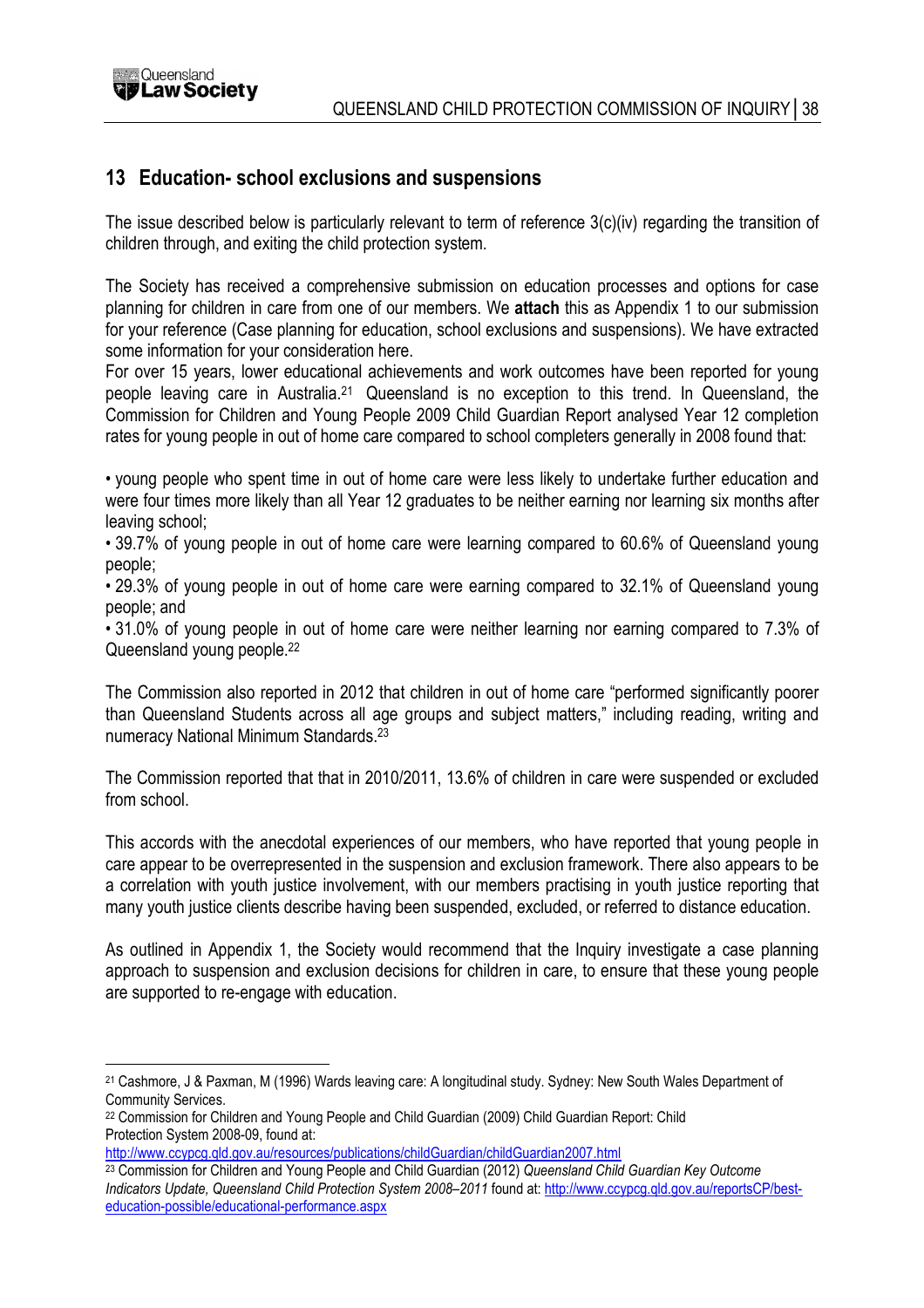

The Society has concerns regarding the complexity of the appeals processes for exclusion and suspension decisions. Our members report young people in this situation often do not know their rights. Further, due to the frequency with which a young person's child safety officers may change, child safety officers are not always cognisant of review rights that are available for a young person. The Society would encourage improvements to the framework to ensure that the Department is always aware of appeal rights for these decisions in regard to young people in care, and that young people are referred appropriately to obtain legal advice and support. We highlight that there is no grant of Legal Aid to facilitate legal representation in this area, and community legal centres are not adequately resourced to undertake this work across the state. We would recommend that the Inquiry investigate this issue, with a view to ensuring that young people in care are provided with support and legal representation to assist in navigating the education appeals processes.

#### **RECOMMENDATIONS**

 $\overline{a}$ 

- The Inquiry investigate case planning approaches to suspension and education decisions for children in care.
- The Inquiry investigate improvements to the framework so that young people in care are provided with support and legal representation to navigate the education appeals processes.

## 14 Specialist Childrens Court of Queensland

Queensland Law Society is supportive of the Childrens Court of Queensland. In our view, it would be of considerable benefit to establish a body of judicial expertise in this specialised area. Queensland, as Australia's third most populated state, currently has only 1 specialist Magistrate.

The Society notes that in recent years there has been a marked increase in the number of child protection and youth justice matters coming before the Childrens Court. It is our view that specialist knowledge is required to effectively make decisions in matters involving children and young people.

The appointment of specialist magistrates was a key finding of the 1997 Australian Law Reform Commission Report, 'Seen and heard: priority for children in the legal process.' In particular, the report produced Recommendation 130 which states:

"States and Territories should develop a specialist magistracy to exercise federal family law jurisdiction and to handle care and protection and juvenile justice matters. All major population centres should have their own specialist family and children's magistrates, while in more remote areas specialist magistrates should operate on circuit.

Implementation. The Attorney-General through SCAG should seek the agreement of the States and Territories to the development of this magistracy."<sup>24</sup>

<sup>&</sup>lt;sup>24</sup> Seen and heard: priority for children in the legal process (ALRC Report 84), Chapter 15 at: http://www.alrc.gov.au/publications/15-jurisdictional-arrangements-family-law-and-care-andprotection/specialisation-and-ex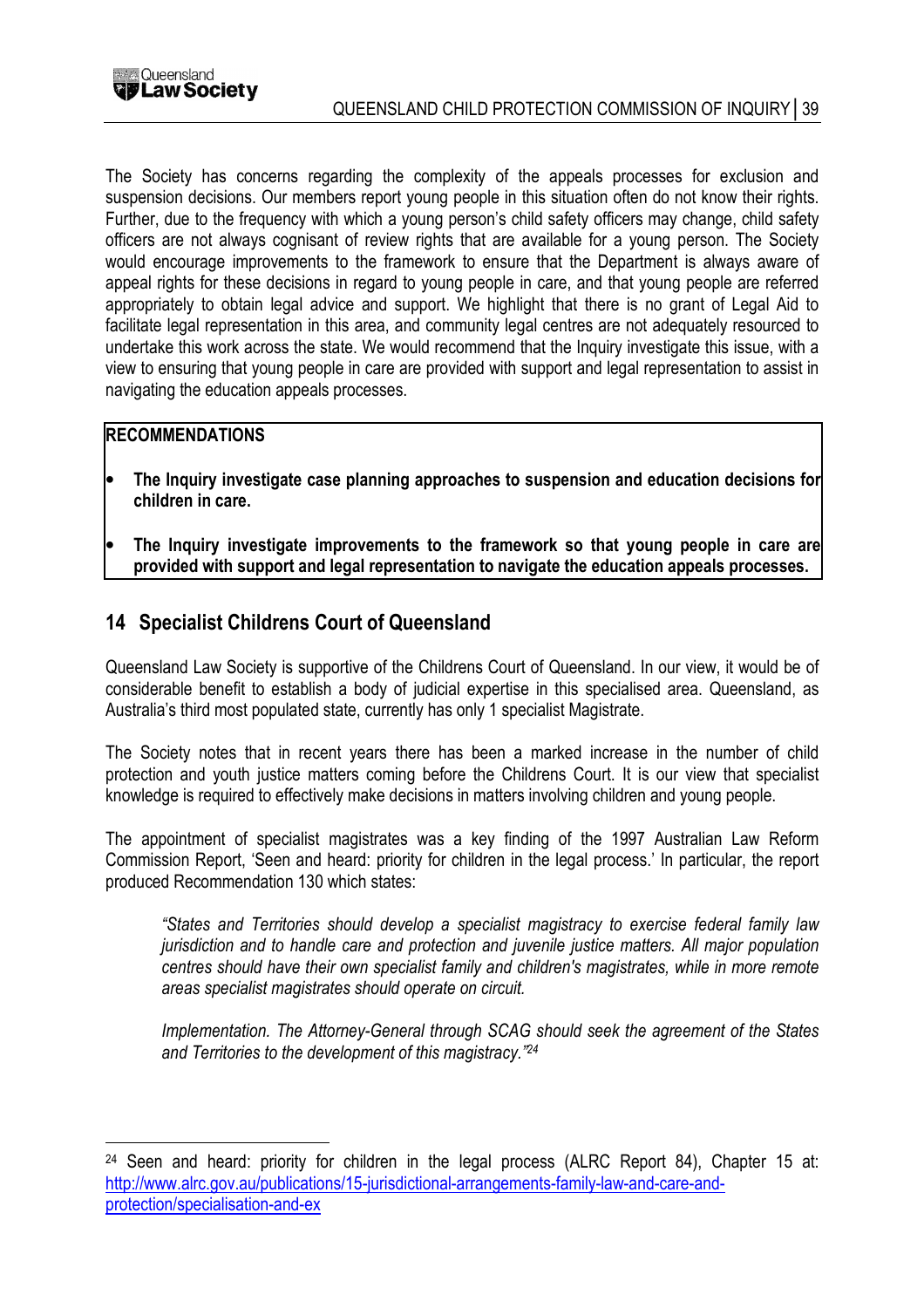$\overline{a}$ 

The importance of specialist magistrates was recognised at the introduction of Queensland's Children's Court Act in 1992 when the then Minister Anne Warner stated:

"Where a specialist Childrens Court magistrate is available in a major centre like Brisbane, preference is to be given to this magistrate hearing the matter. The reason for this preference is that a Childrens Court magistrate has greater specialist knowledge and expertise in the jurisdiction."<sup>25</sup>

In other states the magistracy contains several specialised Childrens Court magistrates. For example:

- In NSW, there are 13 specialist children's magistrates and 5 children's registrars to assist in administrative matters in the Children's Court<sup>26</sup>;
- In Victoria, there are 12 full-time Children's Court magistrates<sup>27</sup>;
- In Western Australia, there are 4 full-time Children's Court magistrates and 1 casual magistrate<sup>28</sup>;
- In South Australia, there are 2 District Court judges and 2 specialist magistrates<sup>29</sup>; and
- In Tasmania, there is 1 specialist magistrate.<sup>30</sup>

When compared to other jurisdictions, the existing Queensland specialist structure would appear to require expansion in order to respond to the challenges posed by today's level of children's legal matters.

There are a number of decisions which highlight the benefits of a specialist court from Victoria, where specialisation is well established.

In T v Secretary of Department of Human Services [1999] VSC 42 Beach J, at the conclusion of his judgment, said at [21]:

"The Children's Court is a specialist court presided over by Magistrates experienced in matters affecting young children and with ready access to experts in the field of child care. It is beyond doubt that Magistrates at the Court become very skilled in dealing with children and assessing the veracity of evidence given by them in courts and of the complaints they make particularly complaints of sexual abuse. Th[e Supreme] Court should be reluctant to interfere with orders of the Court made in such matters, particularly interim orders which are still subject to further review by the Children's Court itself and should do so only where it is abundantly clear that some significant error has been made."

<sup>&</sup>lt;sup>25</sup> Queensland Parliamentary Debates Legislative Assembly 19 June 1992 5929 (A.M. Warner, Minister for Family Services and Aboriginal and Islander Affairs).

<sup>26</sup> Children's Court of NSW website: http://www.childrenscourt.lawlink.nsw.gov.au/childrenscourt/structure.html <sup>27</sup> 2010/2011 Children's Court of Victoria Annual Report:

http://www.childrenscourt.vic.gov.au/CA256902000FE154/Lookup/Annual\_Reports.pdf/\$file/Annual\_Report\_2010\_2011.pdf <sup>28</sup> Children's Court of Western Australia website: http://www.childrenscourt.wa.gov.au/A/about\_us.aspx?uid=6913-3078-1463- 7859.

<sup>29</sup> Children's Court of South Australia website: http://www.courts.sa.gov.au/OurCourts/YouthCourt/Pages/Judicial-Officers.aspx <sup>30</sup> Tasmania Magistrates Court Annual Report 2010/2011:

http://www.magistratescourt.tas.gov.au/\_\_data/assets/pdf\_file/0011/192449/2010-2011\_Annual\_Report\_.pdf.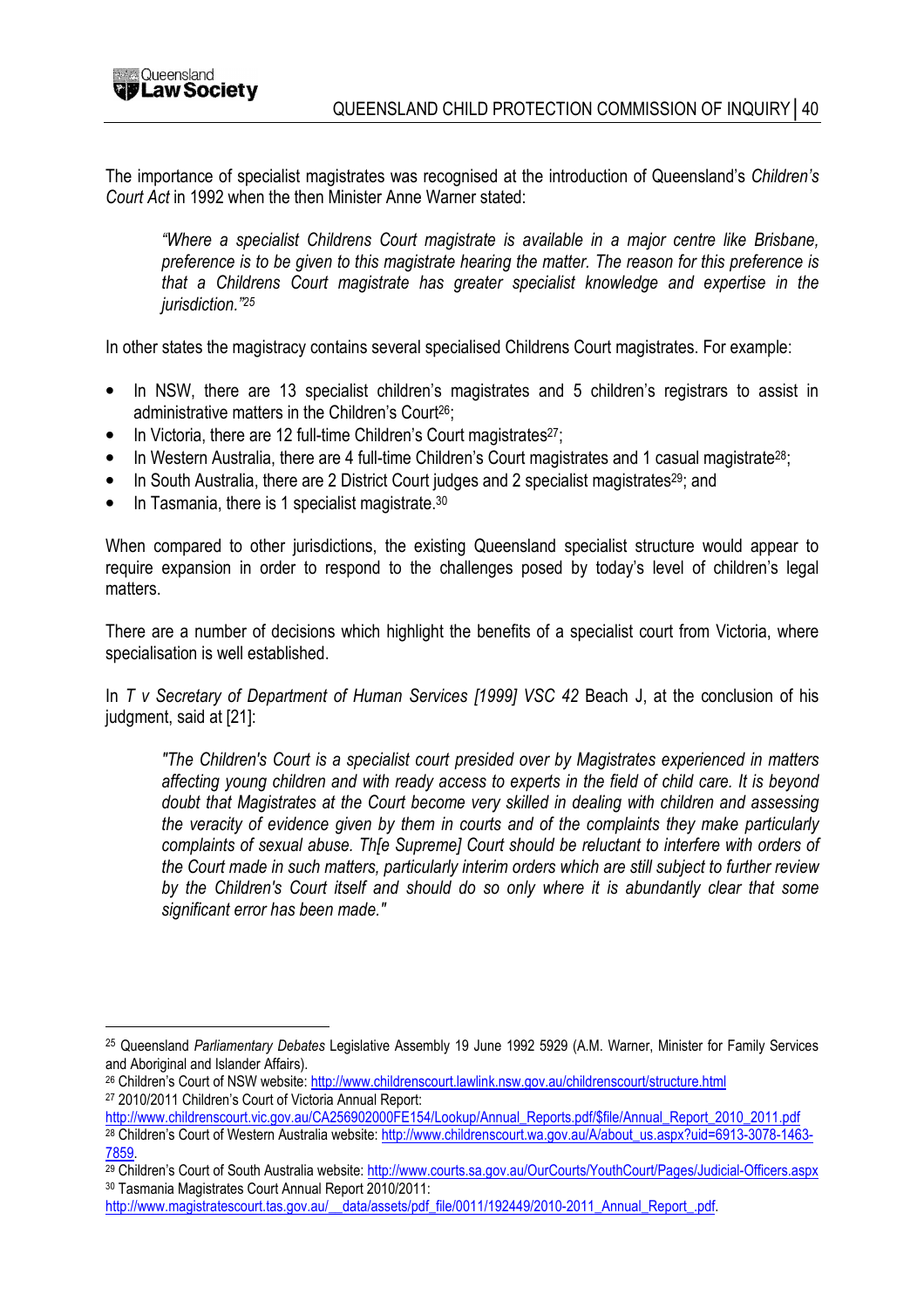

#### In DOHS v SM [2006] VSC 129 at [14] Hansen J stated:

"[T]he decision of an experienced Magistrate in a specialist court is to be afforded respect and weight in consequence that it is such a decision, but doing so, in the end the decision must nevertheless be regarded in the context of all the relevant facts and circumstances of the case."

#### In DOHS v Sanding [2011] VSC 42 at [28] Bell J said:

"This Court recognizes the specialist nature of the jurisdiction of the Children's Court and the expertise which it has developed in the exercise of that jurisdiction. This will be an important consideration in the present case, for the court will be cautious before interfering with decisions made by the Children's Court concerning the procedures to be followed in the exercise of its specialist jurisdiction."

We consider these comments demonstrate the value that specialist experience and knowledge in this jurisdiction can bring to these matters. The Society also considers that enhancing specialisation will have a number of practical benefits for the operation of this jurisdiction, including:

- Prompt and effective resolution of children's matters;
- Enhancing the standing of the jurisdiction in the legal profession; and
- Promoting the establishment of a body of case law.

It is not the view of the Society that there should be one specialist court house, as in other states. Rather, we support practices that highlight the importance of specialisation in children's law, including child protection. For example, we commend the formation of the Magistracy's Children's chapter, which in our members' view promotes a greater focus on the specialist knowledge and skills magistrates exercise in Childrens Courts. We believe that the importance of and consistency in specialisation would also be promoted in court regions where there are multiple Magistrates by having one Magistrate allocated responsibility for the Childrens Court list. This is consistent with our views regarding a case management approach to having one decision maker for one family.

We note the capacity of the Magistrate to appoint an expert to assist the court under s 107 of the Act. We consider that the court should be resourced to do this in circumstances where Magistrate considers it appropriate. The capacity to be informed by an expert in a particular field or discipline in our view is an essential support for Magistrates determining complex child protection matters with serious and long-term implications for children and their families. The Society supports resourcing of the courts to give effect to this provision in the existing legislation.

#### **RECOMMENDATIONS**

The Inquiry consider the expansion of the existing Childrens Court of Queensland specialist structure.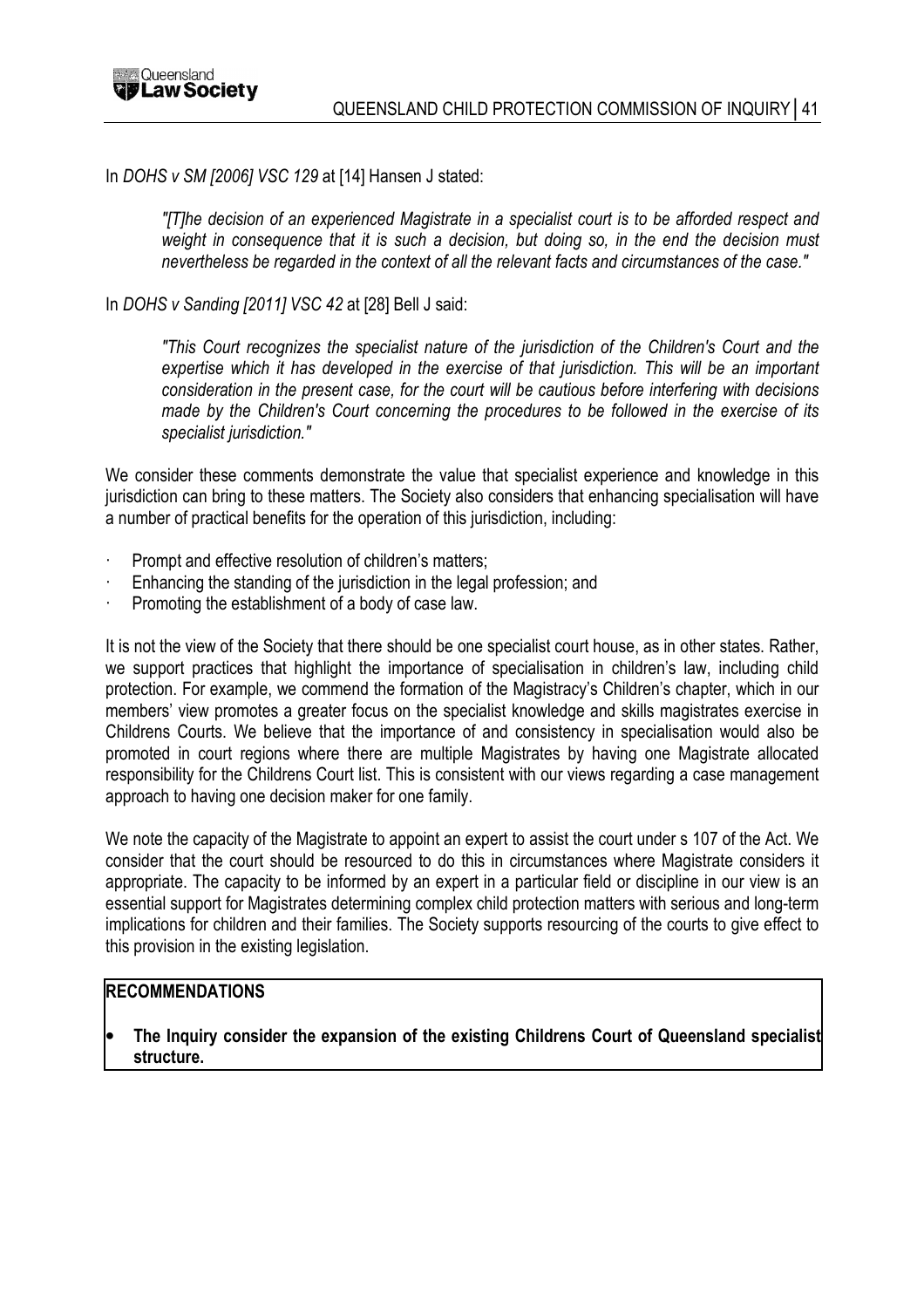

## 15 Right of review for certain decisions

The Society would like to make some comments regarding the right of review in relation to certain decisions:

- Investigation and assessment, or any other action to be taken by the Department regarding investigation of alleged harm under section 14(1) of the Act; and
- Steps to be taken to ensure the statement of standards are met for a child in care.

Currently, only the Commission for Children and Young People and Child Guardian has the standing (s 369, Commission for Children and Young People and Child Guardian Act 2000) to review a decision by the Department in relation to actions required under s 14(1) of the Act; or where the Department has decided to take or not to take a step for the purposes of ensuring a child placed in care is cared for in a way that meets the statement of standards under s 122 of the Act. The Society is not aware of any instance where the Commission has exercised these powers of review.

We do not consider that the lack of review applications necessarily arises because there are no matters appropriate for such review. For example, particularly our members practising in the youth justice system report involvement of young people who are homeless, or otherwise at considerable risk of harm, but who are unsupported by the Department as action has not been taken under section 14 of the Act. Young people are not able to independently seek review by QCAT of any decisions made under section 14. Currently the only mechanism available to young people to review a decision of the Department not to take action in relation to these circumstances is to commence a judicial review. The Society's view is that this is not an accessible or practical review mechanism for such vulnerable young people, and no specific grants of Legal Aid are available.

The Society would like the Inquiry to consider the right to review decisions of this nature, and determine if other people, such as the child or young person, their parents, and or any separate representative appointed, should also have standing to seek a review of decisions of this nature. We note in this context our recommendations in Item 2 of this submission that the Inquiry consider the need for reviewable rights that would strengthen the operation of the Charter of Rights for a child in care. In our view these proposals are very closely linked and may benefit from being considered together.

#### **RECOMMENDATIONS**

- The Inquiry to consider whether children, their parents, and separate representatives should have the right to review decisions in relation to:
	- Investigation and assessment, or any other action to be taken by the Department regarding investigation of alleged harm under section 14(1) of the Act; and
	- Steps to be taken to ensure the statement of standards are met for a child in care.

## 16 Statistics on finalisation

The Society considers that an important step moving forward will be to provide requirements for clear statistical evidence to be available to the general public on matters relating to child protection. In our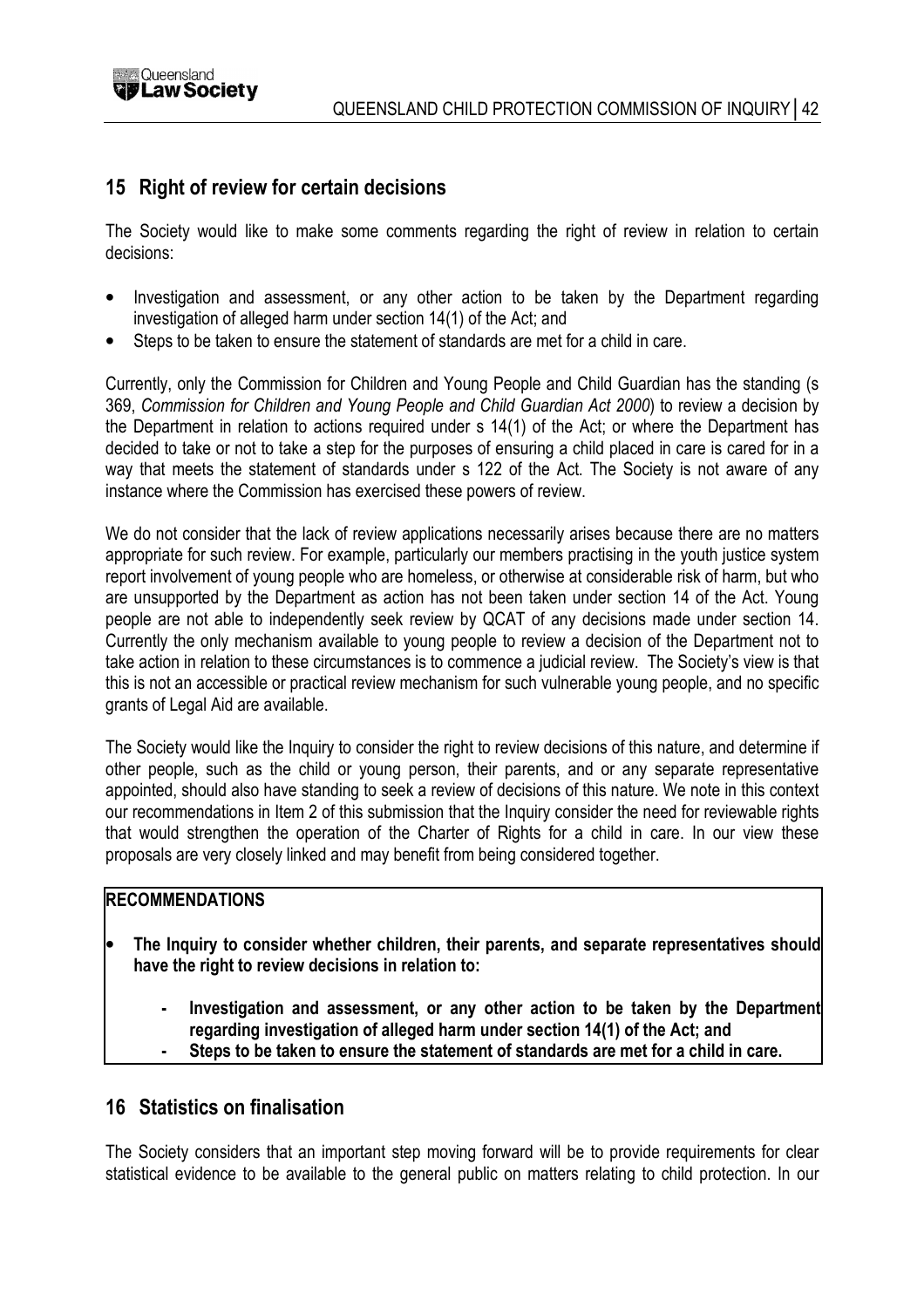view, currently there is a lack of data in the child protection system, particularly with regard to review decisions.

There are a few different sources which provide child protection statistics currently. The Australian Institute of Health and Welfare 2010/2011 Child Protection report contains useful data broken down by each State.<sup>31</sup> For example:

- Table 3.2 on page 23 provides the number of children in each jurisdiction in Australia admitted to child protection orders (Queensland seems to have the highest number of children admitted to orders);
- Table 3.3 on page 26 provides a breakdown of the types of orders by jurisdiction;
- Table 3.4 on page 28 provides details on the Indigenous status of the children; and
- Table 3.5 on page 29 provides a 5-year snap shot across jurisdictions (this appears to show that more children have been admitted to care and protection orders in Queensland year on year than any other jurisdiction).

From the Queensland Court's perspective, the statistics relating to child protection applications are contained in the Magistrate's Court Annual Report. From the 2010/2011 Report, child protection is discussed on page 26 and then in Appendix 4 (starting from page 74).<sup>32</sup>

In terms of applications to review a decision, the QCAT Annual Report provides some statistics.<sup>33</sup> We note that the 2010/2011 Report does not contain specific statistics on child protection, but there are some relevant statistics in relation to the Human Rights Division. In our view, it is important for government agencies, including the courts and QCAT, to provide detailed statistics to the public on child protection matters, particularly in relation to review matters.

From a Departmental perspective, Child Safety Services provide summary statistics on a yearly basis.<sup>34</sup>

Finally, it is noted that another source of data relating to both courts and QCAT is the Child Protection Partnerships Reports that are prepared by the Department, containing information supplied by five key government agencies to provide a comprehensive picture of child protection in Queensland. These other key government agencies are:

- Queensland Police Service
- Department of Justice and Attorney-General
- Queensland Health
- Department of Education and Training
- Department of Community Safety. 35

 $\overline{a}$ 31 AIHW Child Welfare Series Number 53 Child Protection report found at http://www.aihw.gov.au/publicationdetail/?id=10737421016

<sup>32</sup> Magistrate's Court Annual Report 2010/2011 found at: http://www.courts.gld.gov.au/ data/assets/pdf\_file/0012/131610/mcar-2010-2011.pdf

<sup>33</sup> QCAT Annual Reports found at: http://www.qcat.qld.gov.au/about-qcat/publications

<sup>34</sup> Department of Communities, Child Safety Services and Disability Services website, Summary Statistics found at: http://www.communities.qld.gov.au/childsafety/about-us/our-performance/summary-statistics

<sup>35</sup> Child Protection Partnership Reports found at: http://www.communities.qld.gov.au/childsafety/about-us/ourperformance/resources-and-publications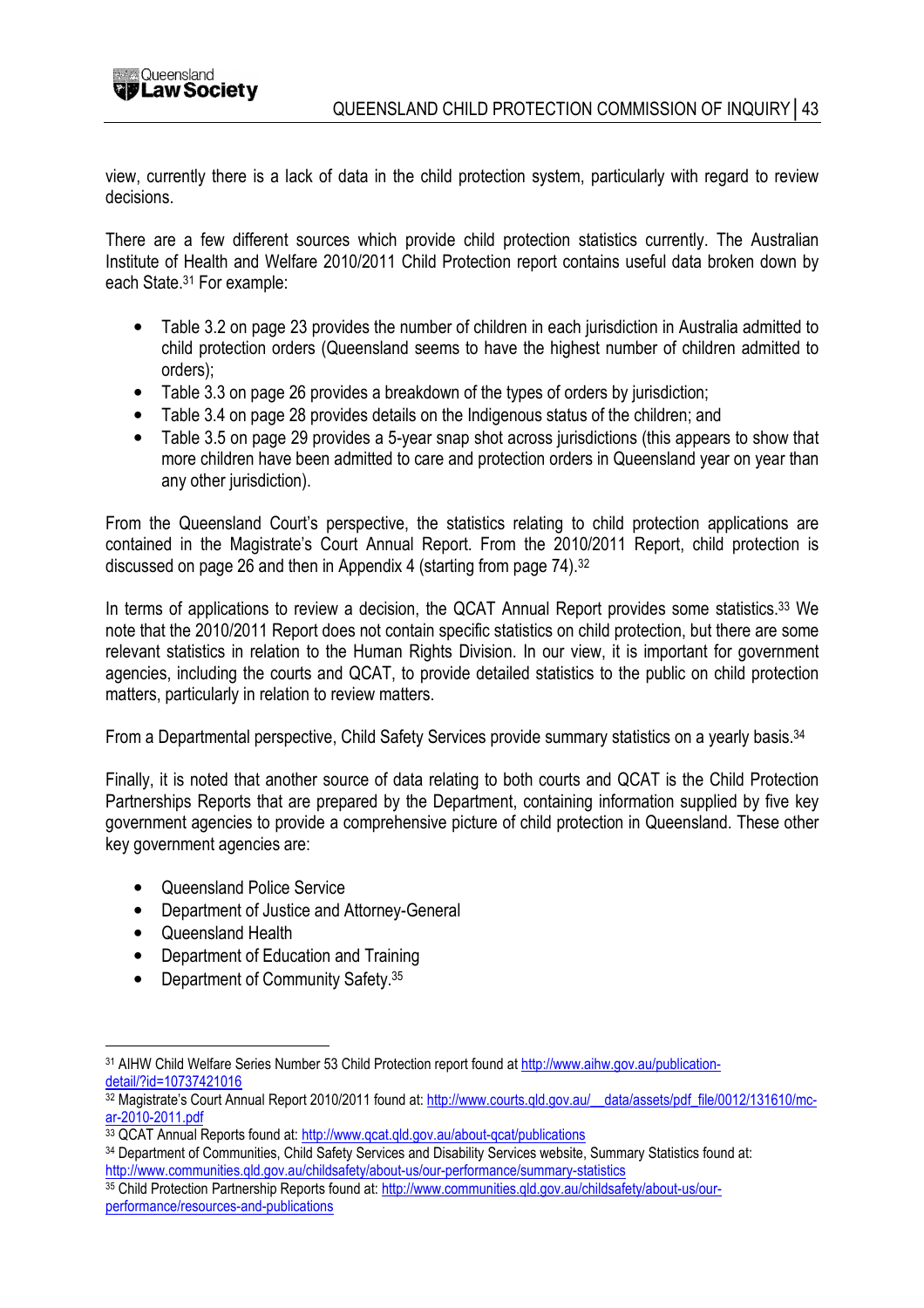

In our consideration of the statistical evidence available, it is difficult to determine issues such as how many children and young people are subject to supervision orders in Queensland. It may be possible to look at the total number of children subject to an order and the number of children living away from home to get a rough idea. However, there is also the prospect that a child is on an Intervention with Parental Agreement order. We consider that the Inquiry should investigate the statistics in relation to this matter.

It appears that an important measure of the health and effectiveness of the out-of-home care system would be the number of children in care whose parents were subject to Departmental intervention as subject children. Our members report that a parental history of being in care may be cited as evidence on behalf of the Department that children are at risk of harm in their family of origin.

Further, it is our view that this data would enhance the Inquiry's ability to consider evidence of the operation of the child protection system, and will also improve public awareness on child protection matters.

#### **RECOMMENDATIONS**

- The Inquiry investigate statistics in relation to the number of children and young people subject to supervision orders.
- The Inquiry investigate statistics in relation to child protection matters before QCAT and the courts, particularly with regard to review decisions.
- The Inquiry make recommendations as to the recording and publication of statistics in relation to the child protection system going forward.

## 17 Statistics on A & TSI Issues, such as kinship and court ordered conferences

The Society considers that there are concerns with accessing detailed statistics on A & TSI issues in the child protection system. For example, our members have reported that they have unsuccessfully tried to obtain statistics regarding how many kinship carer certificates have been granted to A & TSI and non-A & TSI people, and how many have been cancelled. These statistics would be valuable in analysing the assessment processes used. Our members have reported that there are no publicly available statistics on other issues such as how many A & TSI people participate in court ordered conferences, and how many A & TSI children in care are directly represented in child protection proceedings.

We consider that the Inquiry could investigate obtaining statistics on A & TSI issues in the child protection system. These could be helpful in providing an evidence base upon which recommendations can be made.

#### RECOMMENDATIONS

The Inquiry investigate obtaining statistics on A & TSI issues in the child protection system.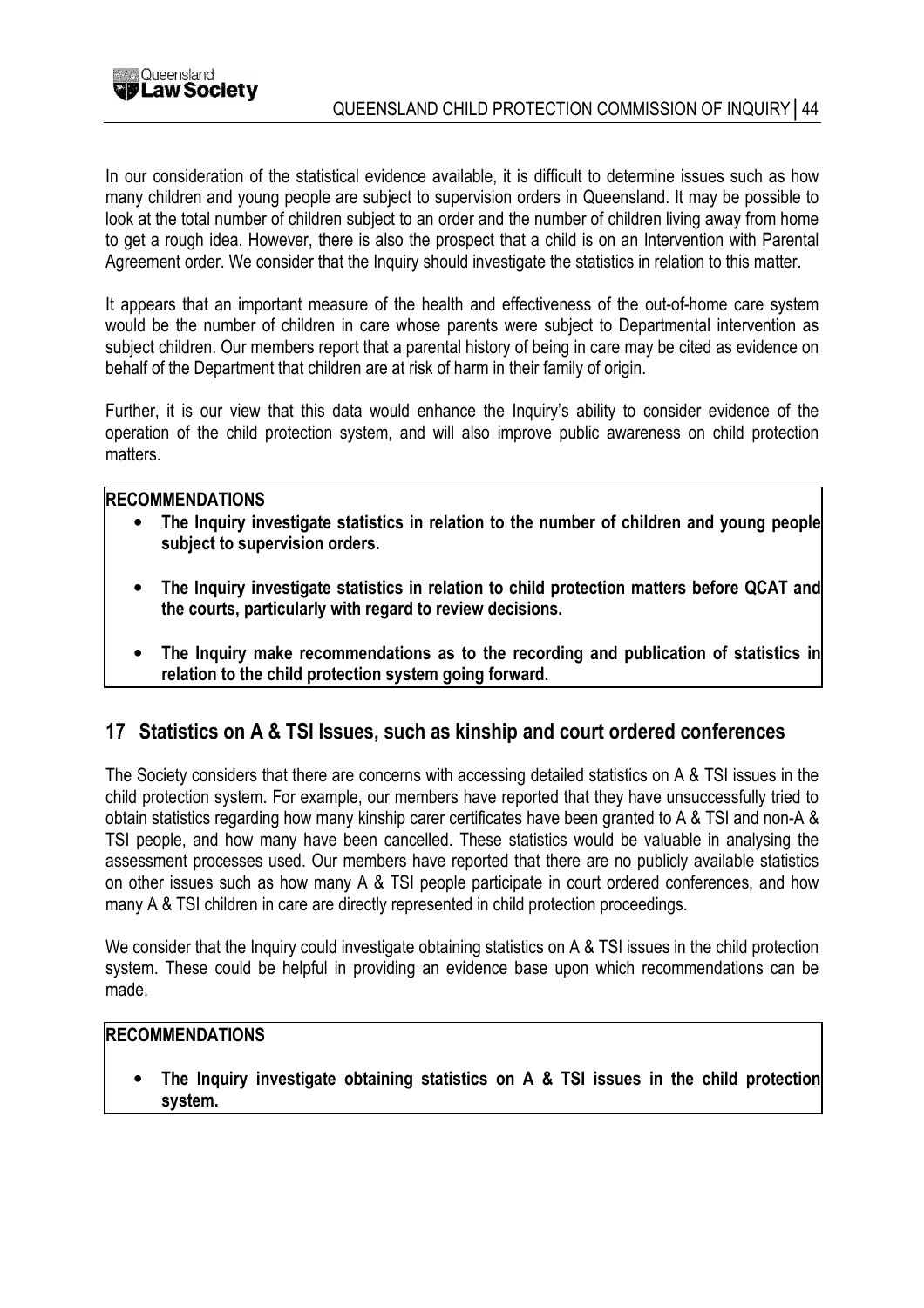# 18 Commission for Children and Young People and Child Guardian (CCYPCG)

The Society notes the CCYPCG receives complaints about areas of concern, however there appears to be little publication or reporting in how complaints are resolved. The Society considers that this would be of assistance for both the community and the sector generally and will assist in keeping children out of the system. Publicly accessible information about the resolution of complaints will in our view promote confidence in the effectiveness of the Commission as an oversight mechanism.

The Society would also like to commend the Commission for its advocacy and its repository for factsheets and brochures.

#### **RECOMMENDATIONS**

#### • The Inquiry investigate publication or reporting of complaints about areas of concern

## 19 Training and information sharing

As an overall observation, the Society notes that for some children's matters, the delineation between child protection, domestic violence and family law can seem artificial. Child protection issues and a parent's capacity to protect their child from harm may be relevant to, and informed by, decisions made in each of these other proceedings.

#### 19.1 Information sharing

When children's circumstances are being, or have been, considered in multiple Courts, information needs to be effectively and promptly available in all appropriate forums. For example, expert reports that are prepared for a family law proceeding may be highly relevant to a concurrent or subsequent child protection. We acknowledge that proceedings in different Courts may be considering the same facts but with a different emphasis. However, in the Society's view, clear information sharing processes are essential to ensure that any decisions affecting children's protection from harm are properly informed. Where appropriate, Childrens Court rules, directions, and case management should support this and we note our comments in relation to case management practices at Item 8 of this submission.

We acknowledge the efforts of legal system stakeholders, including the Department, to ensure that information sharing practices support fair and properly informed decision-making in child protection matters. However, we also note that some of our members report concerns in individual matters about the length of time taken and difficulty in obtaining relevant material from other proceedings. The Society requests that the Inquiry review the efficiency and effectiveness of current legislative, policy, and practical approaches to information sharing between jurisdictions.

We also note in this context that our members are aware of a pilot for a unified child protection system being considered in Western Australia. The Inquiry may also wish to investigate the scope and anticipated impact of this pilot in streamlining effective information sharing.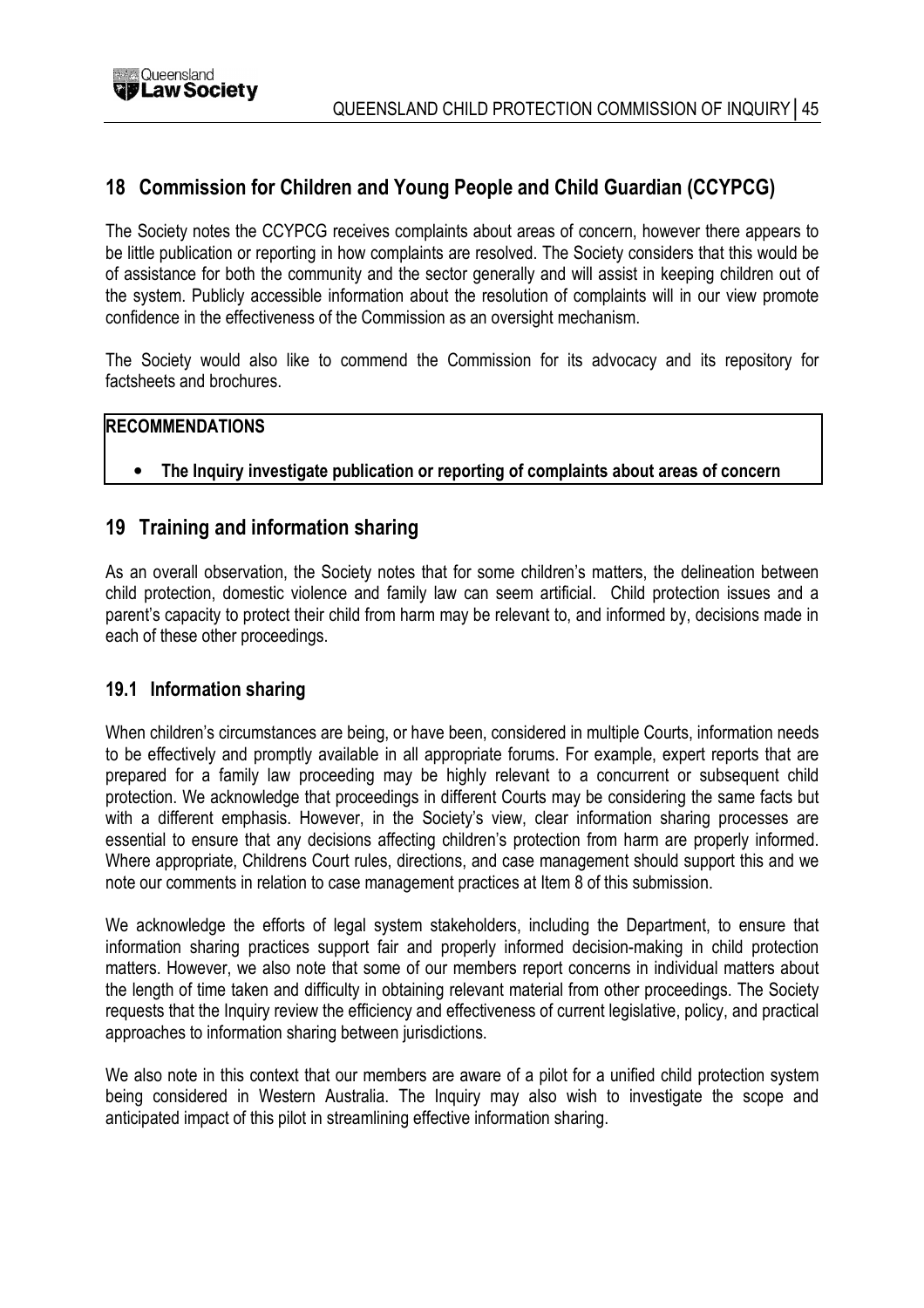

#### 19.2 Joint training across disciplines

Given the significant intersections, between jurisdictions and between professional disciplines, the Society commends efforts to promote multidisciplinary education for stakeholders across jurisdictions, with a specific focus on child protection. We note in this context the recent formation of the Child Protection Practitioners Association of Queensland, which we understand has a multi-disciplinary membership and provides a series of continuing professional development opportunities.

#### RECOMMENDATIONS

The Inquiry should investigate options for information sharing and joint training across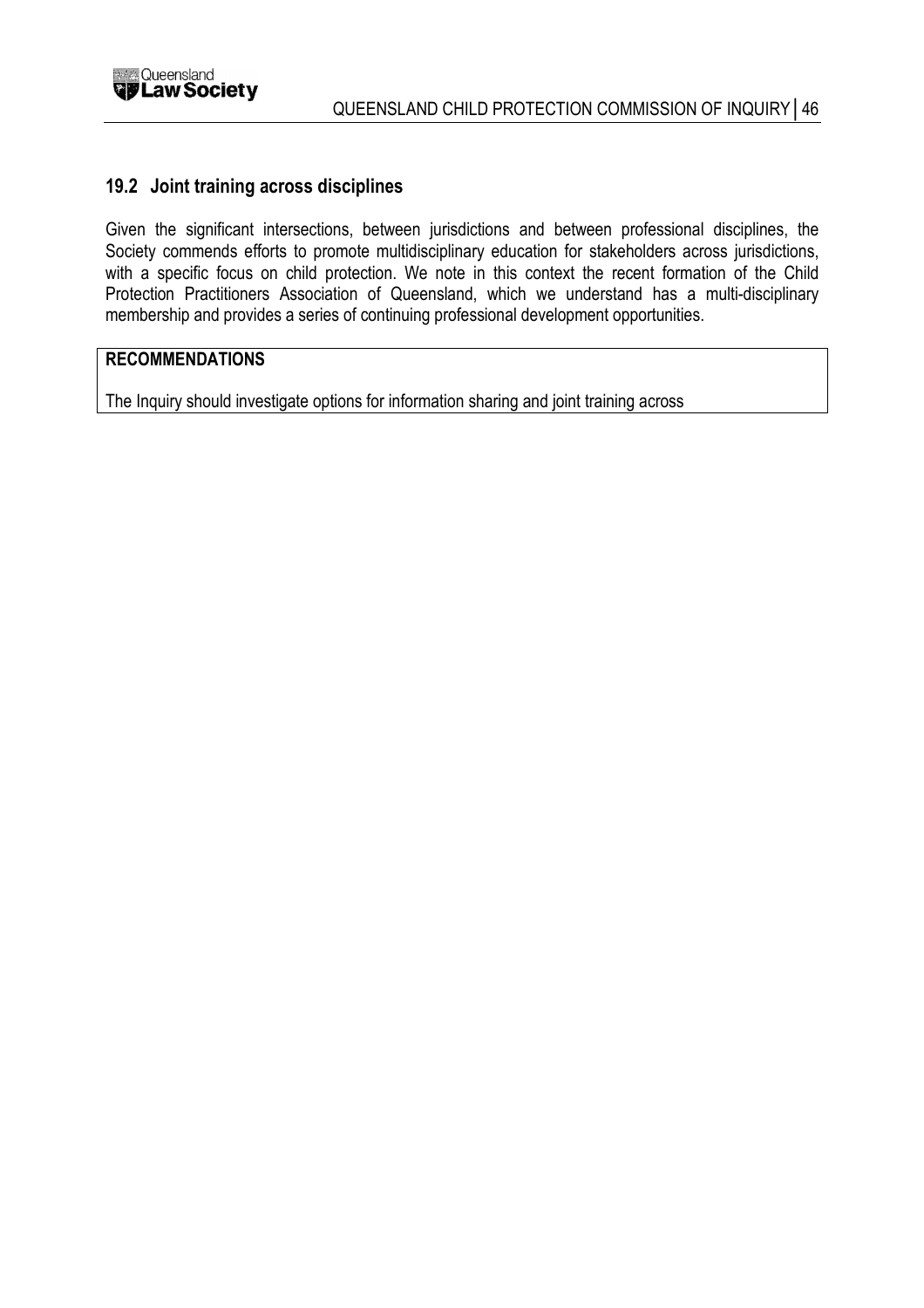

# APPENDIX 1

#### Case planning for education, exclusions and suspensions

Education related processes, such as case planning for children in care and school disciplinary decisions should be dealt with in accordance with the standards set by the Convention on the Rights of the Child, including:

a) Children have a right to be heard and participate in decisions made that affect their education and career planning;

b) Education should be administered in a manner consistent with a children's human dignity:

c) Education should be directed to development of the child's personality, talents and mental and physical abilities to their fullest potential;

- d) Children must be protected against all forms of discrimination in their educational development;
- e) Children have the right to freedom of expression and freedom of thought;

f) Children belonging to minority groups have cultural and linguistic rights in education; and

g) The special needs of children with disabilities must be recognized and appropriate access to education must be ensured.

This outline of the human rights framework for children's access to education is not exhaustive, but provides a starting point from which to consider the practical impact of education processes on children in care. There are two important aspects of education for children in care- a casework approach for assisting children in care to access improved education outcomes and recommendations for the exclusion process from schools in Queensland.

#### a) Educational outcomes for young people in care

For over 15 years, lower educational achievements and work outcomes have been reported for young people leaving care in Australia.<sup>36</sup> Queensland is no exception to this trend. In Queensland, the Commission for Children and Young People 2009 Child Guardian Report analysed Year 12 completion rates for young people in out of home care compared to school completers generally in 2008 found that:

- young people who spent time in out of home care were less likely to undertake further education and were four times more likely than all Year 12 graduates to be neither earning nor learning six months after leaving school;
- 39.7% of young people in out of home care were learning compared to 60.6% of Queensland young people;
- and where 29.3% of young people in out of home care were earning compared to 32.1% of Queensland young people; and
- 31.0% of young people in out of home care were neither learning nor earning compared to 7.3% of Queensland young people.<sup>37</sup>

 $\overline{a}$ <sup>36</sup> Cashmore, J & Paxman, M (1996) Wards leaving care: A longitudinal study. Sydney: New South Wales Department of Community Services.

<sup>37</sup> Commission for Children and Young People and Child Guardian (2009) Child Guardian Report: Child Protection System 2008-09, found at:

http://www.ccypcg.qld.gov.au/resources/publications/childGuardian/childGuardian2007.html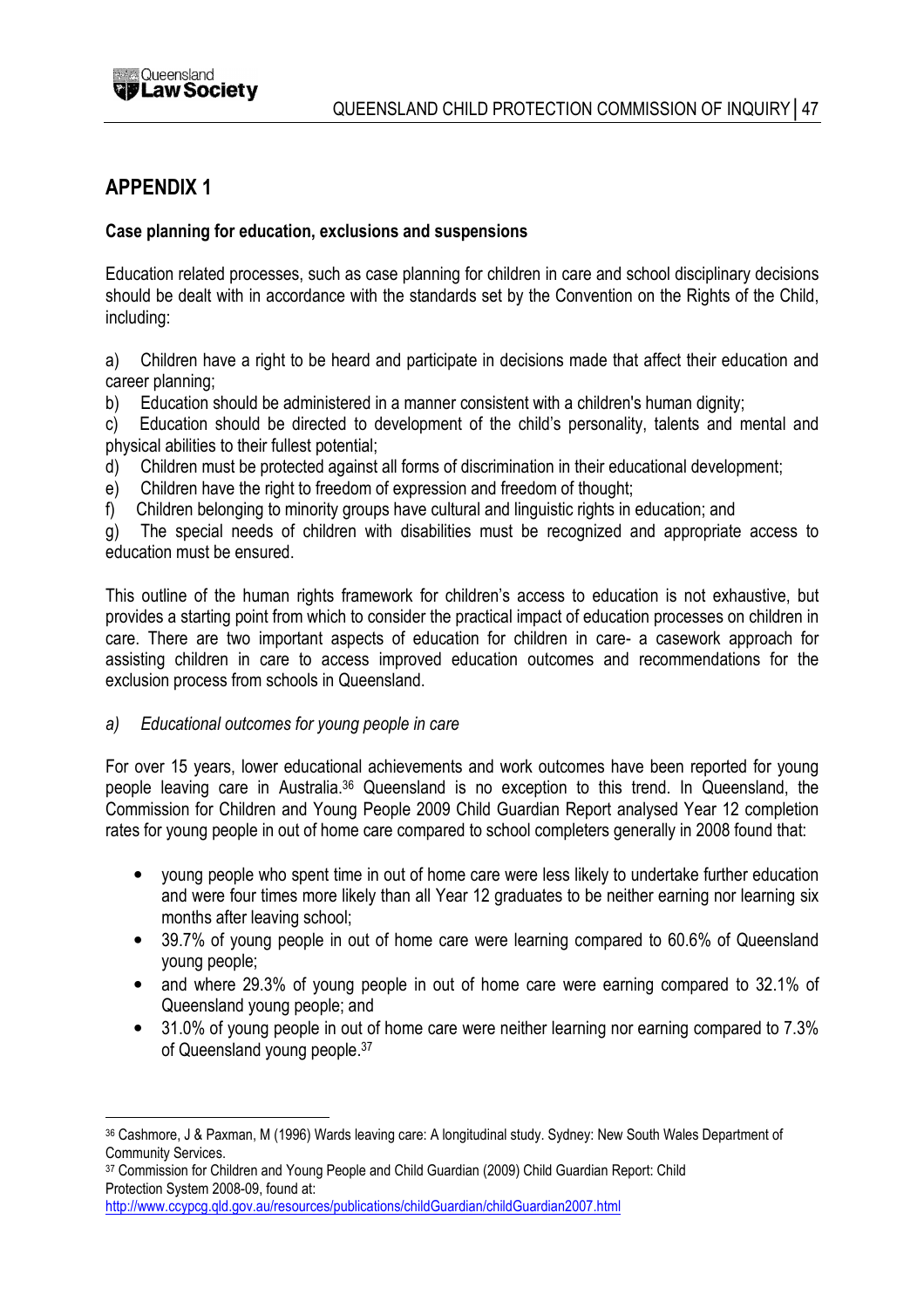The Commission also reported in 2012 that children in out of home care "performed significantly poorer than Queensland Students across all age groups and subject matters," including reading, writing and numeracy National Minimum Standards.<sup>38</sup>

Alarmingly, the Commission reported that that in 2010/2011, 13.6% of children in care were suspended or excluded from school.<sup>39</sup>

#### b) Key factors impacting on education outcomes for children in care

The Create Foundation 'Learning or Earning Discussion Paper' found that the following factors were identified by young people in care as impacting on their educational outcomes:

- Young person's input to decisions about their further education, training or employment;
- Behavioural and emotional issues including learning difficulties and mental health;
- Encouragement and support from carers, workers and school personnel;
- School personnel's understanding of issues affecting young people's participation and attainment in school;
- Safety and stability of care arrangements;
- Transitory lifestyle and homelessness;
- Bullying and harassment sometimes resulting from stigma of being in care;
- Continuity of school due to changes in placement and school zoning;
- Cost of education fees, uniforms, books and transport financial support does not move with a young person from one school to another;
- Limited choices of schools and schools have discretion about whether they will accept a young person or not;
- Lack of alternative education models and schools for young people;
- TAFE costs and limited choices:
- Youth Allowance does not cover all education costs;
- Statutory department and Education department are not working together to support individual young people who need assistance with education plans.<sup>40</sup>
- c) Addressing the prevalence of poor educational outcomes among children in care

Recommendations have been made to improve young people's transitions to independence by addressing their education and career development needs. For example, a Report commissioned by the National Youth Affairs Research Scheme made recommendations regarding young people having involvement in decision making, young people leaving care with detailed after-care plans, and leaving

 $\overline{a}$ <sup>38</sup> Commission for Children and Young People and Child Guardian (2012) Queensland Child Guardian Key Outcome Indicators Update, Queensland Child Protection System 2008–2011 found at: http://www.ccypcg.qld.gov.au/reportsCP/besteducation-possible/educational-performance.aspx

<sup>39</sup> Qld Child Guardian Child Protection System 2008-11 found at: http://www.ccypcg.qld.gov.au/reportsCP/best-educationpossible/children-who-were-suspended-or-excluded.aspx

<sup>40</sup> Testro, P., (2010) Create Learn or Earn Discussion Paper: Implications for young people in-care or post-care found at http://www.create.org.au/files/file/Learn\_or\_Earn\_Discussion\_Paper\_web1.pdf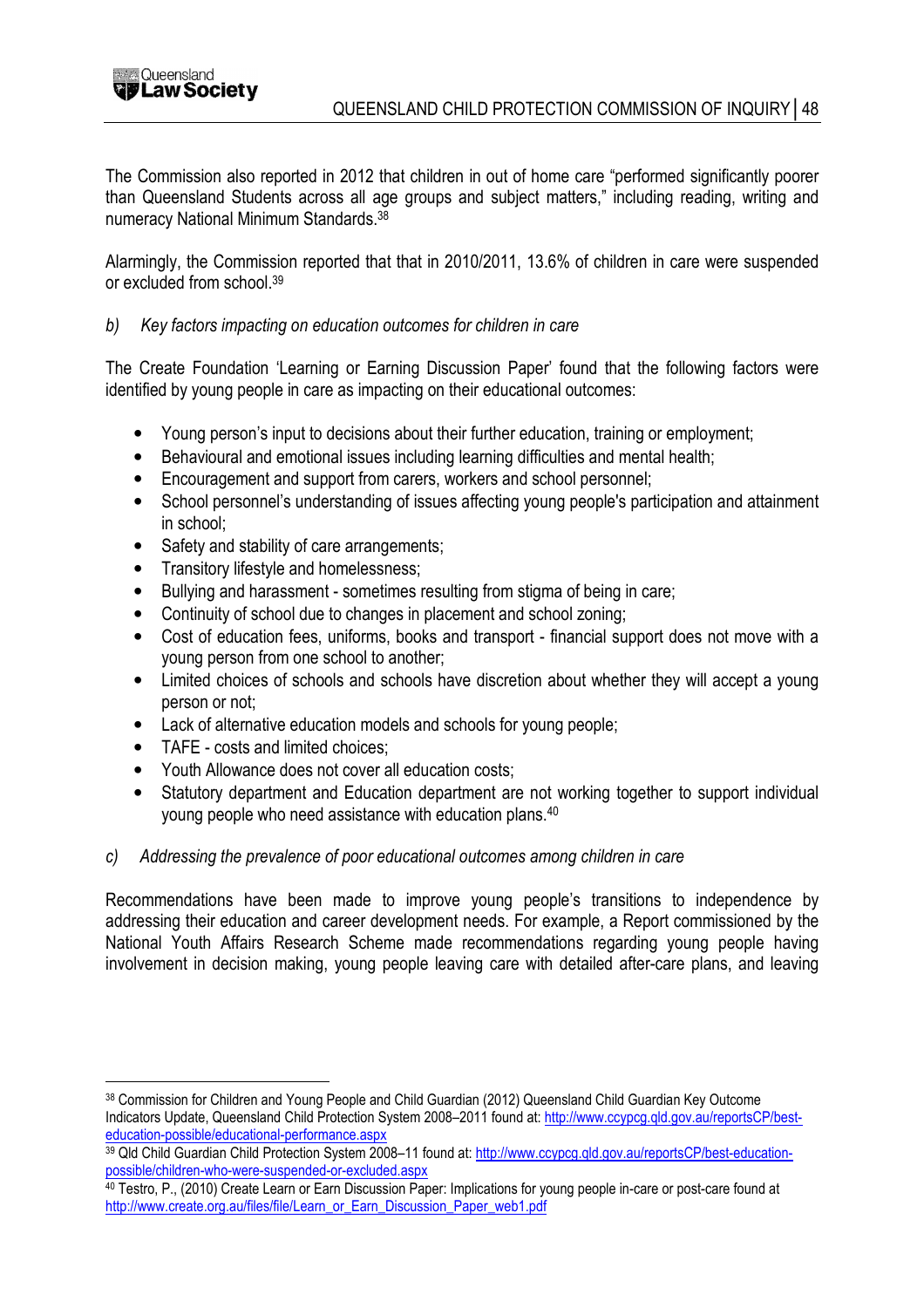

with relevant documentation.<sup>41</sup> However, it has recently been reported that these recommendations have largely not been implemented.<sup>42</sup>

The report entitled 'The school to work transition for young people in state care: Perspectives from young people, carers and professionals' reported that out of 65 children in care in Queensland interviewed, 48 young people said that there was nil or irregular contact with their departmental caseworker, or there was no discussion with their caseworker about school and future job plans.<sup>43</sup> This particular statistic appears to be a disturbing reflection of the lack of engagement with young people regarding education.

This report also found that departmental caseworkers tend to focus on addressing psychological and behavioural needs, addressing problems as they arise, achieving placement and educational stability and negotiating approvals for expenditure in relation to education support and transition from care. This has been interpreted to be a "backward looking approach" that reacts to current and past problems but sidelines the need for proactive casework to plan future pathways to address the structural barriers, rather than personal barriers, to focus on positive career planning.<sup>44</sup>

Some of the reasons for this were reported as being:

- The nature of child protection casework is often reactionary and often requires attention to the traumatic consequences of maltreatment. This can stifle the capacity to focus on life goals;
- Caseworkers are often qualified in psychology, and accordingly focus on reacting to or responding to behavioural and psychological problems;
- Caseworkers often have limited knowledge of education options and career planning;
- Caseworkers have limitations on their time. The need to respond to crises and problems trumps the need to plan to build on strengths and foster educational outcomes;
- Caseworker time limitations may result in tasks such as such approval for school excursions, extracurricular activities, casual work and arrangements for tax file numbers and birth certificates, and maintaining contact with young people being overlooked.<sup>45</sup>

One of the long-term goals should be to change the way in which casework is conducted, so that future pathways becomes the focus of transitional and exit arrangements.

d) The role of carers

 $\overline{a}$ 

According to the report, 'The school to work transition for young people in state care: Perspectives from young people, carers and professionals', both young people and carers identify carers as being the primary career development influence. It was also found that these carers are supporting the career development process without statutory assistance and largely by default. Carer support includes ensuring school attendance, assisting with homework, subject selection, textbook purchase, resumes, research

<sup>41</sup> Maunders, D., Lideell, M., & Green, S. (1999). Young people leaving care and protection: A report to the National Youth Affairs Research Scheme. Hobart: National Youth Affairs Research Scheme.

<sup>42</sup> Clare Tilbury, Peter Creed, Nicholas Buys and Meegan Crawford (2011) The school to work transition for young people in state care: Perspectives from young people, carers and professionals.

<sup>43</sup> Clare Tilbury, Peter Creed, Nicholas Buys and Meegan Crawford (2011) The school to work transition for young people in state care: Perspectives from young people, carers and professionals.

<sup>44</sup> Clare Tilbury, Peter Creed, Nicholas Buys and Meegan Crawford (2011) The school to work transition for young people in state care: Perspectives from young people, carers and professionals.

<sup>45</sup> Clare Tilbury, Peter Creed, Nicholas Buys and Meegan Crawford (2011) The school to work transition for young people in state care: Perspectives from young people, carers and professionals.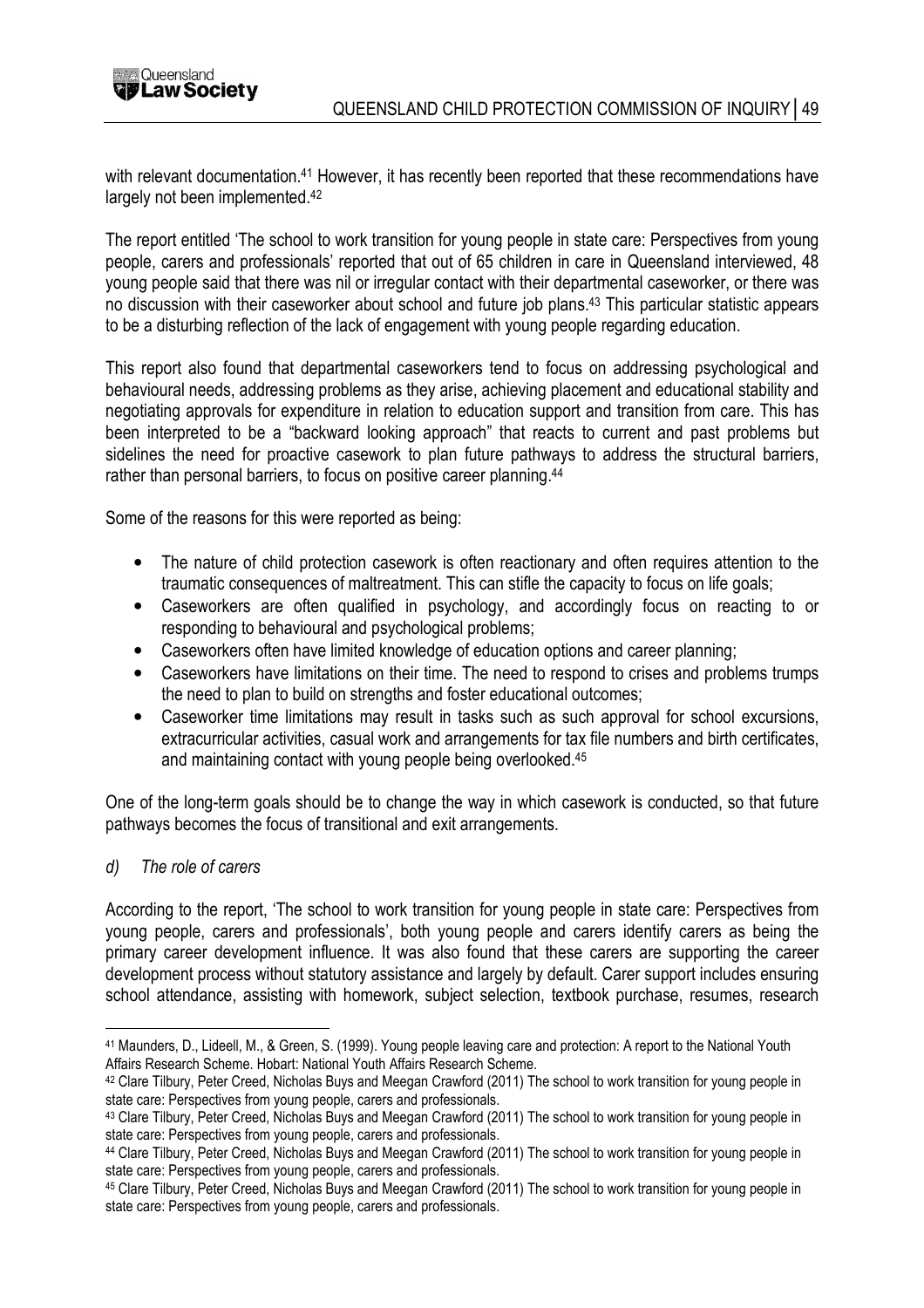

about higher education entry requirements, transport to casual jobs, work experience, extracurricular activities and career expos, attending education support plan meetings and education provider interviews and organising tutoring.

It is also suggested that, more crucially, they are in a position to provide emotional support and encouragement to achieve and raise the often lower than normal aspirations of the young people in their care.

Carers should be provided with appropriate training, resources, caseworker support and statutory support in order to fulfil this role.

#### e) Effectiveness and utilisation of Education Support Plans

Educational Support Plans are a mechanism to focus caseworker attention on educational needs and encourage them to communicate with school staff and to secure resources such as tutoring, counselling or computer aids.

It has recently been found that "education support plans, introduced to support educational achievement and the transition to work, are not being utilised at all or are being utilised ineffectively."<sup>46</sup> Criticisms of Education Support Plans include that they are focused on behaviour management not educational goals, making them reactive not proactive, and many young people in care are not aware of their existence and have no input into the planning process.

#### f) Participation by young people in education decisions

Planning for education needs should start early, have a broad focus and be centred on the participation of the young person. This is not presently being achieved. The 2011 Create Foundation Report Card found that approximately 32 per cent of the 605 young people aged 15 to 17 who participated in the research were aware that they had some form of leaving care plan.<sup>47</sup> When young people are engaged in a decision making process they assume greater individual responsibility for the outcomes and the ongoing process. Meaningful participation by young people should be encouraged and provided for in the education area.

#### g) The need to address career development for young people in care

The Report on 'The school to work transition for young people in state care: Perspectives from young people, carers and professionals' emphasises the importance of self-efficacy, career goals and aspirations and outcome expectations in improving career and educational outcomes for young people in care:

1. The need for "forward looking" career development and education planning by departmental caseworkers;

- 2. The need for carers to have sufficient knowledge, statutory support and resources;
- 3. The need for trusting and supportive adult relationships;

 $\overline{a}$ 

<sup>46</sup> Clare Tilbury, Peter Creed, Nicholas Buys and Meegan Crawford (2011) The school to work transition for young people in state care: Perspectives from young people, carers and professionals.

<sup>47</sup> Hall, A (2012) It's not a transition plan if the young person wasn't involved: Create Opinion Piece found at http://www.create.org.au/files/file/itsnotatransitionplaniftheyoungpersonwasntinvolvedhall2012.pdf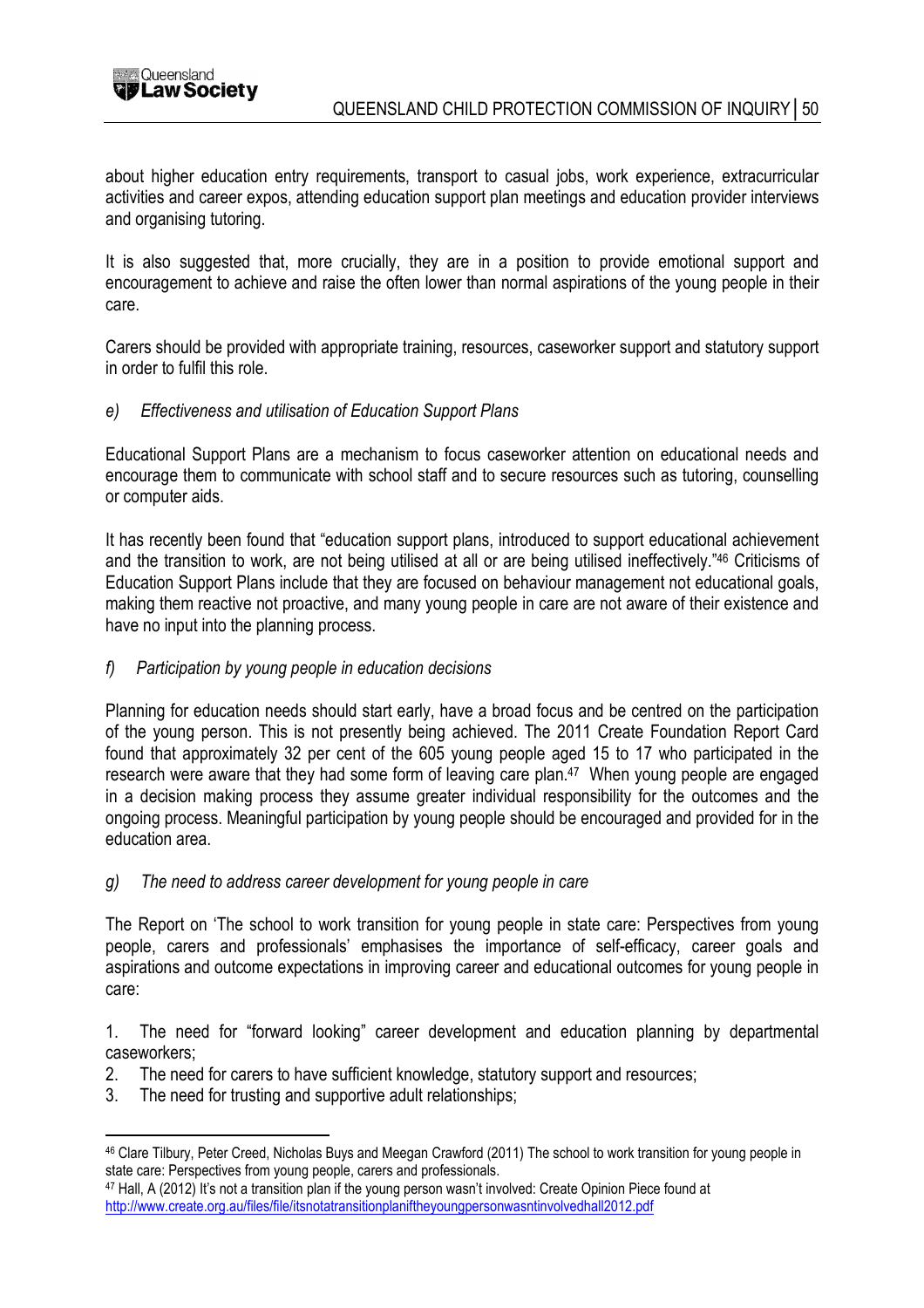

4. Specific career related interventions, such as referral to career advisors, higher education scholarships, career mentoring and specialised career information and skills development forums.<sup>48</sup>

This should be implemented broadly in the child protection system, starting from the early years of high school, and should be tailored to promote positive relationships and varied work related experiences for young people in care.

#### h) Scholarships and Government support for care leavers

It has been suggested that support be provided to enhance educational opportunities for care leavers by way of incentives to take up or continue in higher education through the total waiving of tertiary and/or TAFE fees, fee discounts, and/or deferral of Higher Education Contribution Scheme (HECS) repayments.

#### a) School exclusion

#### (i) The exclusion framework

It is again noted that the Commission for Children and Young People and Child Guardian reported that that in 2010/2011, 13.6% of children in care were suspended or excluded from school. <sup>49</sup> Clearly, this is an issue of concern.

The ALRC Report 84 noted that excluding children from school, on a short or long term basis, can have a serious effect on their education and life chances:

"A child disrupted from school suffers a number of detriments, including disruption to education and a blow to that child's self-esteem. Expulsion is also likely to be felt as a rejection. The language used by students — 'kicked out of school' or 'thrown out' — is an indication that exclusion is seen and felt as a hostile and aggressive act, and many children give up on the education system after being excluded from school." <sup>50</sup>

It also noted that there is strong anecdotal evidence to suggest that a substantial proportion of youth offending starts with exclusion from school:

"While no hard statistical data is available regarding the long-term effects of alienation and exclusion on the lives of young people who leave school before the legal leaving age, there is little doubt that there is a strong correlation between early leaving and criminal activity, poverty, unemployment and homelessness."<sup>51</sup>

The Education (General Provisions) Act 2006 governs suspensions and exclusions. A student may be suspended or excluded from school by a principal, a principal's supervisor or the chief executive for "disobedience," "misconduct" and "other conduct that is prejudicial to the good order and management of the school or State schools."

 $\overline{a}$ <sup>48</sup> Clare Tilbury, Peter Creed, Nicholas Buys and Meegan Crawford (2011) The school to work transition for young people in state care: Perspectives from young people, carers and professionals.

<sup>49</sup> Qld Child Guardian Child Protection System 2008-11 found at: http://www.ccypcg.qld.gov.au/reportsCP/best-educationpossible/children-who-were-suspended-or-excluded.aspx

<sup>50</sup> Australian Law Reform Commission (1997) Seen and heard: priority for children in the legal process (ALRC Report 84).

<sup>51</sup> Australian Law Reform Commission (1997) Seen and heard: priority for children in the legal process (ALRC Report 84).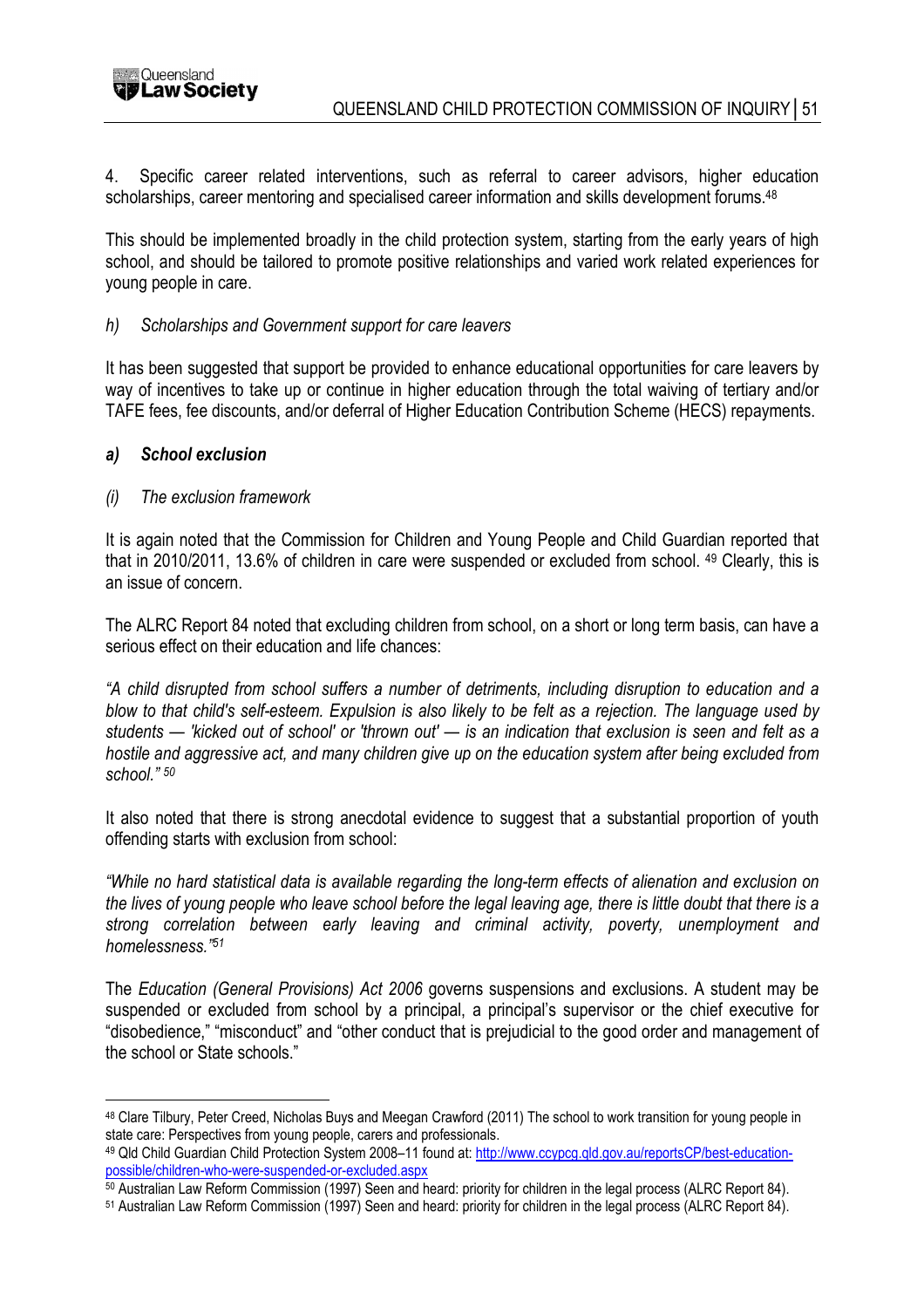

The enrolment at a State school of a student who is more than compulsory school age may be cancelled on the ground that "the student's behaviour amounts to a refusal to participate in the educational program provided at the school."

The chief executive may also exclude the student from a stated list of schools or all schools in Queensland for "gross misconduct" or if the decision maker assesses that the student would "pose an unacceptable risk to the safety or wellbeing of other students or staff of the schools."

Exclusions may be from all schools in Queensland, or a stated list of schools. It appears that a great degree of discretion as to the length of the suspension or exclusion and the number of applicable schools lies with the decision maker.

#### (ii) Mechanisms for exclusion

The Education (General Provisions) Act 2006 is complex, containing a confusing web of mechanisms for exclusion. Students may be excluded by multiple parallel mechanisms at the one time and the appeal process is unduly complicated.

There are inconsistencies in the seriousness of youth justice offences that result in exclusionary action. In many instances, the assessment of risk is not made against a consistent standard and incomplete information is used. Actual risk to the school community is not assessed by someone qualified to assess the risk and advise as to what measures might reduce the risk.

Similarly, internal review processes are complicated and take many months. Each process has different appeal mechanisms and requires written submissions from the young person or an adult on behalf of the young person in order to have the decision reviewed. It is difficult for a legal representative, support person or caseworker to follow the correct appeal process, let alone the young person themselves. The young person may be left without certainty and often without schooling until the internal appeal process is finalised.

While the Education (General Provisions) Act 2006 provides that principals should provide school work during suspensions, this is often overlooked and rarely effective.

External review is provided through QCAT but is only available to students who are excluded from all schools in Queensland. Giving the young person the option of "schools of distance education" takes away their external appeal option.

The House of Representatives Standing Committee on Employment, Education and Training recommended in 1996 that each State and Territory ensure that:

a) school disciplinary legislation, policy and procedures include a precise and consistent statement of the grounds and procedures for each category of exclusion of students from school, and

that clear and accurate information be developed for students and parents, and training materials for schools on procedures for school suspensions, exclusion and expulsion, including mechanisms of appeal.<sup>52</sup>

 $\overline{a}$ 52 Report of the Inquiry into Truancy and Exclusion of Children and Young People from School, AGPS Canberra 1996 rec 3.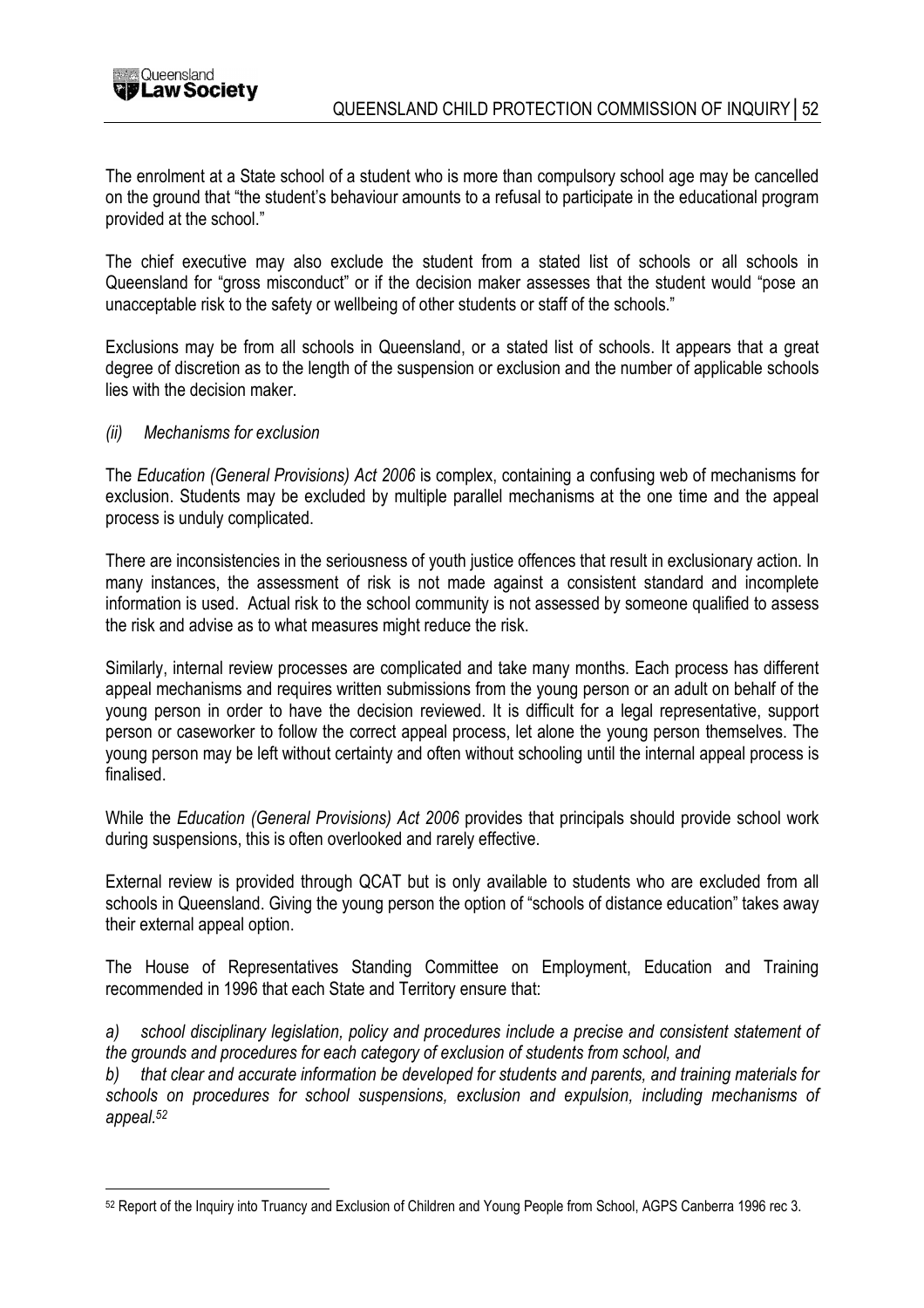Further, the ALRC Report 84 "Seen and heard: priority for children in the legal process" recommended that:

a) reviews of serious exclusions, being exclusions for longer than 14 days, repeat exclusions totalling more than 14 days in a year and permanent exclusions, should be heard by a panel of school and community representatives at least one of whom is from outside the particular school community;

b) an advocate for the child should be permitted and encouraged to be involved in the disciplinary process where a serious exclusion is proposed;

c) exclusion has such a detrimental effect on the educational opportunities of young people that the process should be subject to independent review. 53

#### (iii) Lack of a casework or alternative dispute resolution approach to school discipline

Exclusion from school is often also related to conduct resulting from a child's intellectual, behavioural or learning disability. The formal mechanisms for exclusion in Queensland do not allow for input from stakeholders in the process such as psychologists and doctors who may be able to review medications or modify the behavioural management plan after a decision has been made.

There are no formal mechanisms to review improvements in the child's conduct that may make them again suitable for a classroom setting. There is no therapeutic support offered to a child that may improve their ability to behave appropriately in an education setting.

Between April 1995 and April 1996 community accountability conferencing, modelled on Youth Justice Conferences, was trialled in two education regions of Queensland as a means of dealing with serious incidents. An evaluation of the Queensland trial found that there was a high level of participant satisfaction, that relationships between participants improved, that recidivism was low and that nearly all schools in the trial had changed their thinking about behaviour management as a result of their involvement.<sup>54</sup> The ALRC Report also recommended community accountability conferencing be introduced in all schools.

#### (iv) Further data necessary

 $\overline{a}$ 

More data is necessary to examine the key factors in achieving educational and career outcomes for young people in care and examining the long and short term effects of school exclusion, and the best methods to promote reengagement with education.

#### (v) Supporting young people to reengage with school

Practitioners at times are looking for referral options for young people who are involved in the child protection system or youth justice system, and who have disengaged from school.

The Commonwealth government has provided the Youth Connections program to provide youth worker support to young people who have disengaged from education to reengage with education or training. Anecdotally, the youth connection service is running at capacity across Queensland and referrals may be placed on an "unmet needs" list until a caseworker can become available. This capacity issue increases as state funded employment and training programs face funding cuts, leaving more young people

<sup>53</sup> Australian Law Reform Commission (1997) Seen and heard: priority for children in the legal process (ALRC Report 84).

<sup>54</sup> Department of Education Queensland Community Accountability Conferencing: Trial Report unpublished 1996, 1–2.